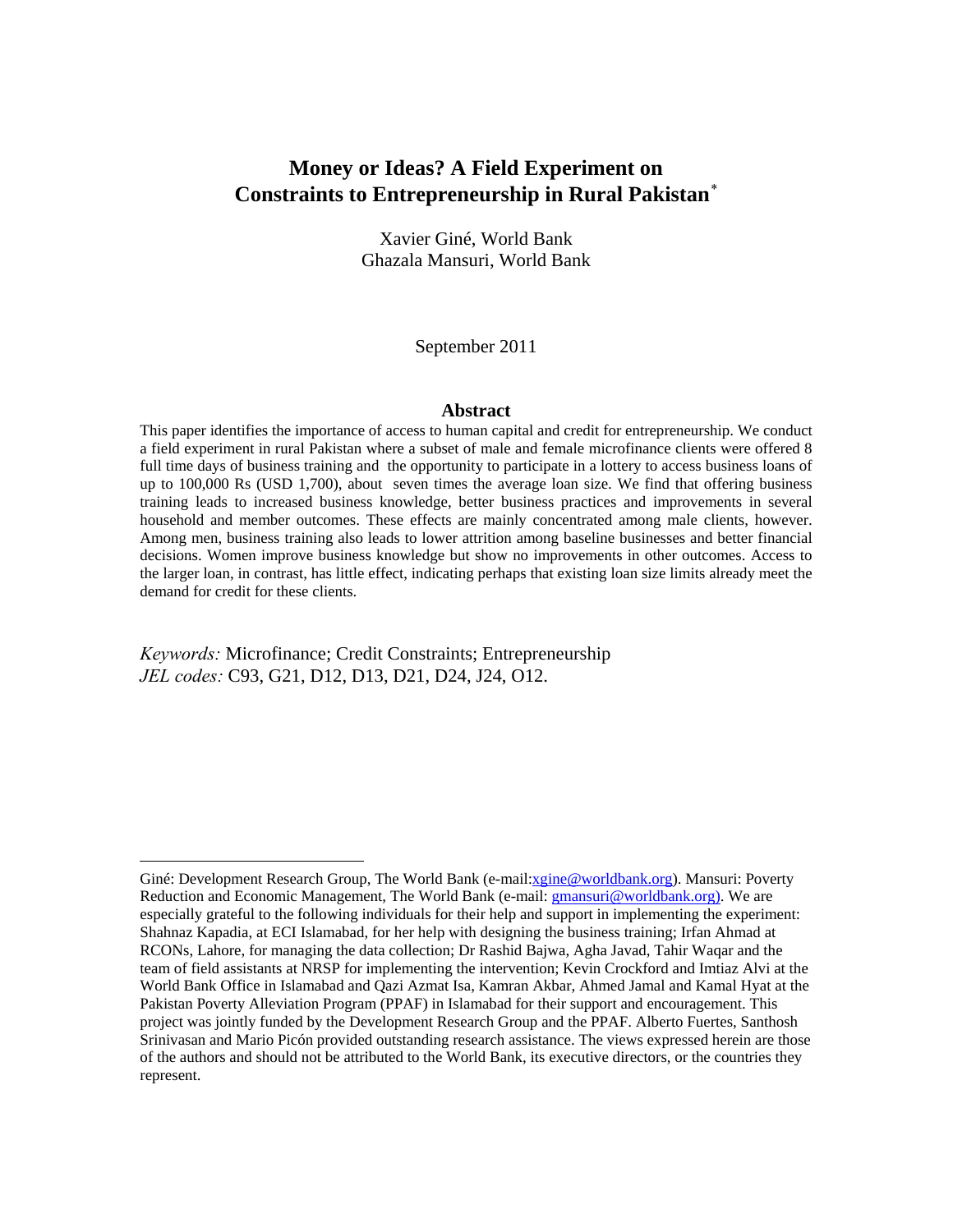## **1. Introduction**

 $\overline{a}$ 

It has long been recognized that entrepreneurship plays a central role in the process of economic growth and development (Knight, 1921; Schumpeter, 1942). In his seminal paper on total factor productivity, Solow (1957) found that only a modest increase in output per worker from 1909 to 1949 in the US was driven by increases in capital use. The rest was attributable to technical change, referring to either technical innovation or the way production is organized, both requiring entrepreneurial talent (Baumol, 1968).

While it is hard to deny that some countries have grown dramatically while others have remained stagnant, it is hard to believe that poor countries systematically lack entrepreneurial talent. So what are the main barriers to entrepreneurship in a poor country?

One candidate is access to finance. There is a large empirical and theoretical literature that emphasizes distortions in the capital market as critical for business creation and survival (Blanchflower and Oswald, 1984; Holtz-Eakin, Joulfaian and Rosen, 1994a and 1994b and more recently Paulson, Townsend and Karaivanov, 2006; de Mel, McKenzie and Woodruff, 2008 and Banerjee et al.  $2010$  $2010$  $2010$ .<sup>1</sup> Mohammed Yunus, founder of Grameen Bank also sides with this view by stating that "giving the poor access to credit allows them to immediately put into practice the skills they already know".<sup>[2](#page-1-1)</sup>

A more recent view suggests that business skills, or managerial capital more generally is missing in poor countries (Bloom and Van Reenen, 2010; Bruhn, Karlan and Schoar, 2010 and Schoar, 2010). This view builds on the occupational choice models of Lucas (1978) and others with the implicit assumption that managerial capital can actually be taught. $3$ 

This paper reports on a field experiment that offered microfinance clients in rural Pakistan an eight day business training course and access to a loan lottery where eligible clients could borrow up to 7 times the average loan size. We randomly offered the

<span id="page-1-0"></span><sup>&</sup>lt;sup>1</sup> See Banerjee and Newman, 1993; King and Levine, 1993; Giné and Townsend; 2004 or Buera, Kaboski and Shin, forthcoming, for examples of macro models of entrepreneurship with financial imperfections. <sup>2</sup> Quote from Yunus, M "*Banker to the Poor",* 1999.

<span id="page-1-2"></span><span id="page-1-1"></span> $3$  Yet another view is that regulations in the labor market create important distortions (Hsieh and Klenow, 2009, Schoar, 2010).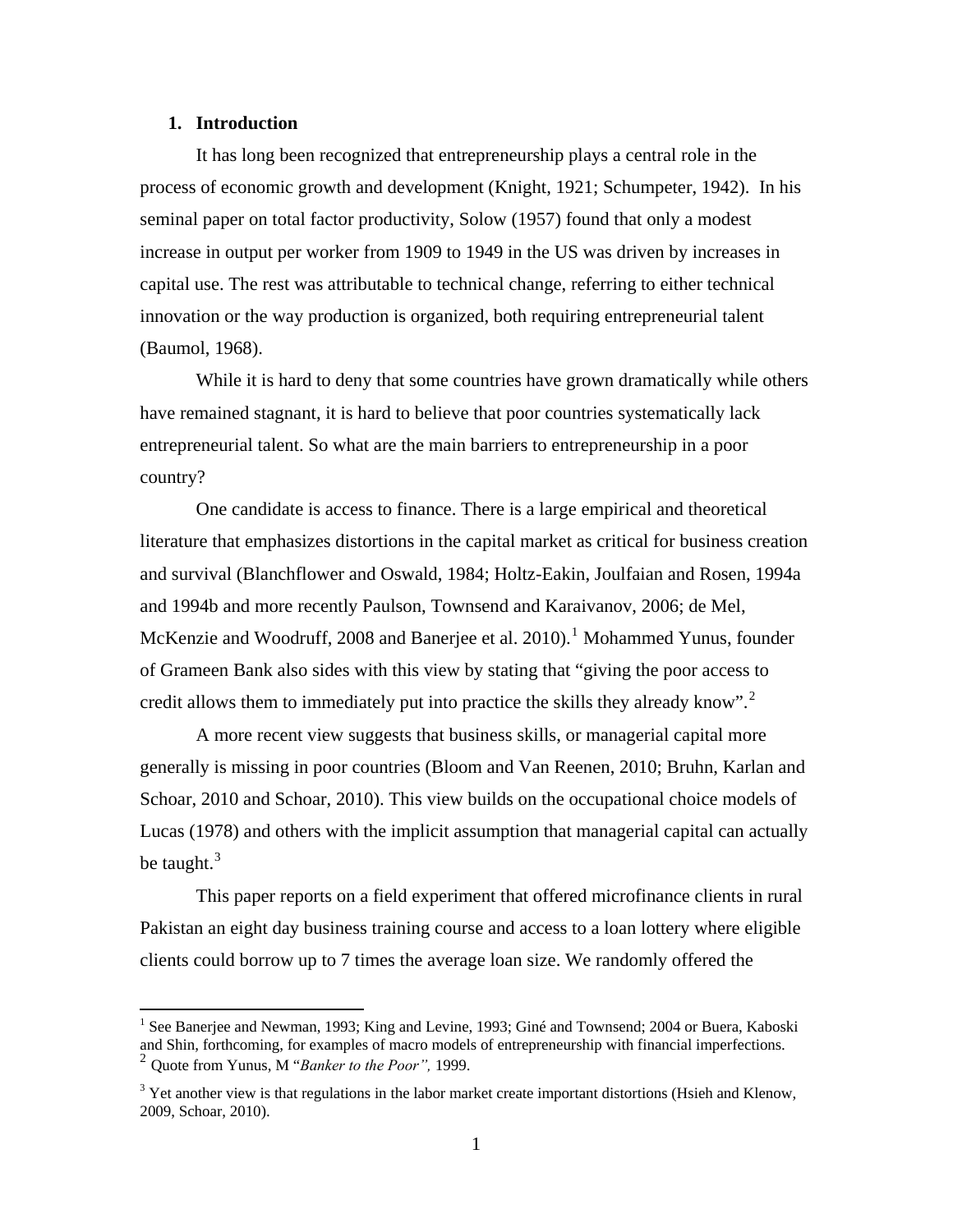training to half of 747 groups of borrowers from 5 different branches in three districts. Training sessions were held from February to May 2007 and focused on business planning, marketing and financial management. From November 2007 to June 2008 a lottery was introduced that allowed eligible members to apply for a loan of up to Rs 100,000 (1,667 USD at the time of the baseline). Loan requests were subject to the usual screening and amounts approved above the usual limit of Rs 30,000 (500 USD) were forwarded to headquarters, where the result of the lottery was maintained. Lottery winners could borrow the approved amount, while those who lost the lottery could borrow up to their maximum loan size which depended on the number of loans they had previously repaid successfully.

If proponents of the credit constraints view are correct, then business training should have no effect on business and household outcomes whereas access to a larger loan would, insofar as clients are constrained by the existing loan size.

We find that offering business training leads to increased business knowledge, better business practices (but not business sales) and increases in household expenditures, group cohesion and general outlook on life. These effects are mainly concentrated among male clients, however. Among men, business training also leads to lower business failure, but this may not be a desirable outcome if ex-business owners switched to more profitable occupations. We show that this is not the case because failed businesses in the control group appear to be among the worse, indicating possible gains in sales and profits once we correct for differences in the composition of businesses due to the differential failure rate.

Another reason for the increase in household income but not business sales or profits is that there may be households without businesses who also benefit from business training, particularly those engaged in self-employment activities. Alternatively, there may be households for whom the share of income from the businesses is relatively small. The gains from business training should therefore be concentrated among self-employed households, which is precisely what we find.

Unlike men, women increase business knowledge but show no improvements in any other outcomes, particularly income and assets, and business practices and operations. While there are substantial differences between male and female CO member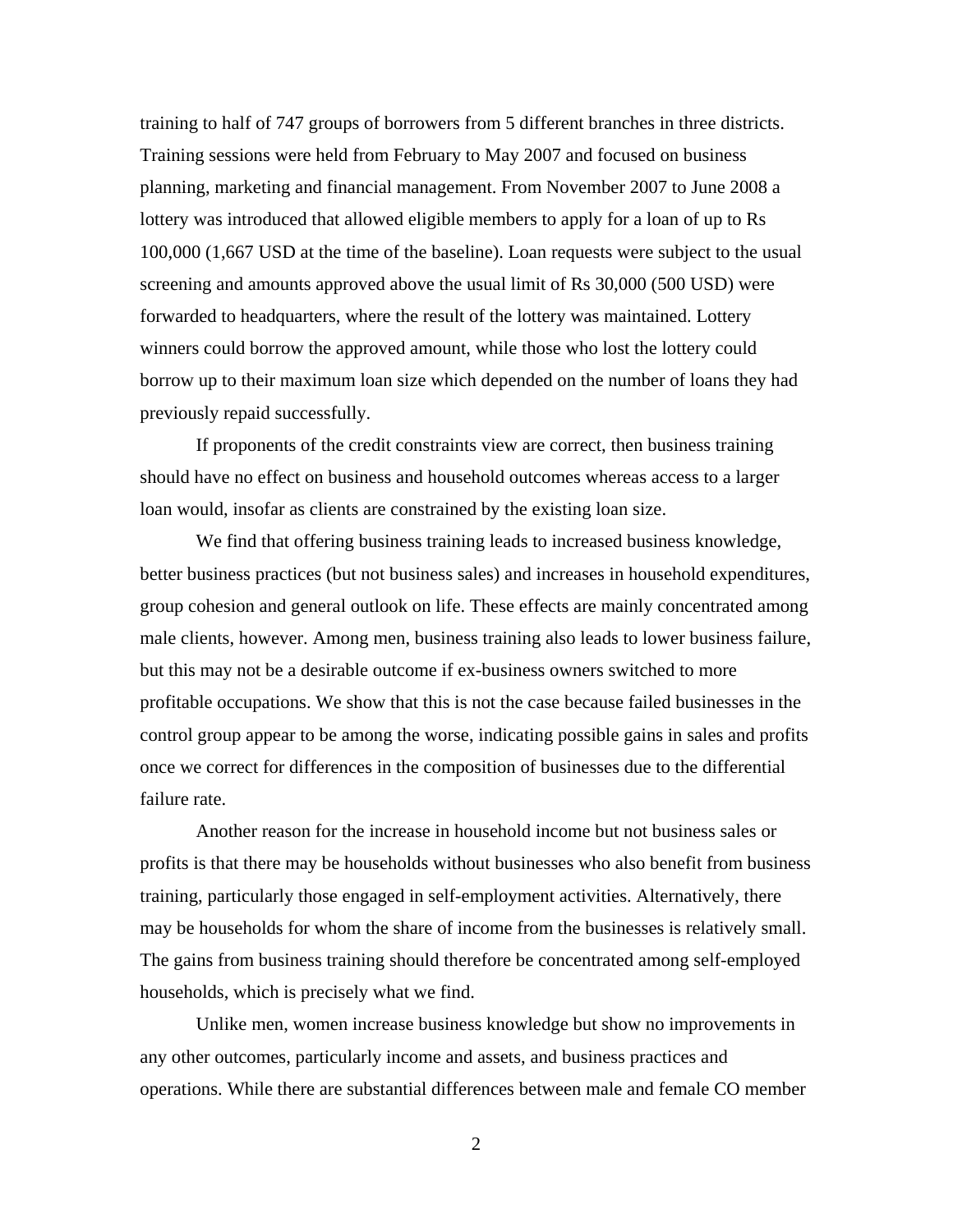characteristics, perhaps due to the different process by which women select to become a CO member and into self-employment, the inclusion of additional controls and their interactions with treatment dummies does not qualitatively affect the estimates.

One plausible explanation for these gender differences is rooted in the norms about the role of women as caregivers and other social norms that limit their labor supply. In our data, while most men are active in the labor force, 71 percent of females report staying at home without a primary occupation. If women are excluded from the labor market, then the prediction of an occupational choice model (for example Lucas, 1978 or more recently Emran, Morshed and Stiglitz, 2007) is that businesses run by women should be of lower quality because the marginal female entrepreneur will be indifferent between running a business and earning a low wage. In addition, the same social and cultural norms that restrict female labor supply also affect their mobility outside the home. This explains why women are primarily engaged in home based manufacture. But even if female labor supply is limited, the intervention could have improved the performance of their businesses if they were inefficiently run. After all, better decisions about production and marketing, etc may not require additional time. However, 40 percent of business women report that their (male) spouses are responsible for most of their business decisions, suggesting that female businesses show no improvement because women have little decision-making control. Indeed, business creation increases in households of women offered business training and assigned to be winners of the lottery, but the woman is not directly involved in the new business suggesting that their spouses or other household members use the proceeds of the loan to start the business.

Business training also increased the number of larger loans issued, but being assigned a winner of the lottery has on average little effect on the clients, perhaps because the limit on the current loan size already meets the demands of most borrowers. Among male borrowers, lottery winners tend to borrow larger amounts, perhaps not surprisingly. Since we find neither an increase in default nor an increase in the workload of credit officers handling larger loans, we conclude that these larger loans are profitable for the lender. Interestingly, we also find that business training improved the selection of borrowers. In particular, men offered business training with an ex-ante probability of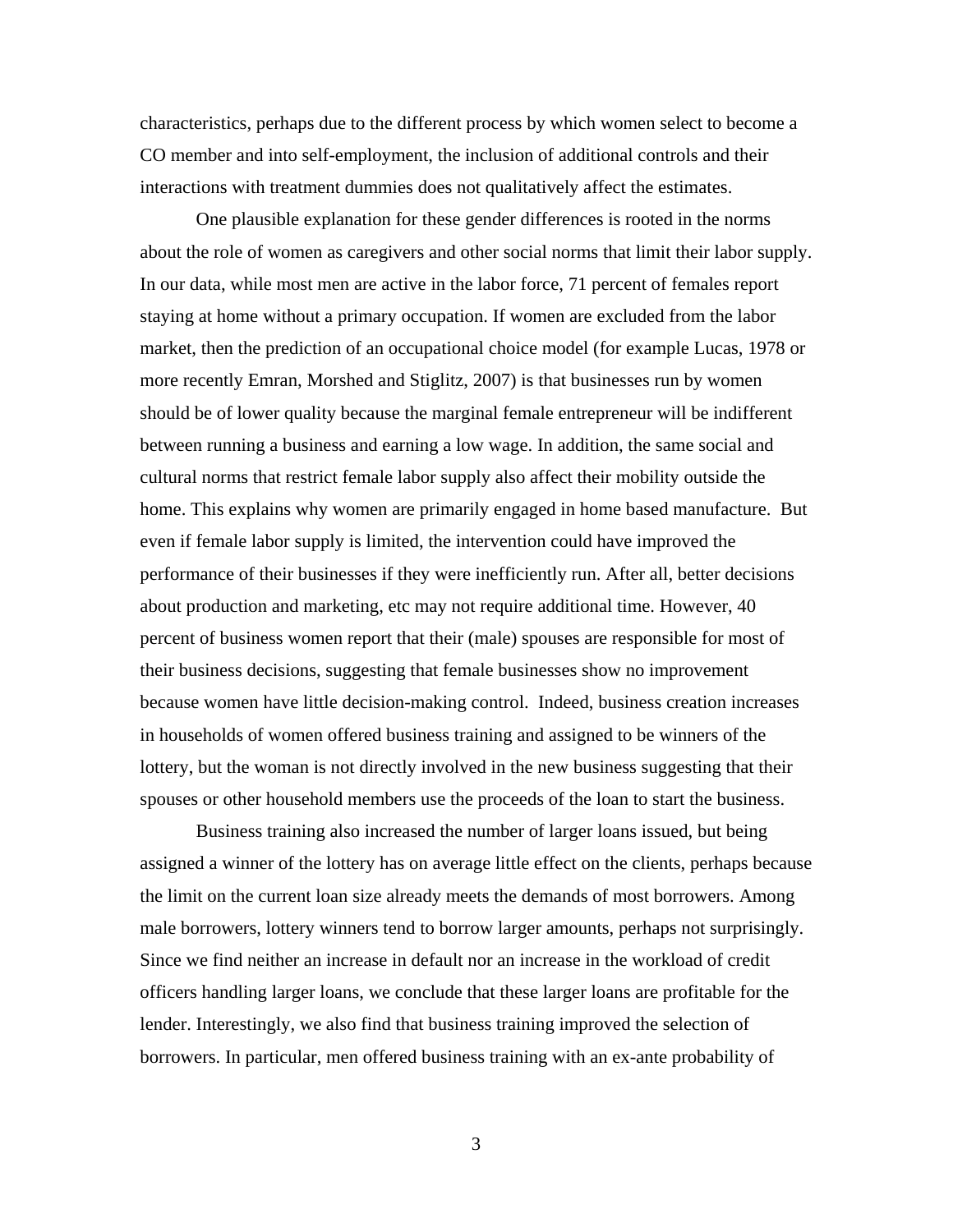default in the loan were less likely to borrow during and after the lottery. This result is remarkable because it suggests that training led to better financial decision-making.

Finally, because both treatments may raise the productivity of household labor, it is important that we study children schooling outcomes. On the one hand, since schooling is a normal good, higher incomes should translate into better schooling outcomes (income effect). On the other, higher household productivity raises the opportunity cost of the children's time (price effect), so the net effect is ambiguous. We find that children, especially boys, in households of a male CO member assigned to be a winner of the lottery about 9 percent more likely to be absent during the last school day, suggesting that the price effect dominates.

Taken together, the results above contribute to the literature that highlights the importance of heterogeneity in the impacts of relaxing credit constraints and enhancing business skills (de Mel, McKenzie and Woodruff, 2009; Karlan and Valdivia, 2010; Drexler, Fischer and Schoar, 2010 and Berge, Bjorvatn and Tungodden, 2010).

Our paper is perhaps closer to Berge, Bjorvatn and Tungodden, 2010 in that both combine business training with access to capital but we use loans rather than grants on a larger number of clients. Unlike the rest of papers, we use rich administrative and survey data that allow us to focus on a wide range of business, household and individual outcomes.

The remainder of the paper is structured as follows. Section 2 describes the context in Pakistan and the experiment. Section 3 discusses the data and Section 4 describes the empirical strategy and the results of the experiment. Section 5 concludes.

## **2. Context and Experiment Design**

The experiment was carried out in collaboration with the Pakistan Poverty Alleviation Fund (PPAF), the National Rural Support Program (NRSP), and the World Bank. ECI, a local firm that specializes in capacity building activities for micro entrepreneurs, designed the business training modules, trained NRSP staff and was a key partner during all phases of field implementation. Baseline and follow up data were collected by Research Consultants (RCons).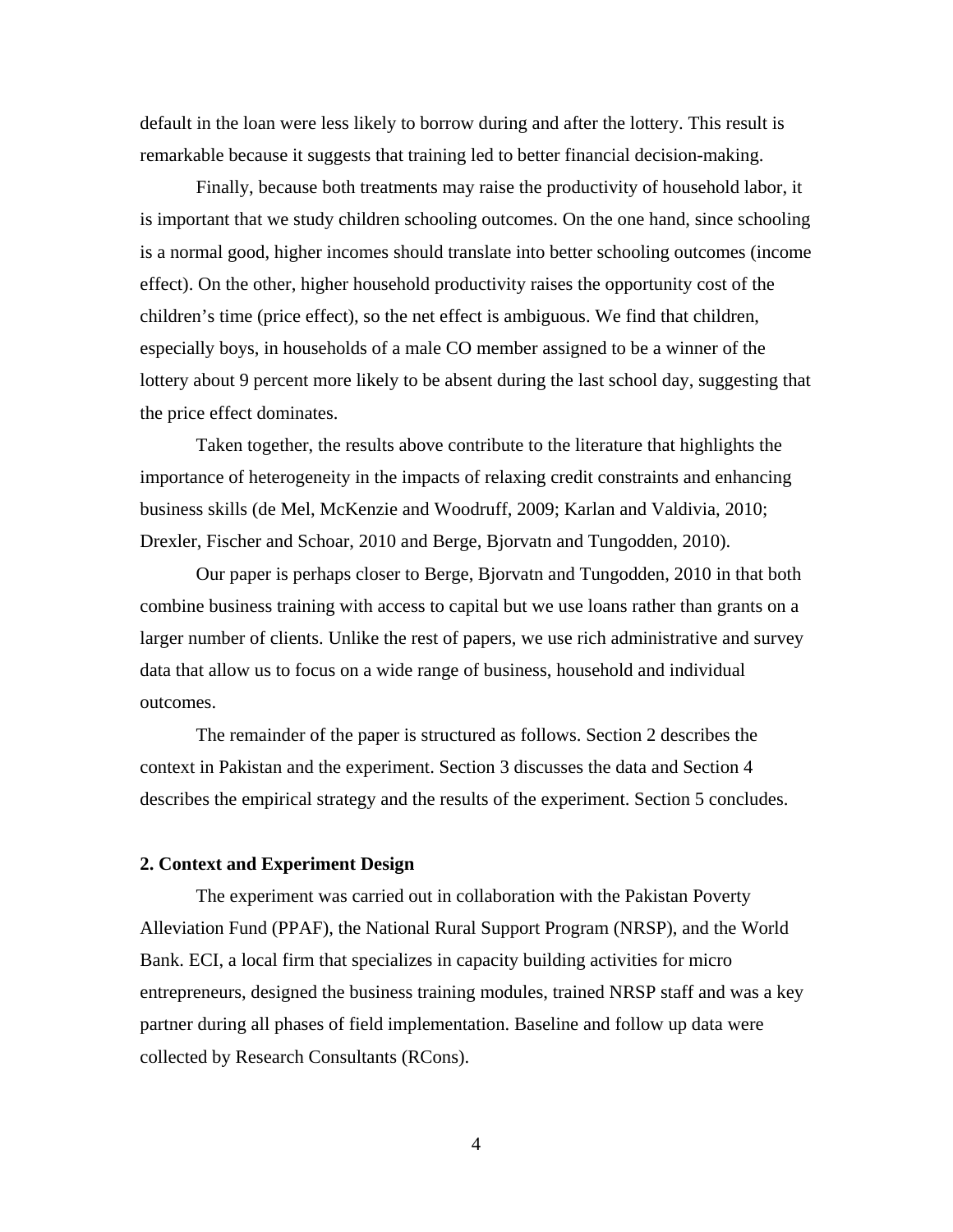PPAF is an apex institution created in 2000 with World Bank funding that provides capacity building and funding to numerous partner microfinance institutions and NGOs. More than half of its funds, however, go to the Rural Support Programs of which NRSP is by far the largest.<sup>[4](#page-5-0)</sup> PPAF funding has allowed NRSP to grow rapidly over the past decade. It is now present in 51 districts and is considered the second largest microcredit provider in Pakistan.

NRSP provides uncollateralized microloans to individual clients who are required to become members of a community organization (CO). Members of a CO meet regularly and contribute towards individual and group savings. Meetings are also used to make loan payments. Besides credit, NRSP offers training in vocational skills and provides up to 80 percent financing for infrastructure projects in the village. Due to budget constraints, only 8.2 percent of the members in our sample had received training prior to the baseline. COs typically have between 5 and 30 members. NRSP records indicate that over the past decade, it has organized more than a million poor households into a network of more than 100,000 COs across the country. In principle, all loans have a joint liability clause at the CO level, but it is seldom enforced. In practice, new loans are often issued to members who belong to a CO with overdue loans.<sup>[5](#page-5-1)</sup>

NRSP has three main credit products: a single installment loan for agricultural inputs (fertilizer, seeds, etc) with maturity of 6 to 12 months; an enterprise, and a livestock loan of 12 monthly installments each. At the time of the baseline, 32 percent of the loans disbursed were enterprise loans, 46 percent were livestock loans and the remainder were agricultural inputs loans. The maximum amount that can be borrowed depends on the number of loans successfully repaid. A new borrower starts with a loan limit of Rs 10,000 (USD 167) which can increase in intervals of up to Rs 5,000 per loan cycle until a maximum of Rs.  $30,000$  (USD  $500$ ).<sup>[6](#page-5-2)</sup> As a point of comparison, a cow costs around Rs 60,000 at the time of the baseline.

 $\overline{a}$ 

<span id="page-5-0"></span><sup>&</sup>lt;sup>4</sup> Established in 1991, NRSP is modeled after the Aga Khan Rural Support Program, established in the early 1980s as a not-for-profit rural development organization. NRSP, along with Khushali Bank and Kashf Foundation, accounts for approximately 70 percent of the sector's active clients according to MicroWatch, 2008. In 2010, NRSP also obtained a microfinance bank license. 5

<span id="page-5-1"></span><sup>&</sup>lt;sup>5</sup> Borrowers are required to find two guarantors, who can be members of the same CO. NRSP appears to use guarantors as a means of exerting peer pressure, rather than enforcing repayment from them. 6

<span id="page-5-2"></span> $6$  The exchange rate at the time of the baseline (November 2006) was roughly 60 Rs / USD.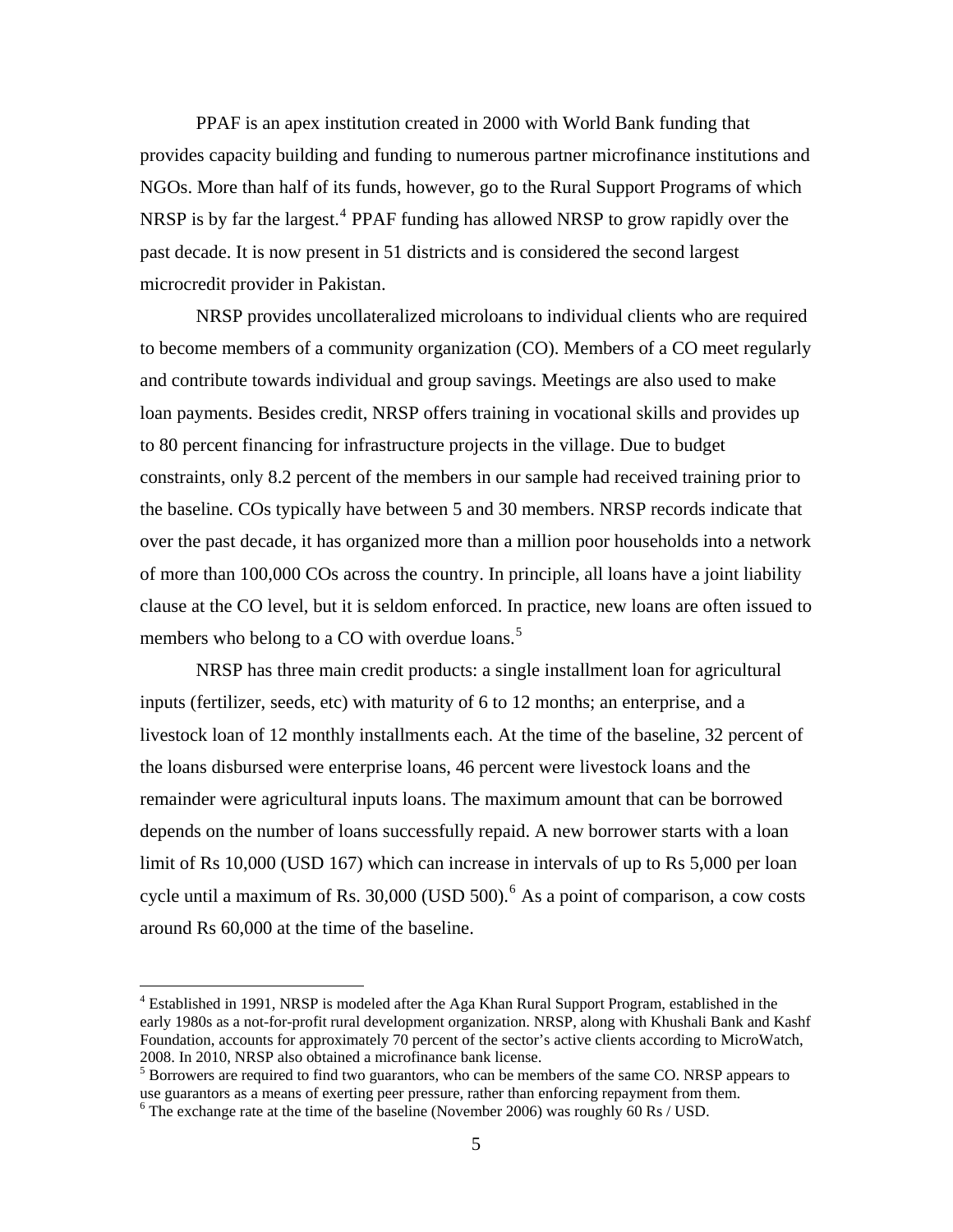The experiment was conducted in five branches in the districts of Bahawalpur, Hyderabad, and Attock, spanning different agro-climatic regions of Pakistan.<sup>[7](#page-6-0)</sup> Figure 1 shows the location of the study districts.

We randomly selected 747 COs in the study branches based on membership between 5 and 20 members. In each of these COs, NRSP staff conducted a complete listing of the gender and occupation of its members to identify those that were engaged in a non-farm enterprise. Most COs are segregated by gender. In our sample, there are 447 male COs (60 percent), 251 female COs (33.6 percent) and 49 mixed COs (6.5 percent). $8$ Using data from this listing exercise, half of the COs were randomly assigned to receive business training while the rest did not (control group).

The timeline of the experiment is reported in Figure 2. A baseline survey was conducted in November 2006. The original sampling framework included all male and female CO members that according to the listing exercise had a non-farm business and five other members selected at random from each CO. In practice, enumerators ended up interviewing everyone that attended a special CO meeting that was called to conduct the baseline survey. Individuals with businesses were encouraged to attend the meeting. The resulting sample consisted of a total of 4,162 members of which 2,532 had a business. The break-up by gender yields 2,144 men (and 1,325 businesses) and 2,018 women, of which 1,207 had a business. The sample accounts for 61 percent of all members and roughly 90 percent of all businesses. During the meeting, interest in hypothetical business training was elicited in a uniform manner across all COs.

While the baseline was underway, 24 NRSP staff members attended a 31-day "training of trainers" course taught by ECI. $9$  In January 2007, trained NRSP staff held

 $\overline{a}$ 

<span id="page-6-0"></span> $7$  These branches are as follows: Matiari and Tando Muhammad Khan in Hyderabad, Attock in Attock and Bahawalpur (rural and urban) in Bahawalpur.

<sup>&</sup>lt;sup>8</sup> In mixed COs, enumerators had to draw randomly from among male and female members separately.

<span id="page-6-2"></span><span id="page-6-1"></span><sup>&</sup>lt;sup>9</sup> In October 2006, NRSP submitted the CVs of about 30 staff members (10 in each of the study districts) From these, ECI selected 24 (8 per district) based on their presentation and communication skills, facility with basic math skills, basic computer literacy and diligence. Potential trainers were required to also have 3 to 4 years of experience working with communities and to have at least a Bachelor degree in commerce or a related field. After the training, ECI finalized the list of 18 NRSP staff members who were to offer EDT to CO members. The Training of Trainers had three main modules. The first (11 days) introduced basic business concepts, the key modules of the business training. Trainees also engaged in a business creation exercise (See Appendix A). During the following 10 days, trainers conducted a center assessment (see Appendix A) and selected trainees for a business training session. The third module (10 days) provided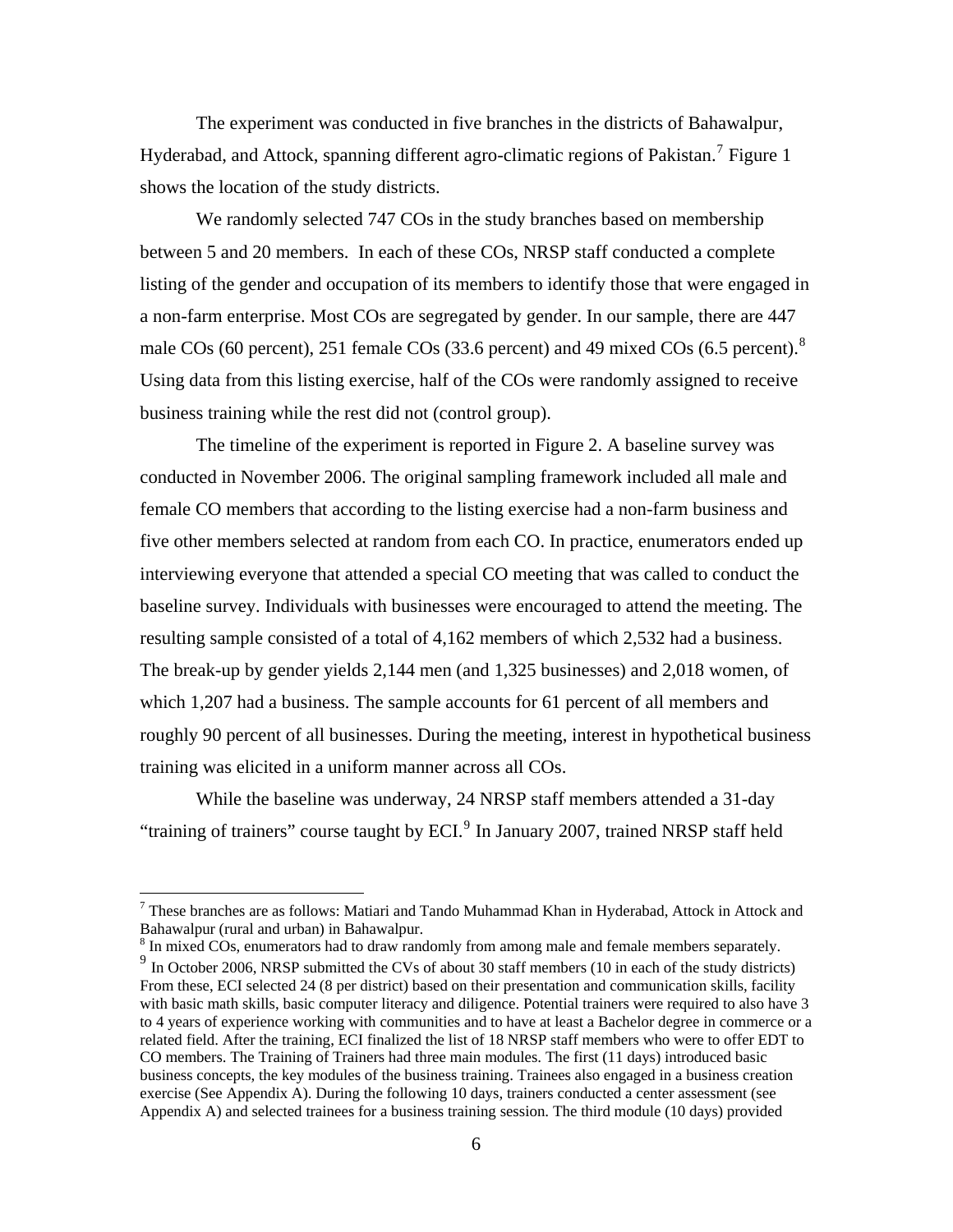orientation meetings in treatment COs to announce the business training. Interested members were asked to sign up for training and to suggest the most convenient time and venue. Training sessions were organized by area, trying to accommodate time and venue constraints, especially for women.

From February to May 2007, 47 business training sessions were held. Appendix A describes the content of the training sessions, which were based on the "Know About Business" modules designed by the International Labor Organization but adapted as a series of role-play and case-studies and thus more hands-on, rather than being lecturebased. Each session lasted 6 days, typically from 9 am to 4pm with a 20 minutes tea break and a 40 minutes lunch break, except for the fourth day that participants visited a local market, and the last day that concluded at noon followed by an awards ceremony.<sup>[10](#page-7-0)</sup> Sessions were conducted by two ECI trained NRSP staff and were attended by 25 CO members on average. A total of 1,252 individuals (601 males and 651 females) participated in the training and were given a travel allowance, a snack and lunch. Attendance was remarkably high. Around 93 percent of those that signed up during orientation attended, and among these, virtually everyone completed the training with full attendance.

In June 2007, trainers met for a second two day 'training of trainers' workshop and discussed business needs identified during the training sessions. With ECI staff, they identified the right resources and training to support their CO clients. A second set of 2- day sessions were conducted in July 2007.<sup>[11](#page-7-1)</sup>

It is informative to compare the business training implemented in our experiment to that of Karlan and Valdivia (2010) (KV, henceforth) and Drexler, Fischer and Schoar (2010) (DFS, henceforth). In all three experiments, the target audience is microfinance clients. KV used a program designed by Freedom from Hunger, a US-based non-profit organization in one location while the other location used a program designed by ILO

teaching resources to deal with both literate and non-literate audiences and gave trainers an opportunity to test their teaching skills through mock training sessions.<br><sup>10</sup> Given the low levels of literacy, especially among women, the training was adapted to the illiterate

<span id="page-7-0"></span>population. As an example, checklists contained icons that could be visualized and remembered. In addition, the concept of costing an item was explained by bringing a shirt, taking apart every component and costing each one separately.

<span id="page-7-1"></span><sup>&</sup>lt;sup>11</sup> The contents of the second training session included identification of technical/skill training needs, product design and marketing, and choice of input and output markets and distribution systems.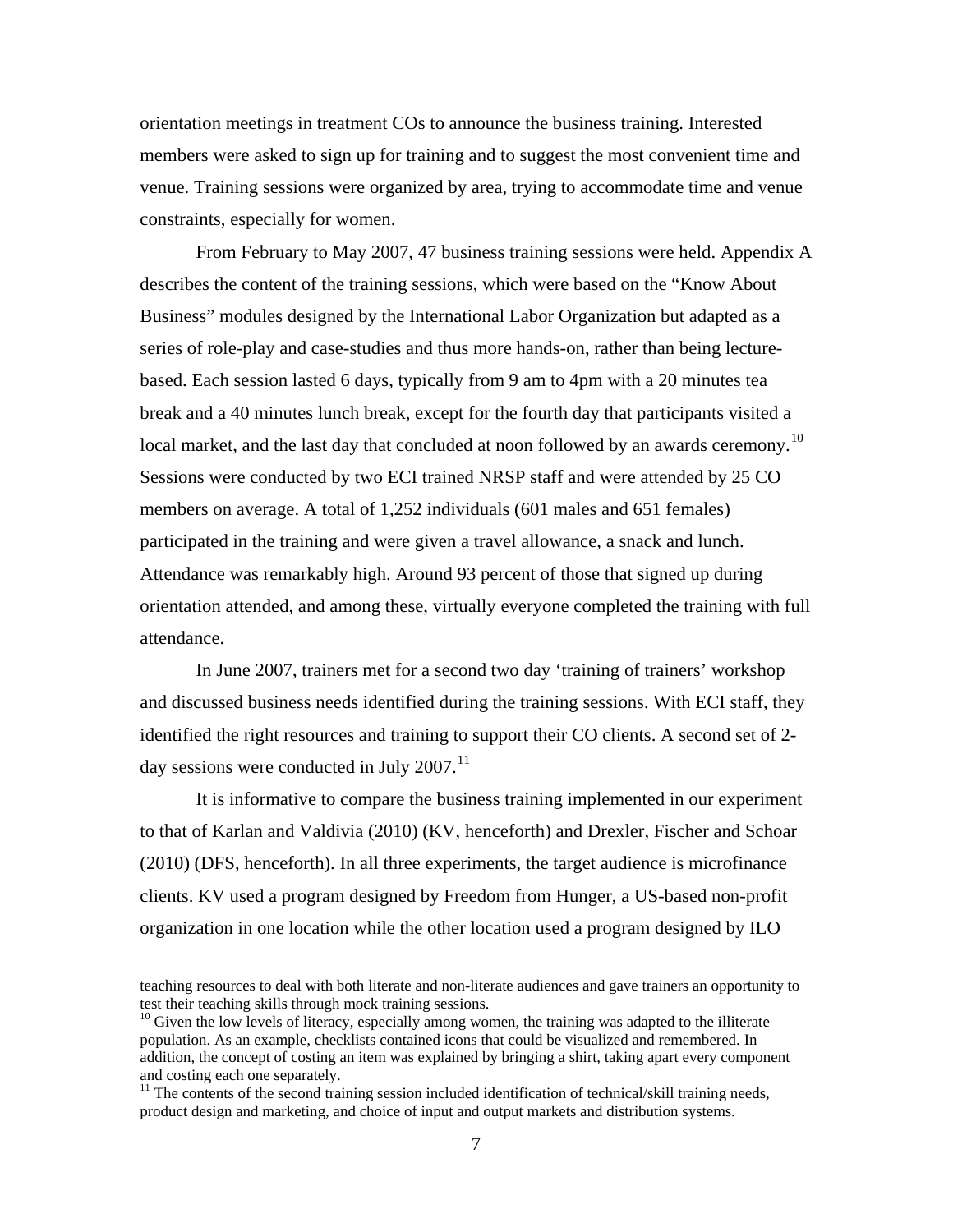adapted by a local Peruvian firm. Similar to our training, it included general business skills rather than client-specific business knowledge and was delivered by staff of the microfinance institution, in their case previously taught by Freedom from Hunger. The training was offered in 30 minutes sessions during the weekly repayment meetings and was planned to last  $22$  sessions.<sup>[12](#page-8-0)</sup> DFS compared two alternative financial education programs for business owners. One was based on programs designed by Freedom from Hunger and the Citigroup Foundation and adapted to the Dominican context. The other was based on simple rules that could be easily remembered by participants. Unlike our training or that of KV, instructors were trained professionals and participants in both programs received handouts and homework assignment to reinforce the concepts learned during the sessions. Both classes were offered once a week for three hours and they lasted six and five weeks, respectively. The student-teacher ratio in all three training is comparable, with sessions of 15-25 participants per trainer.

In sum, the training implemented in our experiment was more hands-on that either KV or DFS, including visits to a market, and requiring participants to set up a business for a day. In addition, it was also more intensive, containing a total of 46 hours of training compared to either 11 hours in KV or 15 to 18 hours in DFS.

From October 2007 to January 2008 one-on-one follow-up sessions called "Hand-Holding" sessions were organized for all participants in half of the COs that were offered training, selected at random. NRSP trainers would visit the member at their home or place of business once or twice a month and discuss the topics learned, answer questions and suggest solutions to potential problems. Men were visited by male trainers while women where visited by female trainers.

While the business training sessions were being conducted, NRSP identified all the study members that were eligible to apply for the larger loan size. Eligible members had to be borrowers of NRSP in good standing, that is, they were required to have successfully repaid at least one loan on time and had no overdue loans. Roughly 55 percent of CO members in our sample were eligible (58 percent among male members and 52 percent among women). All eligible members, including those in COs not offered

 $\overline{a}$ 

<span id="page-8-0"></span> $12$  In practice, after 2 years since the launch of program only half the groups had reached the 17th session of the 22 programmed.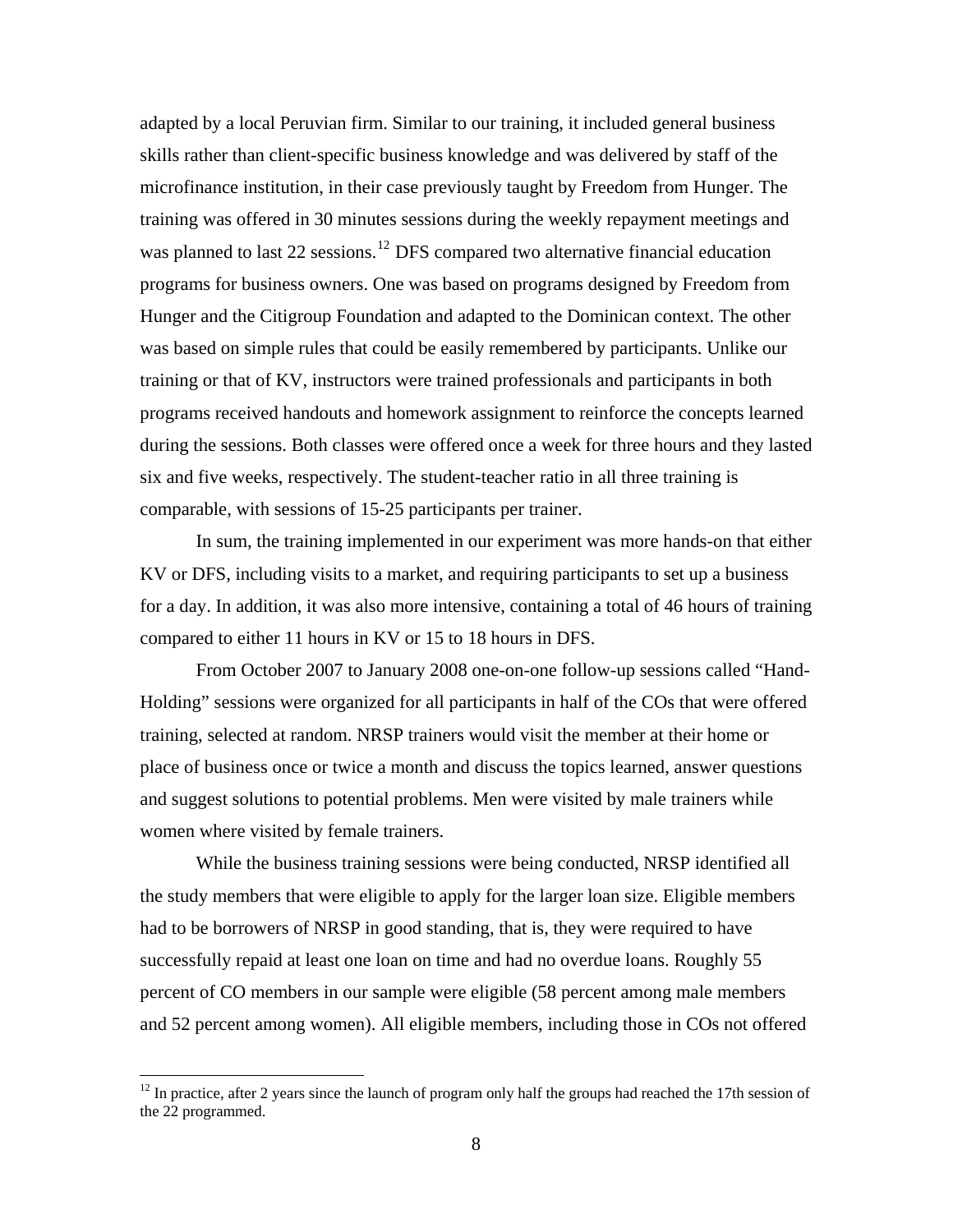the business training were invited to another orientation session and were given a brochure that explained the loan lottery.<sup>[13](#page-9-0)</sup> Orientations occurred successfully in 596 COs. In the remaining 151 COs orientation meetings could not be held because the CO had either disbanded (95 percent of cases) or was newly formed so that none of its members was eligible for the lottery.<sup>[14](#page-9-1)</sup> Most loan orientation sessions took place in regularly scheduled CO meetings that lasted about an hour and a half and were delivered by trained NRSP staff to ensure uniformity of message.<sup>[15](#page-9-2)</sup>

During the loan orientation, eligible CO members were informed that they could request a loan of up to Rs. 100,000. The request was appraised by NRSP credit officers, who then determined the loan amount they were willing to approve. Loans with an approved amount larger than the previous limit of Rs. 30,000, were forwarded to headquarters, where the result of the lottery were maintained. The lottery was designed so that the chance of winning was 50 percent. Lottery winners could borrow the approved amount, while those who lost could borrow up to their regular loan amount. Although members were encouraged to borrow for productive purposes, in practice there were no restrictions on the use of the loan. In addition, qualifying members who already had an outstanding loan with NRSP were allowed to apply for the larger loan, with the condition that part of the new loan would be used to pay off the outstanding debt. Among lottery winners, 62.3 percent took agricultural (lump-sum) loans, 20.5 percent took enterprise loans and the rest took livestock loans.

Eligible CO members had seven months spanning the planting period for the main growing season (from November 2007 to June 2008), to apply for the larger loan. Of the 2,284 eligible CO members, 713 (31.2 percent) applied. NRSP approved 532 loans (74.6 percent) and most had their loan amounts reduced after appraisal. Of the customers approved, 254 were assigned to win the lottery (47.7 percent) and 211 ended up borrowing (83 percent). Among the 278 loan applicants that lost the lottery, only 161 borrowed (58 percent). Among the reasons cited for changing their mind were time

 $\overline{a}$ 

<span id="page-9-0"></span><sup>&</sup>lt;sup>13</sup> See Giné, Mansuri and Picón (2011) for a marketing experiment conducted during the loan orientation meetings using the brochure.

<span id="page-9-1"></span> $14$  First time borrowers were not eligible to participate in the lottery because they did not have sufficient credit history. They could however apply to the initial loan of up to Rs 10,000.

<span id="page-9-2"></span><sup>&</sup>lt;sup>15</sup> There were 12 teams of two NRSP staff each in Attock, 29 in Bahawalpur and 7 in Hyderabad.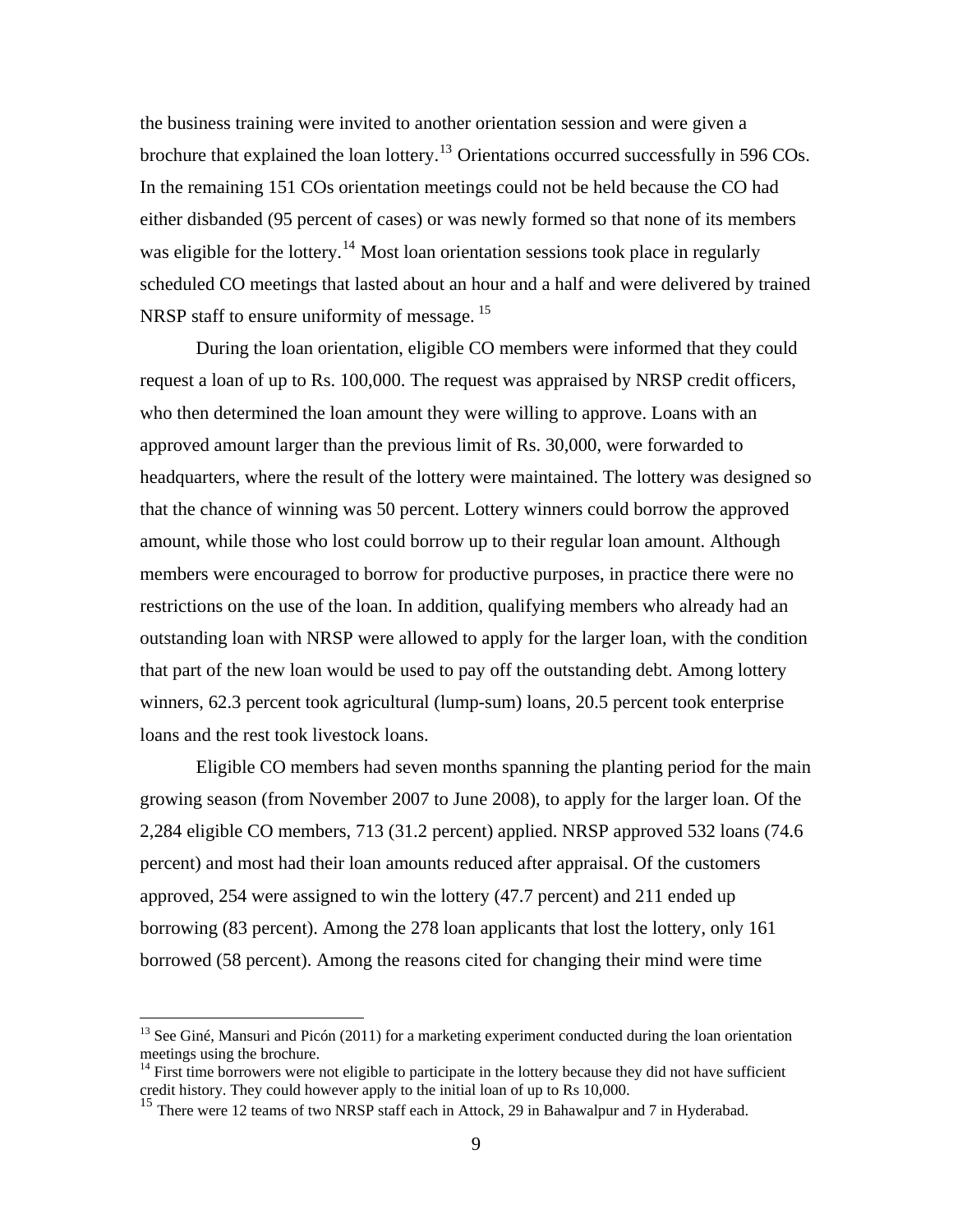elapsed from request to approval (average time was 2 months), and for losers the fact that the new loan size was not too different from the loan they currently had.

A follow-up survey was conducted in December 2008, six months after the loan lottery concluded and about 13 months after the loan orientation meetings. At the time of the follow-up, roughly half of the loans taken during the lottery period were still active.

## **3. Data**

We use two main sources of data, administrative records from NRSP and survey data collected in November 2006 and in December 2008.

## Administrative data

 We use NRSP administrative records on every loan taken by borrowers in our sample from November 2006 to November 2009. The data includes the disbursement date, amount, type of loan and repayment performance.

## Survey data

Baseline data collected in November 2006, prior to the business training and loan lottery orientations, included questions about the CO member, the member's household, the business if they had one, and the CO. The follow-up survey was collected in December 2008, 2 years after the baseline, and was similar in structure to the baseline. Besides the usual set of demographic variables, such as age, education, marital status etc, individual characteristics included measures of entrepreneurship, business knowledge, digit span recall, risk preferences and decision making autonomy across a range of household outcomes. Household characteristics included information on expenditures, wealth (including agricultural land, livestock, housing quality and savings) and past and current borrowing and saving of household members. Business characteristics included age, location and type of business activity, as well as the scale of the business as measured by its assets, hired workers and monthly sales. The survey also contained information on CO cohesion, including borrowing and lending between members in a CO and the collective purchase and/or sale of products. The follow-up survey also included questions about business training and the loan lottery, if applicable. Summary statistics from the baseline survey are presented in Table 1, and variable definitions are provided in Appendix B.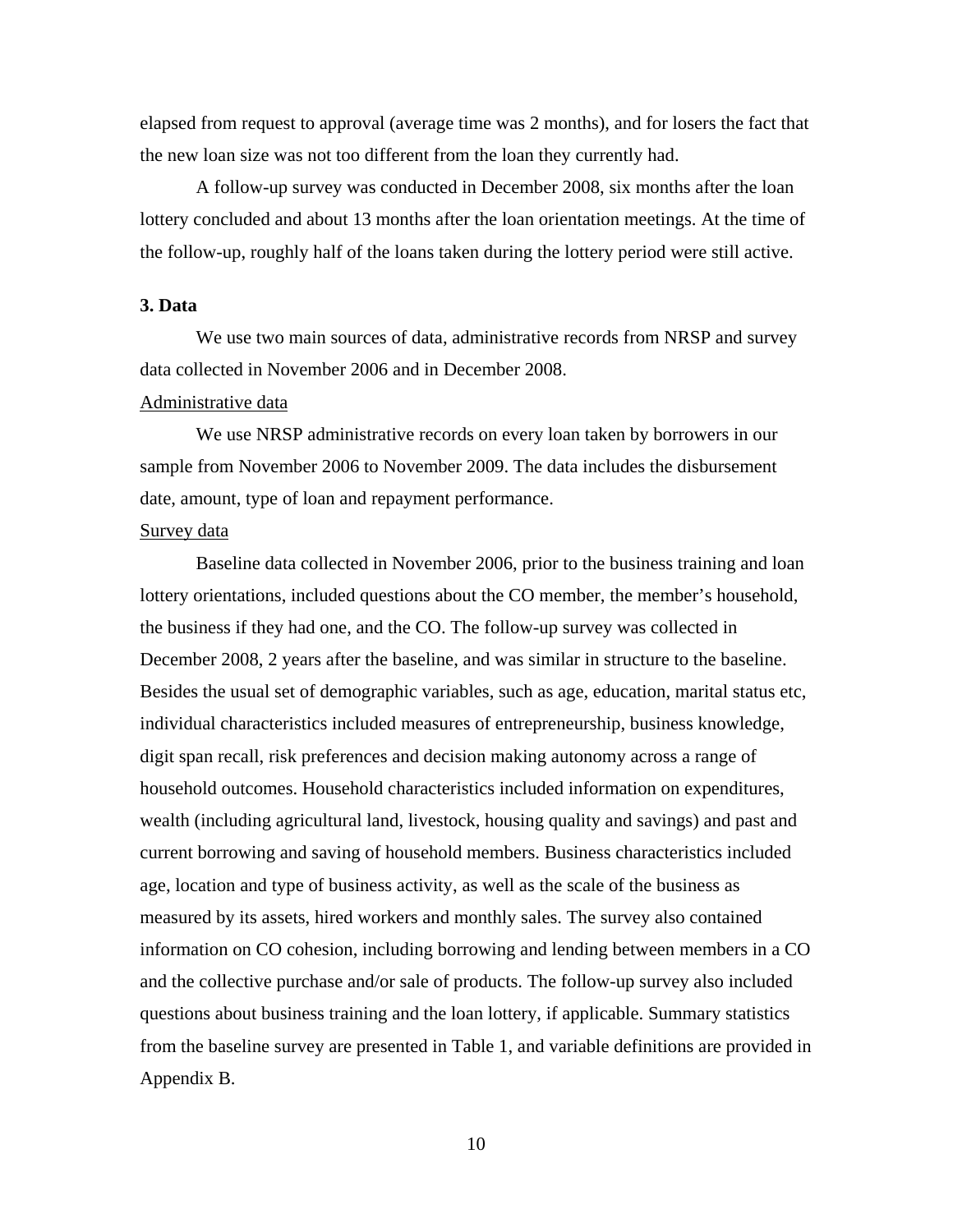The average age among CO members at baseline is 38 years, with 3.9 years of education. Households have average landholdings of 3.9 acres and average monthly expenditures of Rs 4,740 which amounts to daily per capita expenditure of roughly 3.30 dollars a day (PPP adjusted). About 60 percent of the households in the sample run at least one business. This percentage is significantly higher than the population average in the study areas because households with businesses are more likely to be microfinance clients.<sup>[16](#page-11-0)</sup> Although most businesses have a fixed location and operate all year round, the average scale is small. About 90 percent of businesses do not have a paid employee, and sales are about Rs 14,250 (USD 240). These numbers are typical of microentrepreneurs in developing countries (see for example Banerjee and Duflo, 2011).

Columns 7 and 8 of Table 1 report mean baseline characteristics by gender along with the associated *p*-values of the difference in means' t-test (column 9). It is clear that the type of businesses managed by male and female CO members is quite different. While women are primarily engaged in small home based manufacture (handicrafts or tailoring), men are involved primarily in the agribusiness sector which requires much greater contact with markets outside the village. The scale and profitability of male and female businesses is also quite different (see also de Mel et al. 2009). Average sales among male businesses are Rs 22,820 (USD 380) while only Rs 4,827 (USD 80) among businesses run by female CO members. Women tend to operate mainly from home and are less likely to employ paid employees.<sup>[17](#page-11-1)</sup> More importantly, business women report far less decision making autonomy than their male counterparts (see Sathar and Kasi, 1997). Out of a total of 8 decisions on a range of household, individual and business outcomes, women report complete autonomy over roughly 1.5 decisions compared to more than 3 decisions among men. There is also evidence that the selection process to become a CO member may differ by gender. Women tend to have less education, are to be less likely to run a business and, perhaps related, are also less risk tolerant on a 0 to 10 scale. Female members are also more likely to come from households that have less land wealth, as

<u>.</u>

<span id="page-11-0"></span><sup>&</sup>lt;sup>16</sup> According to the Demographic and Heath Survey conducted in 2006-07, 31 percent of households in rural areas reported having at least one household member engaged in non-agriculture self-employment. Among all the 6,837 microfinance clients in the study COs, roughly 40 percent have a business at the time of baseline.

<span id="page-11-1"></span> $17$  There is also weak evidence suggesting that female businesses are more of a fall back option: among households of male CO members, businesses are concentrated among the richer households. In contrast, businesses are more prevalent among the poorer households of female CO members.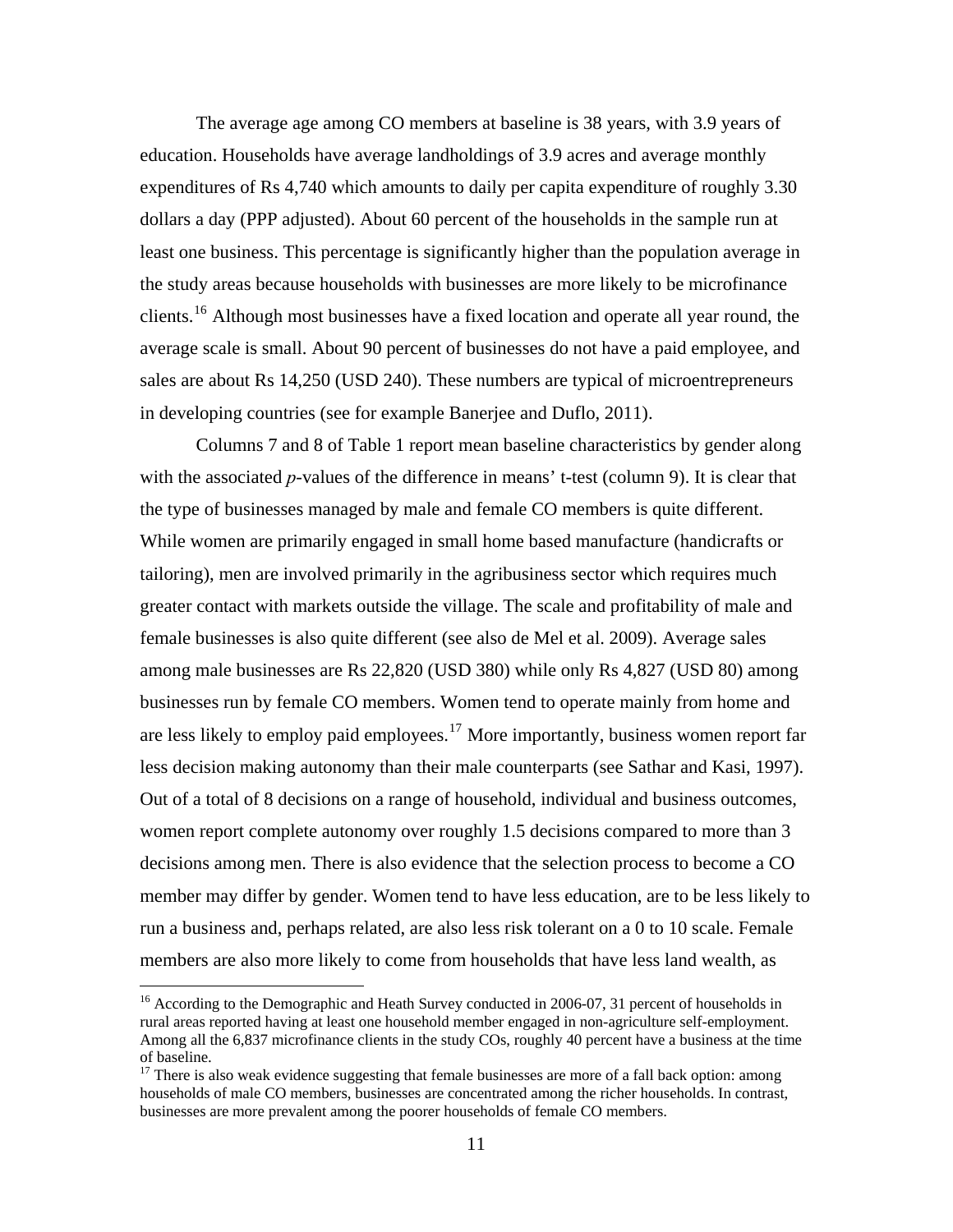compared to the households of male CO members. This selection of women CO members by wealth is consistent with more stringent female seclusion practices among landed rural households (see Jacoby and Mansuri, 2011).

In sum, there are substantial differences in individual and business characteristics between male and female CO members. Because the process by which women select to become a CO member and into self-employment may be different from that of men, it will be important to take these characteristics into account when assessing treatment impacts by gender, since treatment impacts may be driven by these characteristics rather than gender per se.

Table 2 checks that the assignment of COs to business training and members to win or lose the loan lottery was successful. Columns (2) and (3) compare mean baseline characteristics, at the member, household and business level, for members in COs that were assigned to business training against those in the control group. Columns (5) and (6) compare lottery winners to losers among the subsample of eligible members. Columns (3) and (7) report the *p*-values of the t-test for each comparison.

Overall, we find balance between the two groups. The difference in means for members receiving business training and participating in the loan lottery is significant at conventional levels for only a few variables, such as log month sales, credit constraints and being an office bearer for the business training comparison and being married, the business sector, and the index of optimism for the lottery comparison. These differences, however, are small in magnitude, and while significant, there is no clear pattern that higher values are systematically in the treatment or control group. For example, the group assigned to business training has more members that are office bearers but also more individuals with credit constraints. We also run a regression of "offered business training" against all individual, household and business baseline characteristics reported in Table 2 and find a *p*-value of 0.15, 0.18 and 0.47, respectively, of an F-test that all the covariates are not jointly different from zero. The analogous p-values for the regression using "assigned a lottery winner" as dependent variable are  $0.32$ ,  $0.11$  and  $0.70$ .<sup>[18](#page-12-0)</sup>

<span id="page-12-0"></span> $18$  The p-values of an F-test that all business characteristics are jointly insignificant are 0.47 when the dependent variable is "Offered Business Training" and 0.70 when it is "Assigned a Winner".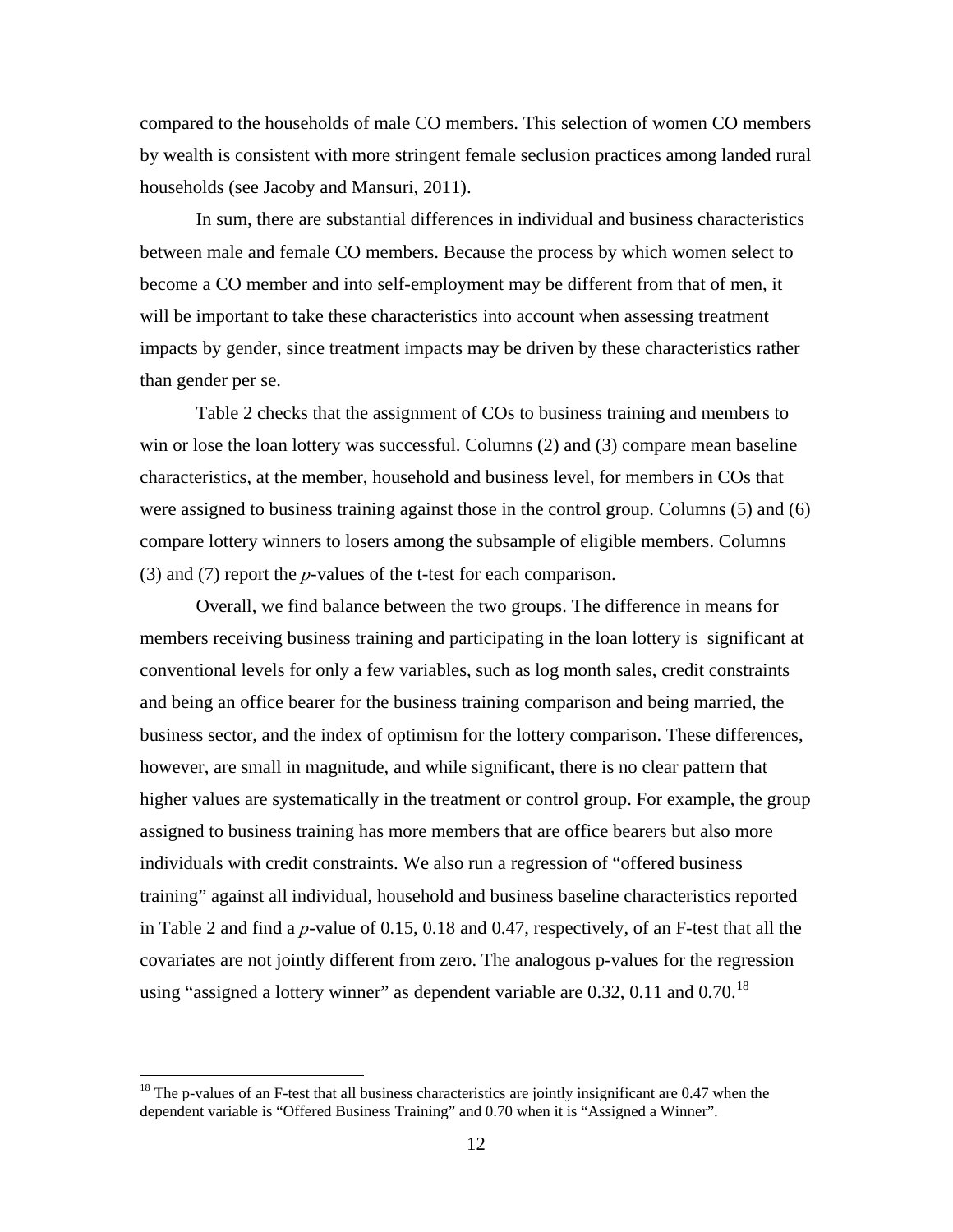The attrition rate between the baseline and follow-up two years after is 16 percent. Attrition is larger at 22.1 percent among CO members in COs that disbanded. In Appendix Table A1, we check that the attrition rate does not differ by treatment status. In column 1 none of the coefficients are significant at conventional levels but in column 2, which includes interactions with gender, individuals assigned to be lottery winners are 4 percentage points more likely to be interviewed at follow-up. At any rate, the differential attrition rate is too small to be a source of concern.

## **4. Empirical strategy and Results**

By virtue of our design, CO members are in one of four groups: (i) offered business training (BT) and assigned as winner of the lottery (WL), (ii) BT but no WL, (iii) no BT but WL and (iv) no BT nor WL. Because both treatments (BT and WL) are assigned randomly, their separate and joint impact on various business, household and member outcomes can be estimated via the following OLS regression equation:

 $Y_{ijb1} = \beta_1 BT_{ijb} + \beta_2 WL_{ijb} + \beta_3 BT$  and  $WL_{ijb} + \gamma X_{ijb} + \delta Y_{ijb0} + \varepsilon_{ijb}$ , (1) in case both baseline and follow-up data were collected, or

$$
Y_{ijb1} = \beta_1 BT_{jb} + \beta_2 WL_{ijb} + \beta_3 BT
$$
 and  $WL_{ijb} + \gamma X_{ijb} + \varepsilon_{ijb}$ , (2)

when only follow-up data exist. In both specifications,  $Y_{ijbt}$  is a given outcome for individual *i* in CO *j* in branch *b* at time *t* (*l* for follow-up,  $\theta$  for baseline),  $BT_{ijb}$  is a dummy that takes value 1 if business training was offered in CO *j* in branch *b* but individual *i* was not assigned as winner in the loan lottery, *WLijb* is a dummy that takes value 1 if individual *i* in CO *j* in branch *b* was assigned as winner but CO *j* was not offered business training, and *BT* and *WLijb* is a dummy that takes value 1 if CO *j* in branch *b* was offered business training and individual *i* in CO *j* was assigned as winner in the loan lottery. The vector  $X_{ijb}$  contains the stratification variables (gender, business ownership, eligibility for loan lottery and branch dummies). The term *εijb* is a mean-zero error and because the unit of randomization for business training is the CO, standard errors are clustered at this level (Moulton 1986). The coefficient  $\beta<sub>l</sub>$  is the impact of being offered business training alone, the coefficient  $\beta_2$  measures the impact of being assigned a winner of the loan lottery alone while the combined effect of being offered business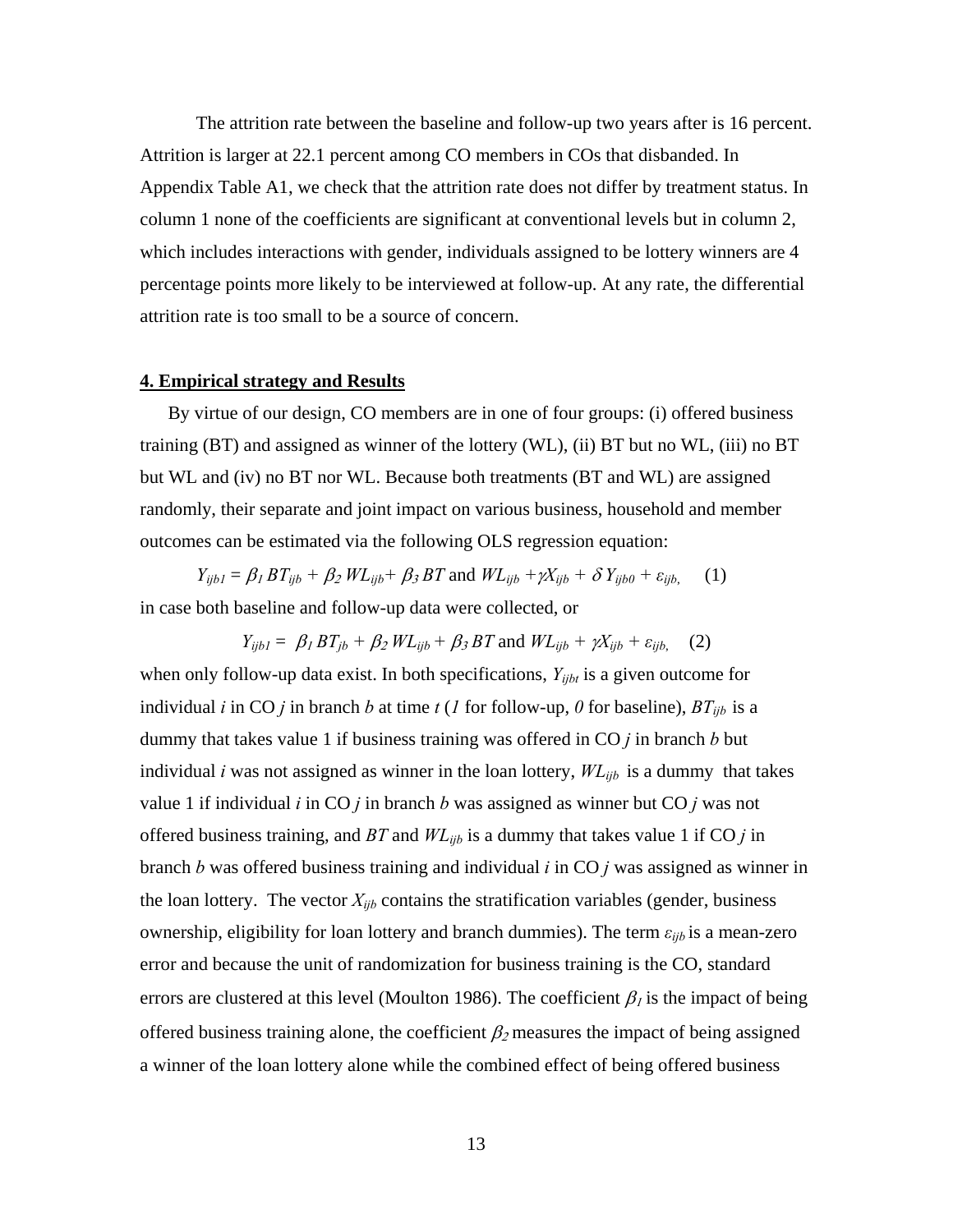training and winning the lottery is measured by  $\beta_3$ . We report the *p*-value of a t-test that  $\beta_1 = \beta_3$ ,  $\beta_2 = \beta_3$  and that  $\beta_1 = \beta_2$ .<sup>[19](#page-14-0)</sup>

 We focus on intent-to-treat estimates because not every CO member offered training did participate nor did every member request a larger loan. We do not report average treatment on the treated estimates because it is plausible that non-participants are influenced by participants in the same CO given that they interact often during CO meetings thus violating SUTVA (Rubin, 1974).

 Appendix Table A2 reports the household and individual correlates of interest in business training (columns 1 to 3) and actual uptake of business training (columns 4 to 6). Perhaps not surprisingly, business owners, more educated, risk tolerant and older members as well as officers in the CO. Among female members, mobility and being less observant of Purdah are also correlated with interest in training. Actual take-up of business training is strongly correlated with interest (among other variables).<sup>[20](#page-14-1)</sup>

Given that we focus on a wide range of business, household and member outcomes we follow Kling, Liebman, and Katz (2007), Karlan and Valdivia (2010) and Drexler, Fischer and Schoar (2010) and construct summary measures of standardized treatment effects for several families of outcomes. Within each class or family, we rescale each outcome such that larger values indicate more desirable values and convert each measure to a z-score such that  $z_{ijk} = (y_{ijk} - \mu_k)/\sigma_k$ , where  $\mu_k$  and  $\sigma_k$  are the mean and standard deviation of the variable  $y_{ijk}$  for CO members that were not offered business training nor were assigned to be winners of the lottery. For each class, we then construct a summary measure  $Z_{ij} = \sum_{k} z_{ijk} / k$ .

## 4.1 Business Outcomes

 $\overline{a}$ 

Panel A of Table 3 reports the intent to treat effects on business related outcomes. The dependent variable in column 1 is an aggregate index of business knowledge that

<span id="page-14-0"></span> $19$  Notice that an alternative specification to (1) would be

 $Y_{ijb1} = \beta'$  *I*  $BT_{ijb} + \beta'$   $_2LL_{ijb} + \beta'$   $_3BT_{ijb}$   $x$   $LL_{ijb} + \gamma X_{ijb} + \delta Y_{ijb0} + \varepsilon_{ijb}$ ,

where the combined effect of the business training offer and winning the lottery would be the sum of  $\beta'$  / +  $\beta'_{2} + \beta'_{3}$ . We prefer specification (1) because it is easier to interpret.

<span id="page-14-1"></span> $20$  While it is not surprising that members that expressed interest in a hypothetical training sign up for it when offered, NRSP staff could have devoted more resources to signing them up. As a result, we interpret the point estimates of columns 4 to 6 of Appendix Table A2 are mere correlations.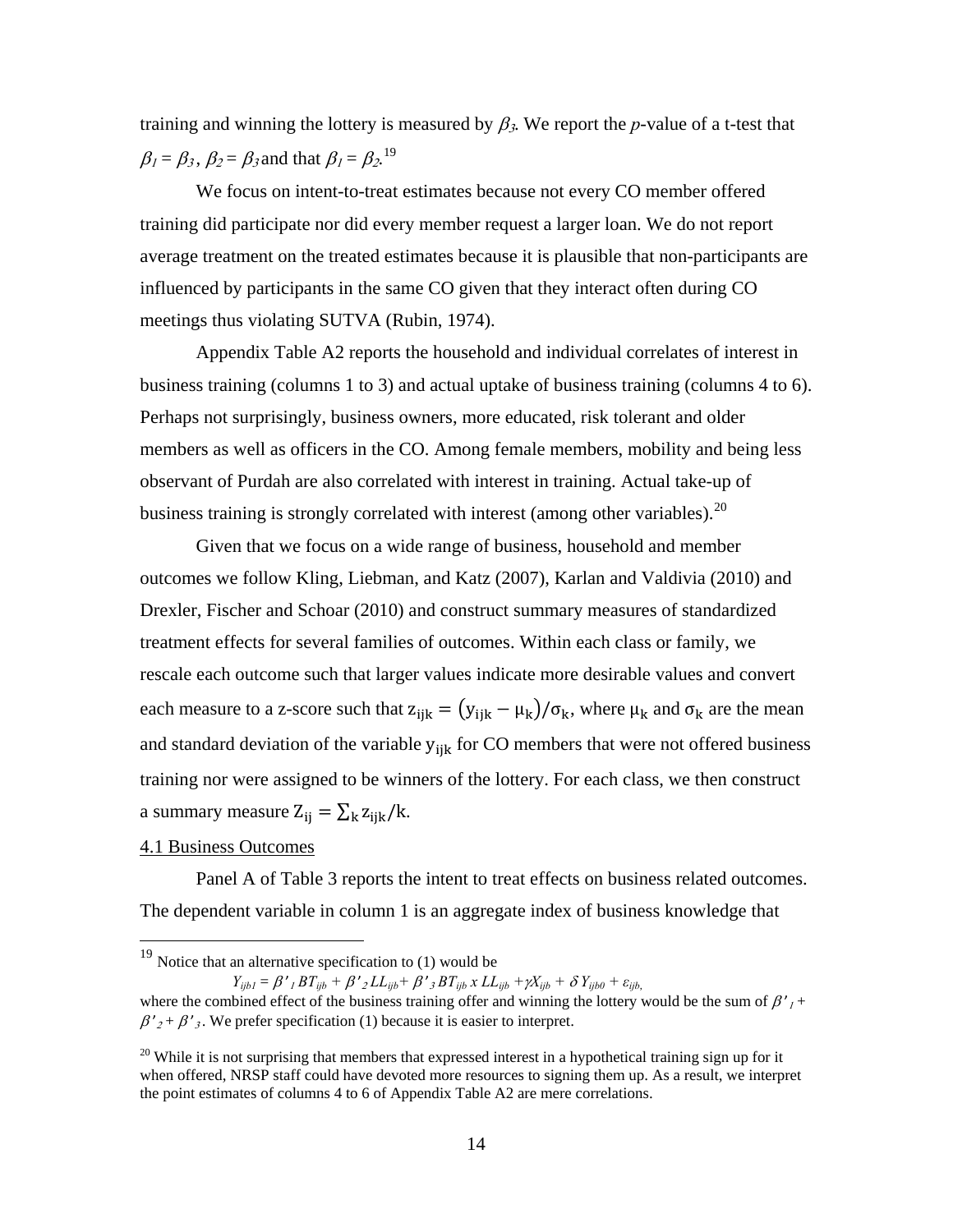includes questions on competition and basic business concepts, not necessarily taught during the training. Appendix Table A4 reports the intent to treat impacts for the individual items that are used to construct the aggregate index. As mentioned, the definition of the aggregate variables is reported in Appendix B. Because these aggregates include some variables that are only observed at follow-up, the number of observations for the aggregate is 3,494 instead of 4,160 observations included in the baseline.

We find that business training (and not being assigned a winner of the lottery) improves business knowledge for all CO members interviewed. This is remarkable because business knowledge was assessed during the follow-up survey which took place 18 months after the business training was implemented. Given that a substantial amount of time has elapsed from training to testing, it is plausible that the acquired business knowledge will not be forgotten. The next two columns report business creation in the household with (column 2) or without (column 3) the CO member's involvement in the business. The sample includes again all study CO members. We find no effect of business training on business creation either with or without access to the larger loan. We next examine business failure among business owners at baseline and again find no effect. The point estimate on business training is negative and large, but so is the standard error. Columns 6 and 7 report intent to treat impacts on operations and business practices for the sample of business owners at baseline. We find that the offer of business training leads to improvements in business practices such as recording the sales on a piece of paper as well as separating business from household accounts by recording money taken for household needs. There are also some improvements in business operations, especially among business owners assigned as winners of the lottery.<sup>[21](#page-15-0)</sup> In particular, Appendix Table A4 shows that businesses of CO members assigned to be lottery winners are more likely to operate all year round and to have a secured buyer. Perhaps more importantly, and consistent with the larger loan being used for business equipment, we find a higher level of business assets measured using principal component analysis. These

 $\overline{a}$ 

<span id="page-15-0"></span> $21$  Appendix Table A4 shows that the reason there is no overall improvements in business operations for the sample of CO members offered business training is due to opposing changes in individual items. In particular, business training encouraged entrepreneurs to secure a buyer which led to reductions in marketing and the need to open the business to the public.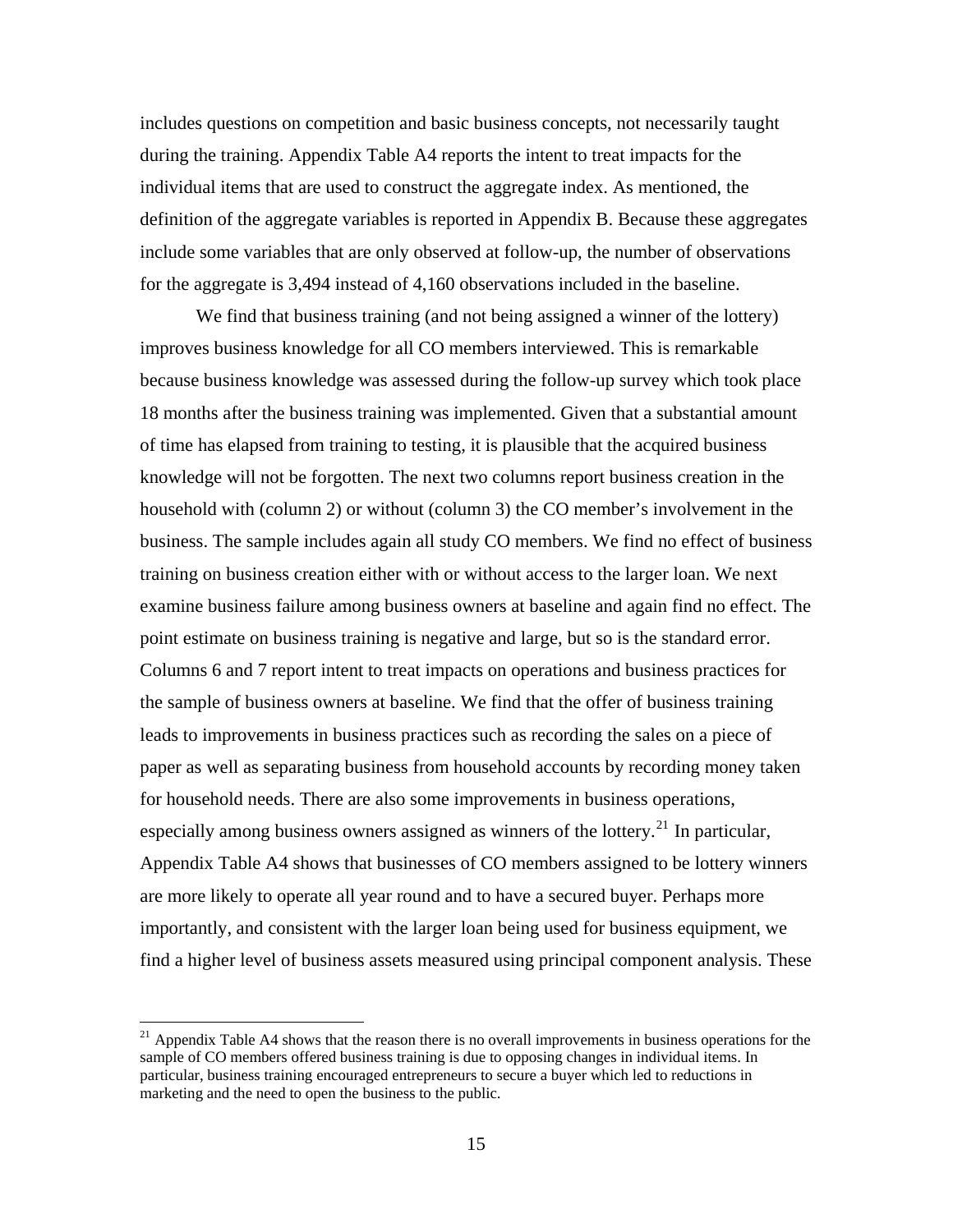improvements in business operations, however, do not translate into higher sales and profits (column 7).

Panel B of Table 3 includes interactions with gender. Even though the effects on business knowledge are no longer significant at conventional levels, female CO members that were assigned as lottery winners and were offered business training (BT and WL) increase their business knowledge by about 8.7 percent of a standard deviation (*p*-value 0.12). Since female CO members have lower levels of business knowledge at baseline, this finding is consistent with diminishing returns to learning business skills. Column 3 shows that households of female CO members in the BT and WL group are more likely to create a business *without* the CO member involvement, compared to households of male CO members. This is suggestive evidence that spouses or other household members may use the funds borrowed by the female CO member to set up a business without her involvement, consistent with the review of empirical evidence on the impact of microcredit in Pakistan by Hussein and Hussein (2003). They argue that most women borrowers only have partial control over the loans. Column 4 shows that among male business owners, business training led to a reduction in business failure of 6.1 percent compared to the control group. There is no effect among business women (*p*-value is 0.98). The overall business failure rate between baseline and follow-up (2 years) among business owners that were not offered training and were not assigned winners is 38 percent, which is somewhat higher than that of other countries (Mead and Liedholm, 1998), perhaps as a result of the financial crisis. Despite the relatively high rate of exit in the sample, it is not clear, a priori whether a lower business failure rate is desirable, since ex-business owners may have switched to more profitable occupations. However, this is not the case in our data: more than three quarters of all business failures report not being actively employed and experience a decline in expenditures per capita relative to business owners that survived.

 Columns 5 and 6 show treatment effects in business practices and operations among men, but not among women. However, given that business training led to differential attrition among male businesses, we follow Lee (2002) and construct non-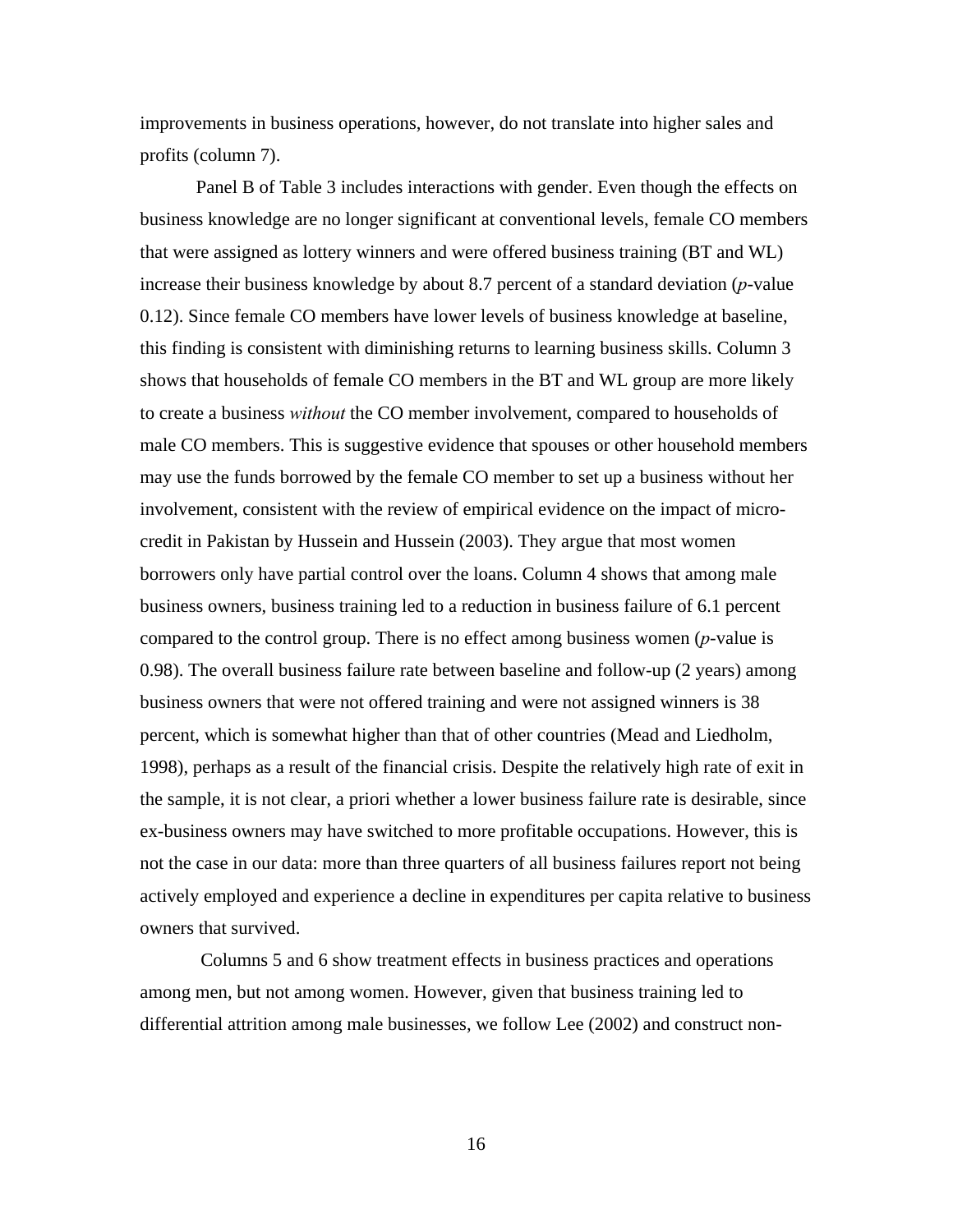parametric bounds on the same business outcomes.<sup>[22](#page-17-0)</sup> The bounds, presented in Table 4, create intervals that are rather wide, and so for all aggregate categories the impact of business training on male business could be positive and significant or negative and significant, depending on the assumptions about the characteristics of businesses in the control group that attrite. Appendix Table A3 runs a regression with business failure as the dependent variable against baseline characteristics for businesses in the control group. Land wealth and business ability are negatively correlated with business failure, suggesting that business failures may be driven by worse quality entrepreneurs operating at a smaller scale. Consequently, it is likely that business training led to positive and significant impacts among male businesses.

## 4.2 Individual and Household Outcomes

 $\overline{a}$ 

Table 5 examines the impact of the treatments on household outcomes. In Panel A, CO members offered business training (irrespective of the lottery assignment) show a significant increase of roughly 7 percent of a standard deviation in the income and assets aggregate. According to Appendix Table A5 which shows the individual components of the aggregate, they increase their expenditures and housing quality. Among individuals not offered business training, those assigned to be lottery winners increase the income and assets aggregate by roughly half (3 percent of a standard deviation), but this increase is not statistically significant. The difference between this increase and that of members offered business training is not statistically significant either (p-value of 0.25 or 0.3 depending on the comparison, as reported in the table).

We find the same pattern with the CO cohesion aggregate (column 2). The increase in the aggregate comes from increases in the collective purchase and sale of inputs and outputs and an increase in the borrowing and lending between CO members (Appendix Table A5). In column 3, all CO members, either assigned to be lottery winners or offered business training also report better outlook on life by 7 to 11 percent of a standard deviation in the aggregate. Satisfaction with life increases for everyone, while those offered business training also improve optimism and decrease the stress /

<span id="page-17-0"></span> $^{22}$  The idea behind Lee (2002) bounds is as follows. Since attrition in the control group is 6.1 percent larger than in the treatment group, 115 observations from the treatment group are eliminated to make both groups comparable. The upper bound is computed as the difference between the treatment and control group when observations are removed from the bottom of the distribution. Similarly, the lower bound is computed by removing observations from the top of the distribution.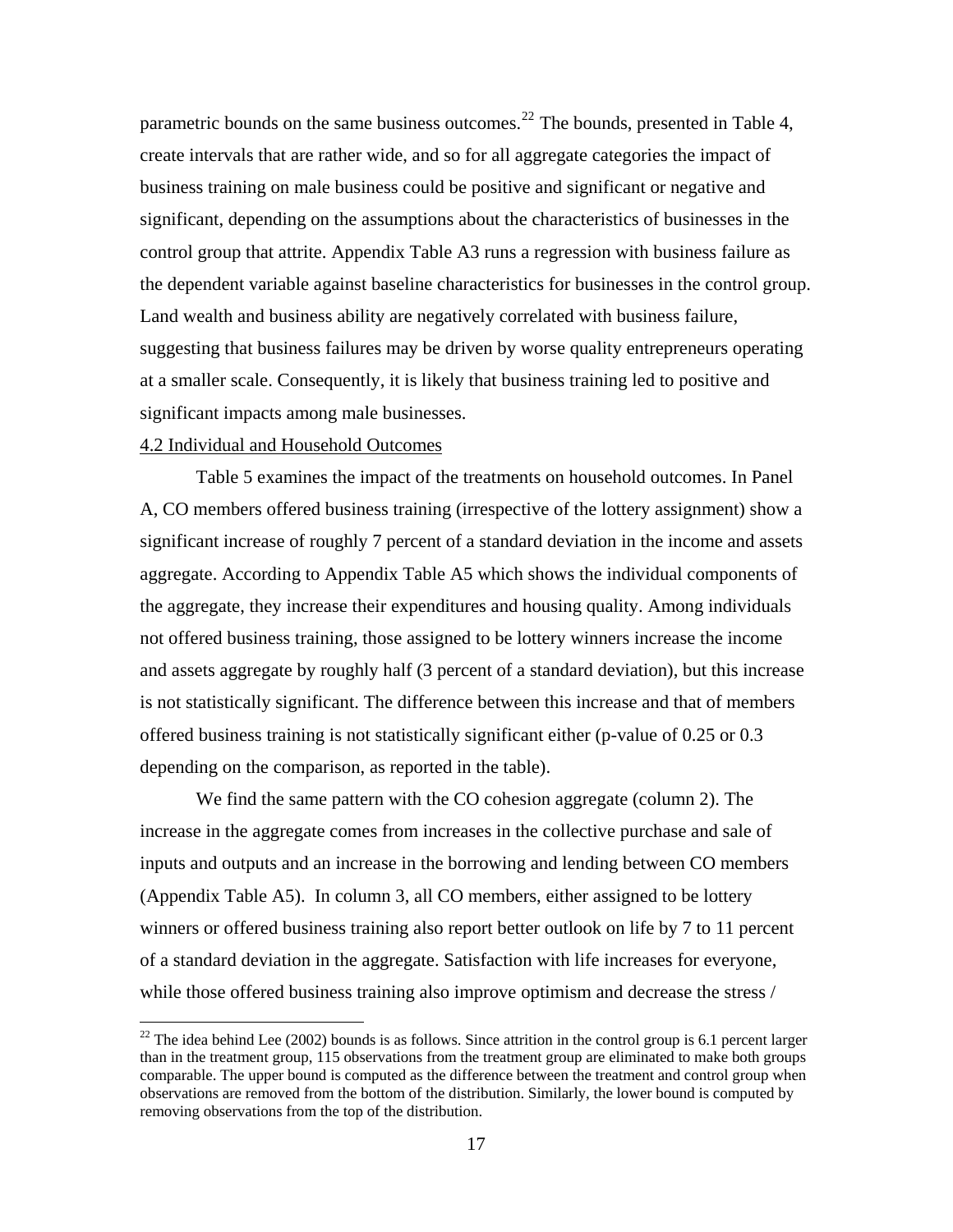depression index (Appendix Table A5). Finally, the index of decision-making power (column 4) does not change as a result of the treatments.

In Table 3 we found no improvement in business sales or profits, yet Table 5 shows significant increases in income and assets. What might reconcile the difference? As mentioned, the Lee (2002) bounds reported in Table 4 are consistent with increases in sales and profits, but it is worth pointing out that there are households engaged in selfemployment activities (farming) that do not own a business and yet may have benefited from business training. Likewise, there are business-owning households whose main activity may not be self-employment. We therefore define a self-employed household as one whose household income share from self-employment (both farm and non-farm) activities is larger than 50 percent. According to this definition, Table 1 reports that 23 percent of households can be classified as self-employed households.<sup>[23](#page-18-0)</sup> In Appendix Table A6, we check whether the gains by households offered business training are concentrated among self-employed households. We find that this is indeed the case. Selfemployed households increase business knowledge by 8.4 to 8.9 percent of a standard deviation (p-values of 0.02 and 0.06) depending on the lottery assignment. In contrast, households that are not self-employed only increase business knowledge by 3.4 to 6.2 and these increases are statistically insignificant. The same pattern arises with the income and assets aggregate. Self-employed households experience increases of 9.2 to 14.9 percent of a standard deviation (p-value of 0.00 in both cases) while households that are not self-employed do not gain at all.

We now turn to Panel B of Table 5 to examine the impacts on individual and household outcomes by gender. By and large, the impacts on the income and assets (column 1) and CO Cohesion (column 2) aggregates are concentrated among male CO members. The effects on the aggregate outlook on life are mostly concentrated among females, which is surprising given the lack of improvements in the other aggregates.

To sum up, female CO members improve business knowledge but do not put it into practice in their existing businesses or new ones. As a result, we see no improvements in income and assets or CO cohesion. In contrast, business training leads

 $\overline{a}$ 

<span id="page-18-0"></span><sup>&</sup>lt;sup>23</sup> Twenty eight percent of business owners and 15.5 percent of non-business owners are self-employed households. This indicates that even among business owners, income from business may not be large, relative to other sources of household income.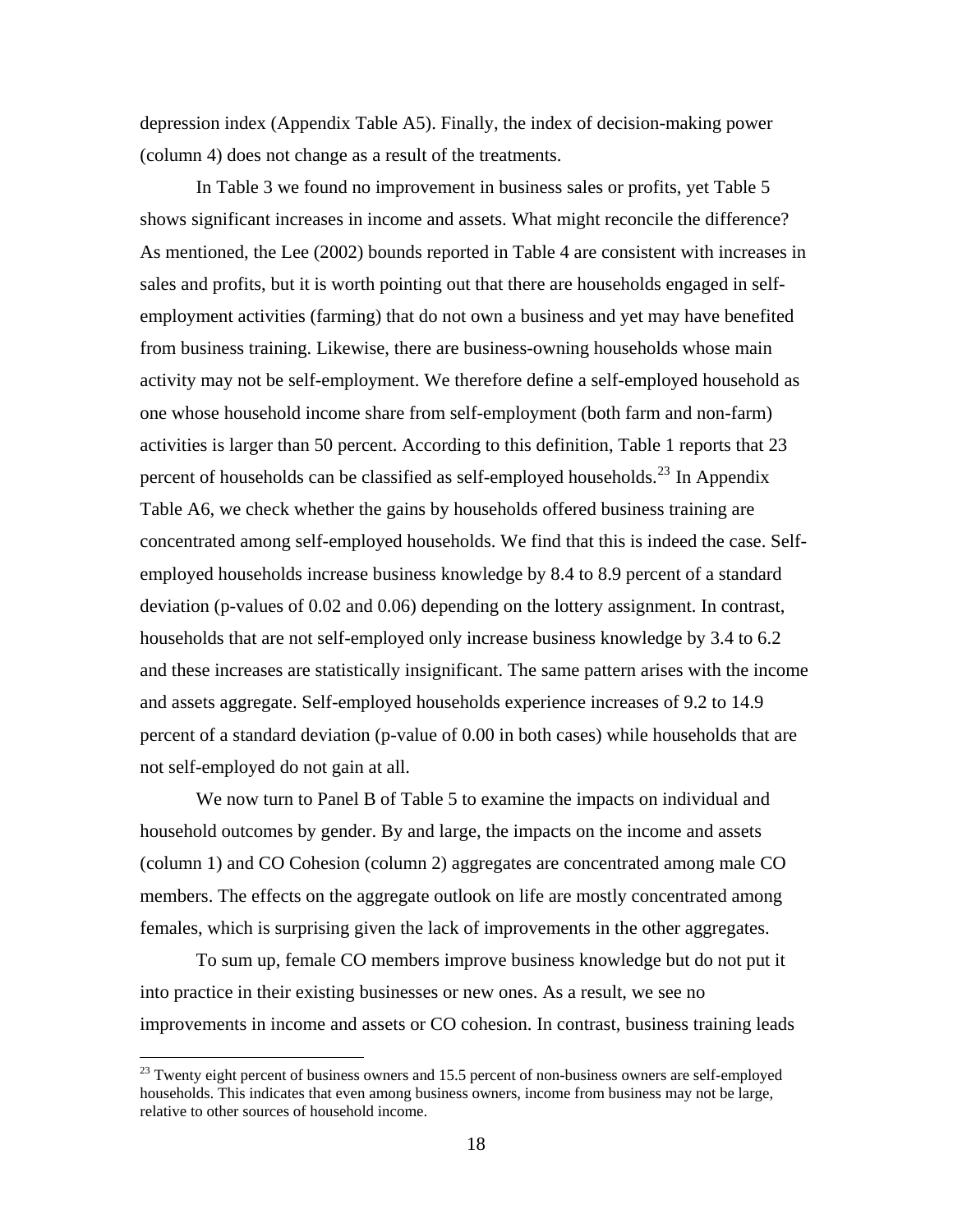to lower business failure and likely improvements in business practices, operations and sales for men in addition to improvements in income and assets and CO cohesion.

## 4.3 Exploring Gender Differences

 $\overline{a}$ 

Given the results just described, a natural question that arises is why women fail to capitalize on the training offered. There are several potential answers. First, given the substantial differences between male and female CO members and the process by which women select into CO membership and into self-employment, gender differences may simply reflect differences in other characteristics. These male-female differences may stem from biological factors or from "learned" social behavior, that is, may be the result of culture and the environment (Gneezy, Leonard, and List 2009, for example and World Bank, 2012) Similar to del Mel et al (2009), we address this point by including a range of controls and their interaction with the treatment dummies in the specifications of Table 5 and business knowledge of Table 3, column  $1.^{24}$  $1.^{24}$  $1.^{24}$  Table A7 report the results. We find that the coefficients of the interactions of treatment dummies with genders are smaller in magnitude but qualitatively, the results are the same as those reported in Table 5.

One might also argue that given the low levels of literacy among women, they were unable to understand the training, or that women attended training sessions delivered by trainers of poorer quality. As we have noted in Panel B of Table 3, business training did lead to an increase in business knowledge among women, so lack of understanding is not the issue. In addition, both male and female sessions were taught by the same team of trainers. Finally, as discussed in Section 2, we note that a random subsample of business training participants were selected for follow-up visits ("Hand-Holding") after the training had concluded. The goal of those visits was to provide male and female entrepreneurs an opportunity to discuss the concepts learned during business training with trainers and to ask specific questions about how to run their business. Table A8 reports the impact of Hand Holding on the same aggregates as Table 5. The number of 1,140 observations corresponds to the sample of business training participants among the original 1,252 individuals that were successfully interviewed during follow-up. We find that Hand Holding had no effect on any aggregate variable and that this lack of

<span id="page-19-0"></span> $24$  We include risk aversion, education, landholdings, digit span recall and interactions of these variables with treatment dummies.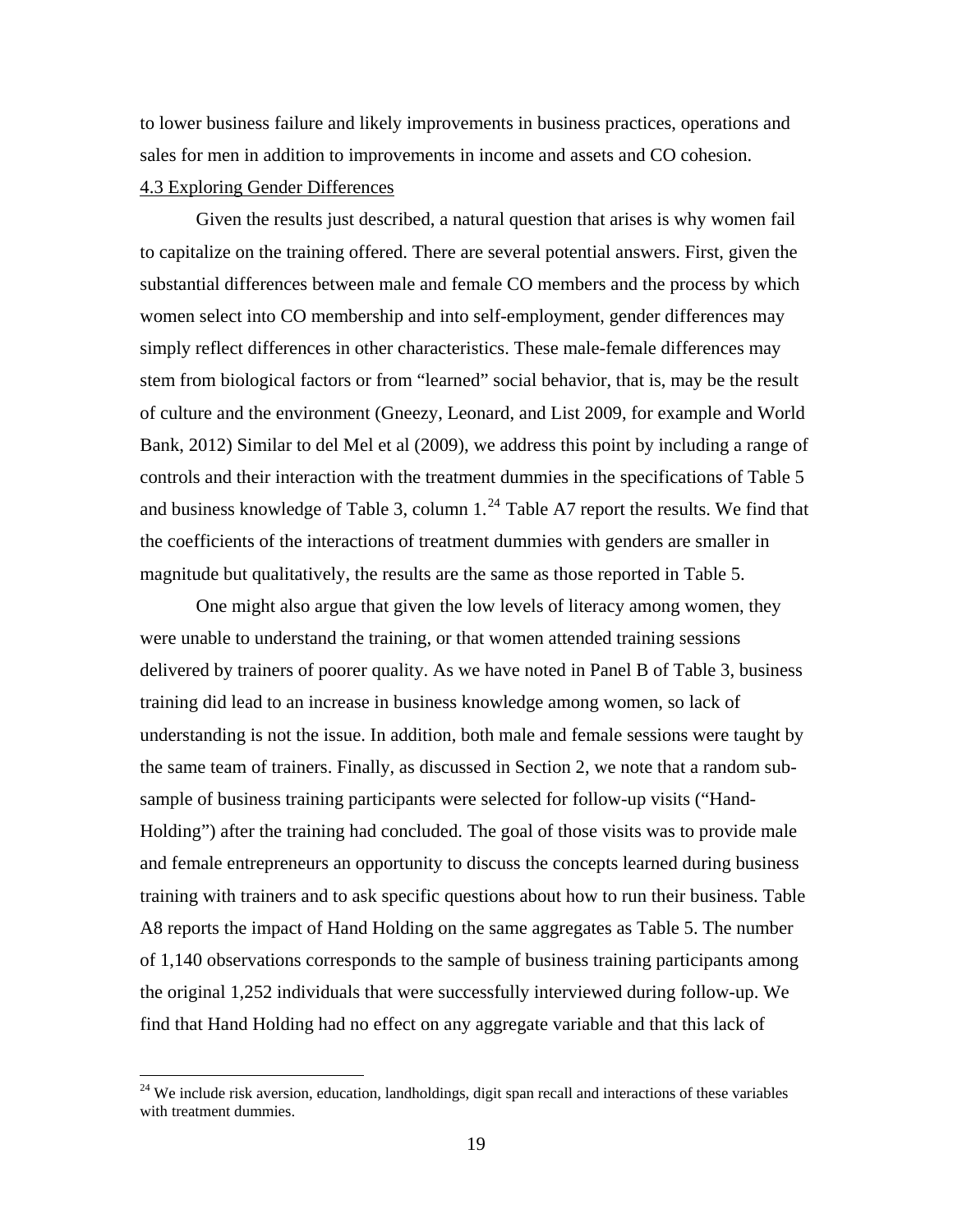impact does not vary by gender.<sup>[25](#page-20-0)</sup> This is consistent with the view that training was delivered successfully and that the barriers that women face as entrepreneurs cannot be overcome by more intense visits. In conversations with trainers, some mentioned that they dropped one of the two scheduled business visits, after realizing that entrepreneurs in the sample did not need the mentoring.

A perhaps more convincing explanation of why impacts differ by gender comes from the fact that in Pakistan, as in other South Asian and Middle Eastern countries, labor markets are segregated by gender (see Samina, 1997 and Goher, 2003). According to the ILO (2010), female labor force participation in Pakistan was only 22 percent in 2009, compared to 52 percent worldwide. In our data, while most of the male CO members without a business at baseline are involved in other self-employment activities (mainly agriculture) or wage work, 71 percent of females report staying at home without a primary occupation. One of the reasons for the limited female labor supply may be the prevalence of social norms about the role of women as caregivers. We explore this hypothesis by examining self-reported time allocation during the day prior to when the follow-up survey took place. Women do indeed spend a lot more time in household chores than men do (6.4 hours for women compared to 2 for men) and about half as much time in the business than their male counterparts (2.9 versus 5.4 hours among business owners). Their spouses behave along similar gender lines, that is, female spouses of male CO members show similar hours in household chores and the business as female CO members and vice versa.<sup>[26](#page-20-1)</sup>

Panel B of Table 6 shows that female labor supply in the business does not respond to any of the treatments, either for females or their male spouses. Women in the LW and the BT and LW groups do reduce the labor supply in agriculture but the overall impact is small because women spend only 0.4 hours on average in agricultural activities. In contrast, male CO members devote more time to business activities in the BT and BT and LW groups (p-values are 0.12 and 0.15 respectively) and agricultural activities in the BT and LW group (p-value is 0.11). The response in the BT group could be driven by the

 $\overline{a}$ 

<span id="page-20-0"></span> $^{25}$  Hand Holding did not have any impact either on aggregates other than those in Table 5 (results not reported).

<span id="page-20-1"></span><sup>&</sup>lt;sup>26</sup> These time use data patterns are similar to those found for Pakistan in Berniell and Sánchez-Páramo (2011) who report data for a sample of 23 countries.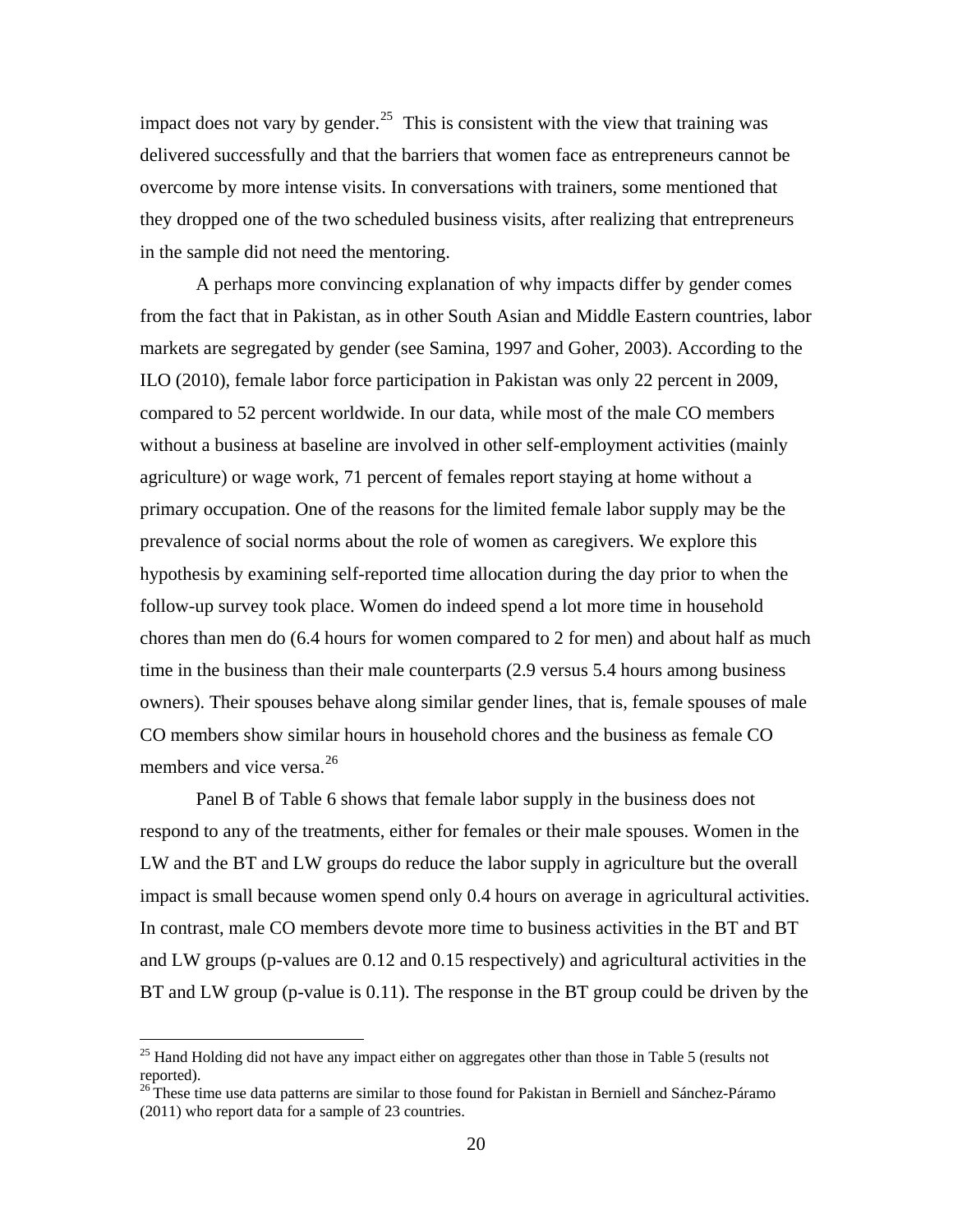fact that there are more businesses active in the BT group due to the lower failure rate (see Table 3, column 4) but the effects are somewhat imprecisely estimated.<sup>[27](#page-21-0)</sup>

If female labor supply is restricted, then according to occupational choice models in the literature (for example Lucas, 1978 or more recently Emran, Morshed and Stiglitz, 2007), businesses run by women will be of lower quality and may thus benefit less from business training. In its simplest formulation, individuals differ in the ability to run a business and face the choice between becoming an entrepreneur and working for the going wage in a single labor market. Since the marginal entrepreneur is indifferent between self-employment and wage work, the wage (opportunity cost) is a good proxy for the marginal entrepreneur's profits. Because face a lower wage in the labor market, the scale and profits of the marginal female entrepreneur will be lower as well.

In addition, the same social and cultural norms that restrict female labor supply also affect their mobility outside the home. In a study of female entrepreneurs in Pakistan, Roomi (2005) finds that the social unacceptability of females interacting with unrelated males is responsible for the low number of female borrowers (less than 40 percent in Pakistan in 2009) compared to more than 85 percent in India or Bangladesh. The lack of mobility also affects women's involvement in the business. Since women cannot sell products or purchase inputs in the market, their decision-making power is limited. In our data, 40 percent of female CO members involved in a business report that all business decisions are made by their husband. Therefore, even if one argued that business training could have improved business performance because better decisions about production and marketing, etc may not require additional time, the fact is that women show no improvement because they have little control over the businesses they are involved in.

## Discussion

 $\overline{a}$ 

The gender differences we find are not unique to the context we study. De Mel et al. (2009) study a comparable sample of female entrepreneurs in Sri Lanka and find that they tend to overinvest in fixed assets relative to male entrepreneurs, consistent with the idea that investment in fixed assets is a (costly) strategy to protect resources from the

<span id="page-21-0"></span> $27$  Interestingly, male spouses in households of female CO members in the BT and LW group where new businesses were created (see Table 3, column 3) reduce labor supply in agricultural activities but we fail to see an increase in labor supply in business activities (column 4).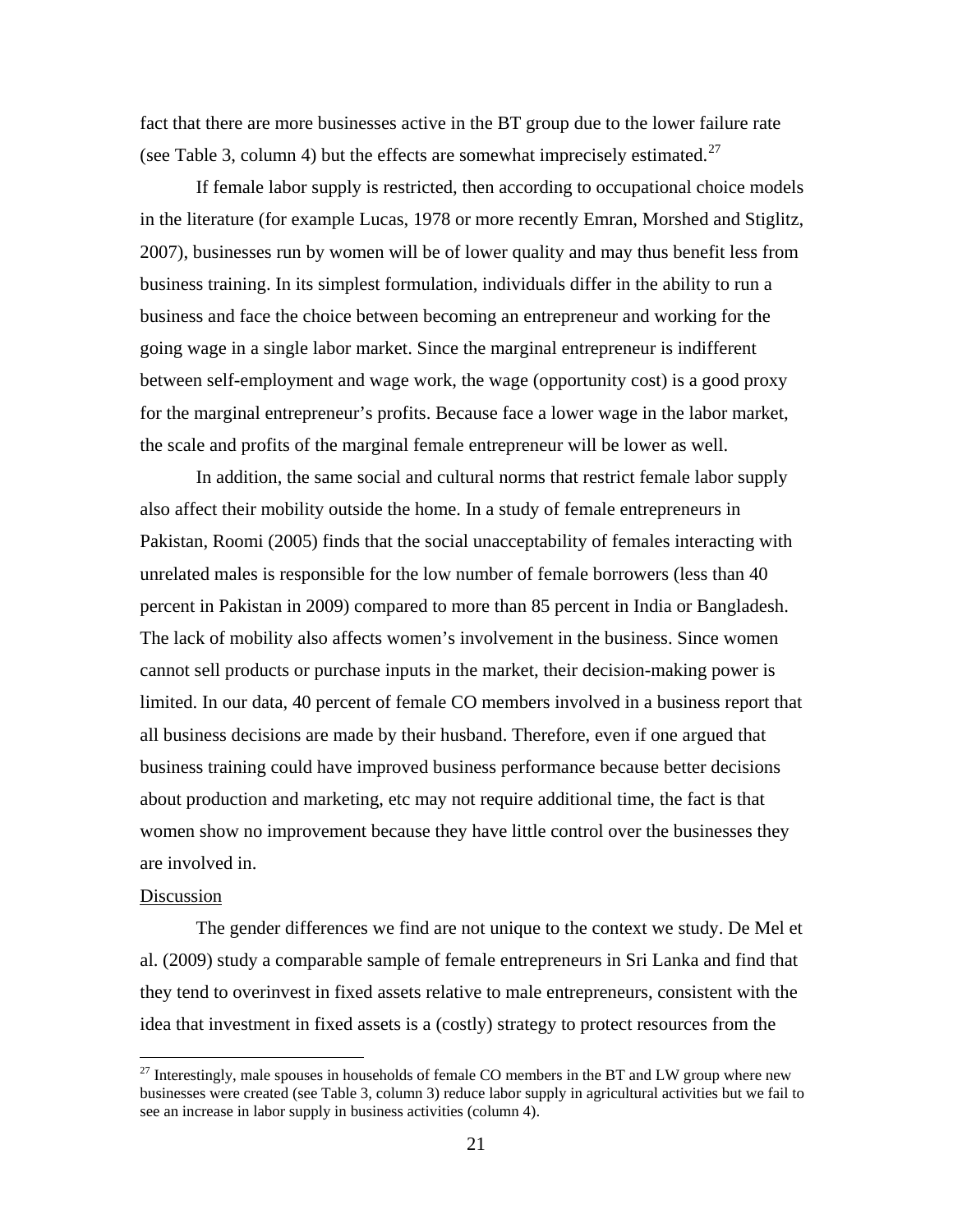husband that would otherwise be expropriated as women lack control. Using a similar experimental design with a larger sample that includes businesses with five or more employees, Fafchamps et al. (2011) find that small female businesses in Ghana are very similar to those in Sri Lanka (and in this study) in that they do not benefit from capital injections. However, female owners of larger businesses, who report full decision-making power, are able to generate profits in response to treatment. In sum, the ability of women to capitalize on business training or increased access to capital seems to depend importantly on the social background.

#### 4.4 Loan Uptake and Repayment

 $\overline{a}$ 

We now turn to the impact of business training and the loan lottery on the demand for loans and their repayment. We use administrative data on 283 loans disbursed after November 2006 that matured from February 2007 to November 2007, the period before the loan lottery and on 1,497 loans disbursed from November 2007 to June 2008, the period during which the lottery was available. We have repayment data from February 2007 to November 2009, at which point all loans given before and during the lottery had matured by more than 90 days.

Table 7 presents the results before the lottery on loan size (column 1) and repayment (columns 2-5). We use two measures of default: a dummy indicating whether the loan had not been fully repaid at maturity (column 2) or 90 days past the maturity date (column 3) and the percentage of the due amount that had not been repaid at maturity (column 4) and 90 days after the maturity date (column 5). We find that business training leads to an increase of 16 percent in loan size and no adverse effect on repayment, irrespective of the measure and time period used. In fact, the point estimates suggest a reduction of default [MODIFY]. The default rate at maturity among controls is only 3 percent but it increases to 44 percent during the period of the loan lottery, coinciding with the crisis.<sup>[28](#page-22-0)</sup> During this period, loan sizes are higher among lottery winners, not surprisingly, but there is no deterioration of default.<sup>[29](#page-22-1)</sup> Since we find neither an increase in default nor an increase in the workload of credit officers handling larger

<span id="page-22-0"></span> $^{28}$  The loan lottery per se did not affect the default rate as we find a similar pattern if we use data for all COs in the study branches. We should therefore view the increase in default as a secular trend.

<span id="page-22-1"></span><sup>&</sup>lt;sup>29</sup> The point estimates are however positive and large and so given that standard errors are also large, the effect of n default Given that standard errors are somewhat large, one cannot rule out increases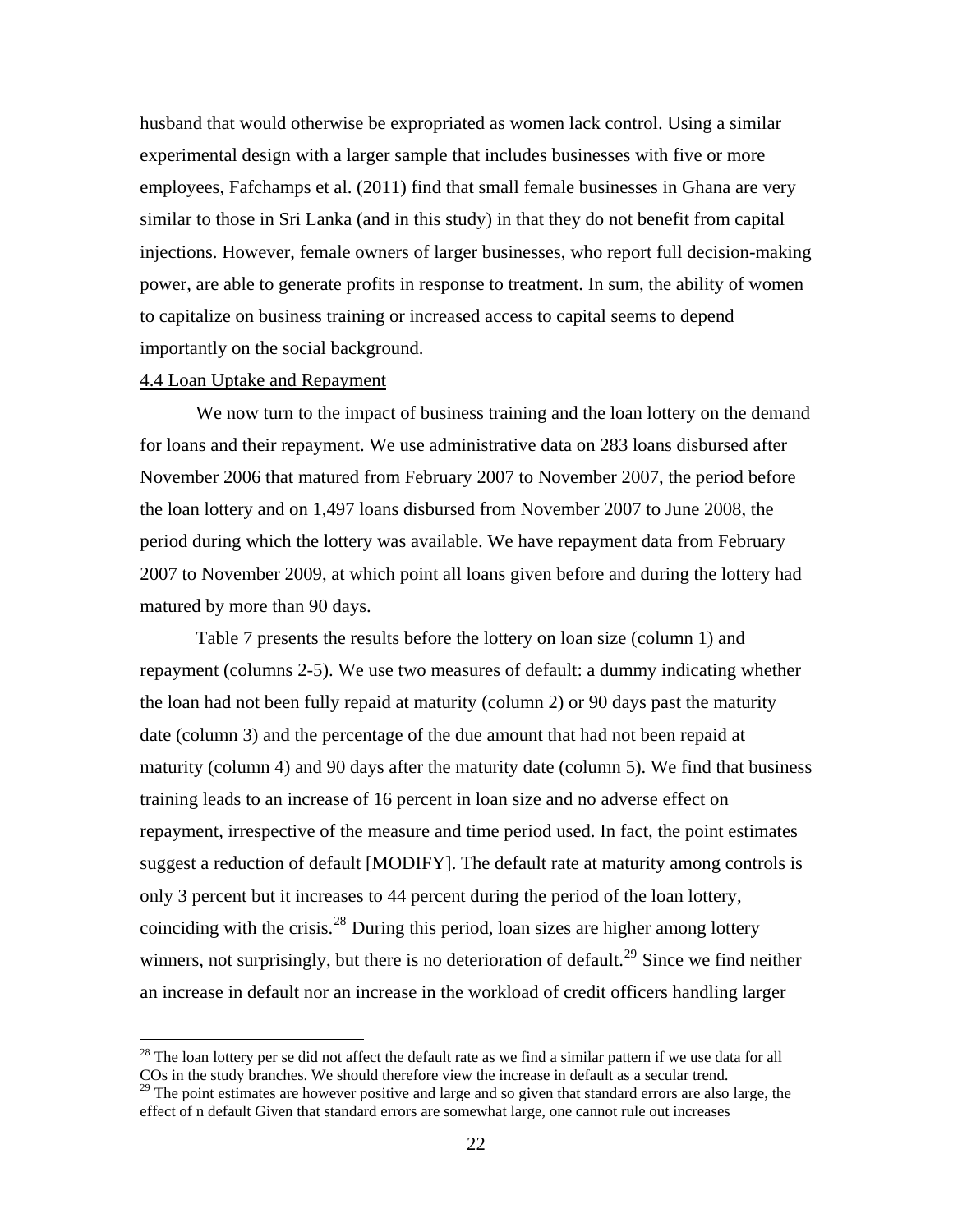loans, we conclude that these larger loans are profitable for the lender. In Panel B we explore gender differences, and similar to previous tables, we find that the increase in loan size is again concentrated among male CO members. Female CO members offered business training appear in fact to be borrowing less (p-value 0.11) and the same is true among the same females during the loan lottery. Women assigned to be lottery winners do borrow more, like their male counterparts. As for repayment, we do find lower default among women offered business training, perhaps because their loan burden is lower given that they borrowed less.

Perhaps more interestingly, we also explore whether business training leads to more informed financial decisions and thus less scope for mistakes. We first compute an ex-ante probability of default among CO members not offered business training nor assigned as winners in the loan lottery and use the estimated coefficients to predict this probability of default for every CO member in the sample. Given that the average default rate is quite different in both periods, we compute two different ex-ante probabilities, one for each period. In practice, we take the sample of CO members not offered business training nor assigned as winners in the loan lottery with at least one outstanding loan during each period and construct an indicator variable for whether at least one loan is in default at maturity. We then run a regression of this individual level variable against individual characteristics measured at baseline. The results are in Table A9. As one can see from the R-squared, the fit of the model is worse during the period before the loan lottery, due to perhaps little variation in default. The second step is to use the estimated coefficients to compute the predicted probability for all borrowers in the sample. Finally, we rerun columns 1 and 6 including this measure and its interaction with treatment dummies. Standard errors are bootstrapped with 200 repetitions preserving the CO structure because the ex-ante probability of default is a generated regressor. Table 8 reports the results. Individuals offered business training with a lower ex-ante probability of default are more likely to borrow during and after the lottery. This result is remarkable because it suggests that training leads to increased knowledge about one's ability to repay the loan thus contributing to better financial decision-making. This "learning" mechanism is distinguishable from other stories because ex-ante worse borrowers have a *lower*  probability of borrowing compared to the control group. The simple alternative story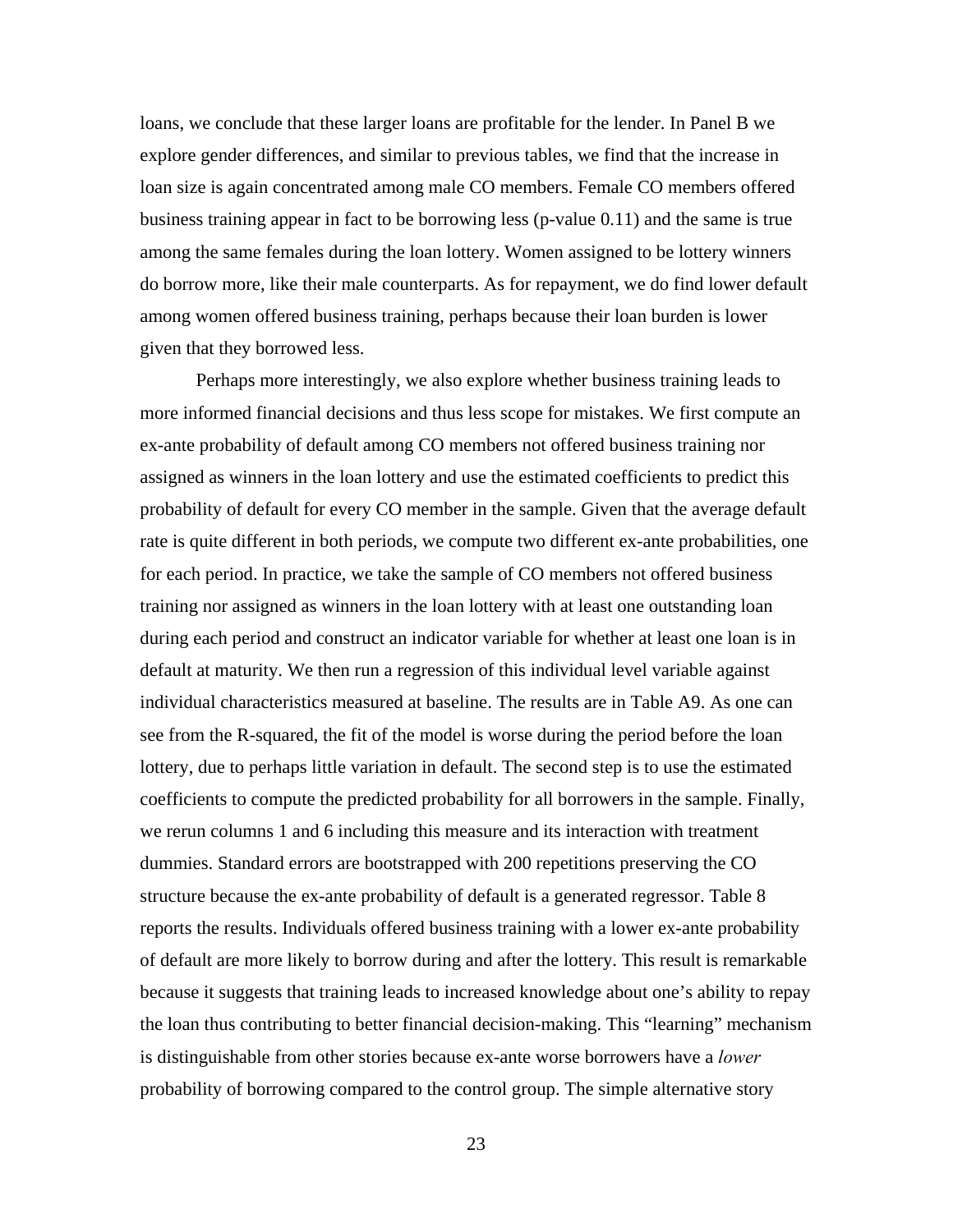where ex-ante better borrowers are more likely to borrow because they benefit more from business training would not predict that ex-ante worse borrowers would borrow less than borrowers in the control group.

Here we find once again that the effect is concentrated among male CO members, perhaps because females do not decide whether and how much to borrow on their own as they need approval of their husbands.

#### 4.5 Child Labor

Finally, because both treatments may raise the household labor productivity, we study children schooling outcomes. On the one hand, given that schooling is a normal good, higher incomes should translate into better schooling outcomes (income effect). On the other, higher household labor productivity raises the opportunity cost of children's time (price effect), so the net effect is ambiguous. Table 9 shows that children, especially boys, in households of a male CO member assigned to be a winner of the lottery about 9 percent more likely to be absent during the last school day, suggesting that the price effect dominates.

#### **6.Conclusions**

In this paper we ask: What are the barriers to entrepreneurship among microfinance clients in rural Pakistan? We posit that the main barriers are credit constraints and managerial capital constraints. The experimental design alleviates each potential barrier in turn by offering a subset of the borrower groups an 8 day business training course and the opportunity to participate in a lottery for a loan up to 7 times the average loan size. We find that offering business training led to improved business and household outcomes, but only among men. We also find positive impacts of offering business training for the lender insofar as the offer of larger loans led to increased lending without a rise in default. The benefits from relaxing credit constraints are more modest, perhaps because in the context we study, microfinance clients are not constrained.

Despite these encouraging results, we note that ninety percent of businesses in our sample have no hired employees and most business owners have low levels of literacy. They are therefore "subsistence" entrepreneurs, that is, individuals that own the business to survive and perhaps provide employment to family members (Schoar, 2010; Woodruff,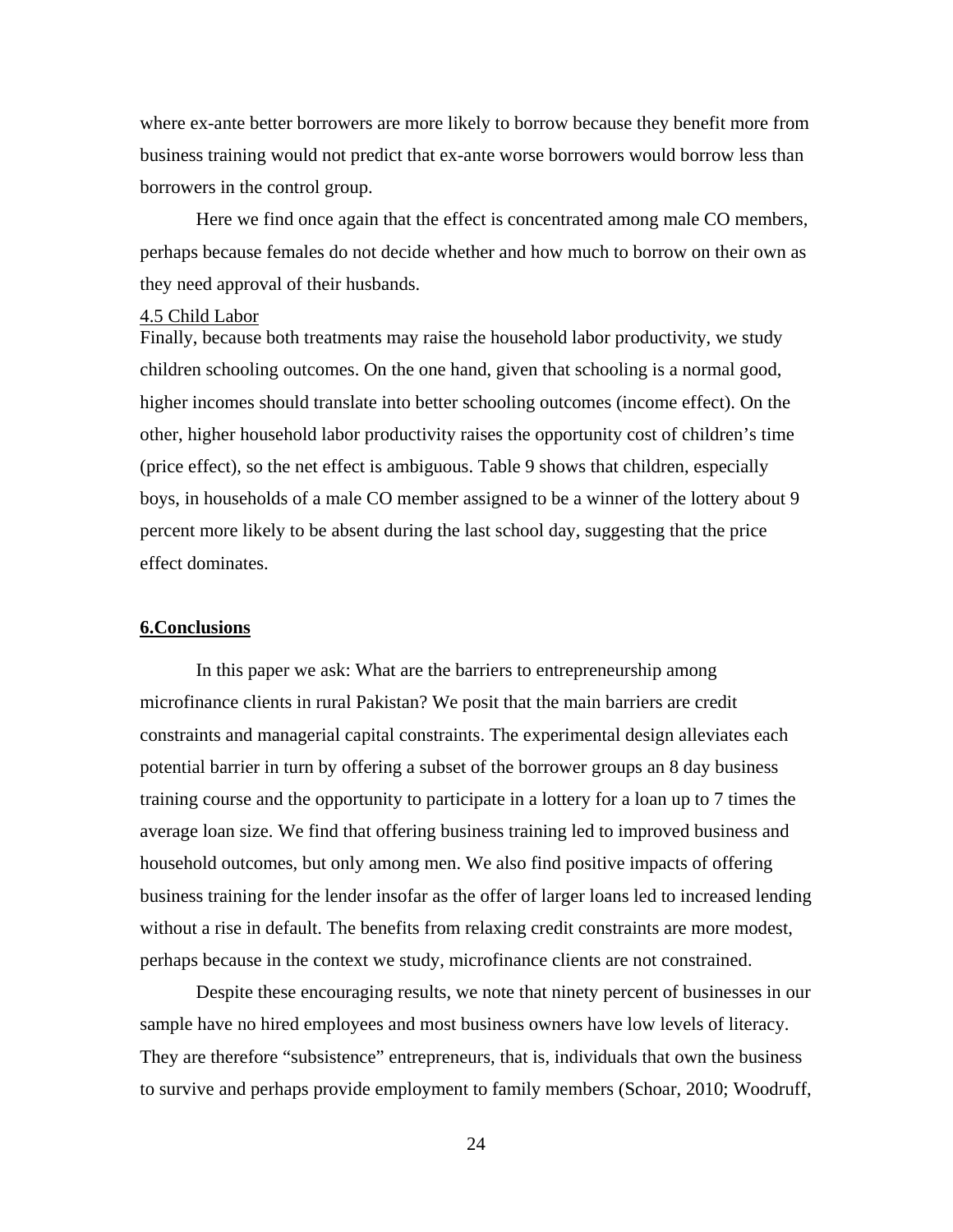2006). However, even if the impact of these businesses on the aggregate economy is small, they do account for a large share of the population and so business training can serve as an effective poverty alleviation tool as it improves business management and financial decision-making.

## **Appendix A: Business Training**

The training includes a village assessment, four modules that cover key dimensions of the business and a business creation exercise (BCE) where participants identify, prepare, implement and close a micro business during the last day of training. The training combines field visits to markets, input suppliers and wholesalers, group work and one on one coaching and is designed for both literate and non-literate audience.

#### Village Assessment

A Village Assessment is a mapping of all infrastructure, utilities/amenities, population, resources and local institutions and organizations in the village. The goal is to determine the socio-economic status of the population, assess the local production of goods and services and identify potential businesses.

#### Module 1. The entrepreneur

In this module, basic entrepreneurial competencies are defined. They include, for example the ability to take risks, to plan and set goals, to gather information for decision-making, to persuade and negotiate effectively, etc. Participants identify and assess personal competencies, and are provided tools to develop them.

#### Module 2. The project

This module focused on how to identify businesses ideas and select the most viable one based on the village assessment and the qualities of the entrepreneur. The concepts of feasibility and the components of a business plan are introduced and participants are asked to develop one for their own business creation exercise to be implemented in the last day of training.

#### Module 3. Marketing

In this module, participants visit a nearby market and are introduced to the 4-Ps (product, price, place and promotion). The importance of establishing links with wholesale buyers is discussed.

#### Module 4. Financial Management

In this module, participants learn the importance of using receipts, and keeping records of all sales, purchases and expenses, inventory, debt and receivables. Participants are required to develop an accounting system for their own BCEs. With the example of interactive exercises, participants are introduced to the concept of a balance sheet and profit and loss statement. Participants realize that these statements are important to track business profitability.

#### Business Creation Exercise

During the last day of training, participants apply the topics learned during the training by starting and closing a mini business of their choosing for a day. Through the BCE, participants are able to analyze their own competence for business, are required to generate a number of business ideas, choose one, assess its viability and assess their expected profit. They are given a small budget and have to cost their product/ service, and maintain record of sales and expenses.

## **Appendix B: Variable definitions**

*Baseline characteristics*

*Individual Female* is a dummy that equals 1 for women and 0 for men.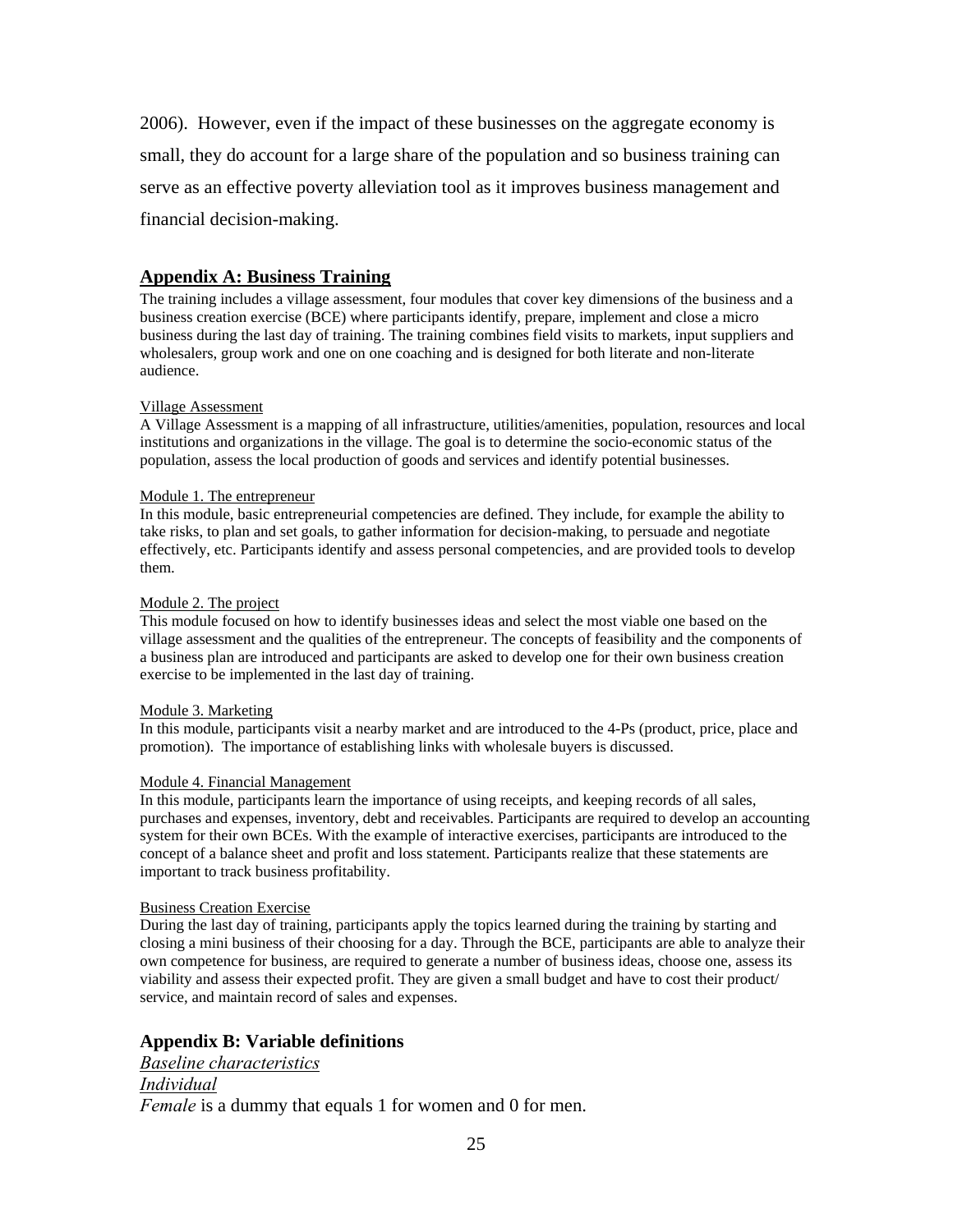*Age* is respondent's age in years.

*Years of education* is years of completed schooling, and is top-coded at 16. *Married,* a dummy taking the value of 1 if member is married, 0 if single, divorced or widowed.

*Digital span recall* reports the number of digits correctly recalled after being shown an eight digit number for 30 seconds.

*Index of Optimism* is the first component of a PCA for the following questions on attitudes towards own life that have been coded in a way that a positive or optimistic answer receives a score of 1 (0 otherwise): (i) There is really no way I can solve some of the problems I have; (ii) Sometimes I feel that I am being pushed around in life; (iii) I have little control over the things that happen to me; (iv) I can do just about anything I really set my mind to do; (v) I often feel helpless in dealing with the problems of life; (vi) What happens to me in the future mostly depends on me; (vii) There is little I can do to change many of the important things in my life.

*Index of Knowledge of Competition* is the first component of a PCA of two questions about knowledge of competition: (i) "Suppose 10 traders set up a market right outside your village to sell ghee. These traders never talk or cooperate with each other in any way. They have the capacity to sell as much ghee as they want and their only cost of supplying one tin of ghee is Rs 100/kg. The current price of ghee is Rs 200/kg. What do you think would happen to the price of ghee over time?" and (ii) What would happen if these 10 traders were able to cooperate with each other in setting the price? What would be the price of ghee? For each question is answer correctly, a value of 1 is assigned, 0 otherwise.

*Index of female mobility and No purdah index* are also the first component of a PCA of several variables with negative values indicating less mobility (or observing more types of purdah). For female mobility, the questions are (i) Would you be willing to travel outside your settlement if your work required it? And (ii) Would you be allowed to travel outside your settlement if your work required it?.

The "No Purdah" the questions are (i) Do you observe any type of purdah? and (ii) When you are within your settlement do you […], (iii) When you are outside your settlement do you […], (iv ) When you are working in the field, do you […], which accepts as answers a) Cover your head only; b) Cover both your head and your bosom; or c) Cover your whole body, including your face.

*Aversion to risk general* is measured on a 0-10 scale where 0 indicates the most risk averse and 10 the most risk-tolerant/lover.

*Trust in Formal System*, scores of component 1 of a PCA for the response on considering six different institutions as useful or not to resolve payment disputes.

*Months as member*, number of months as member of NRSP group.

*Holds Office in Group*, takes value 1 if member has or has had in the past a leadership position in group.

*Business owner* equals 1 if the member had a business at baseline, 0 otherwise. *Fraction of Members of same Zaat (caste),* is a percentage of members in the group that share the same cast of the member.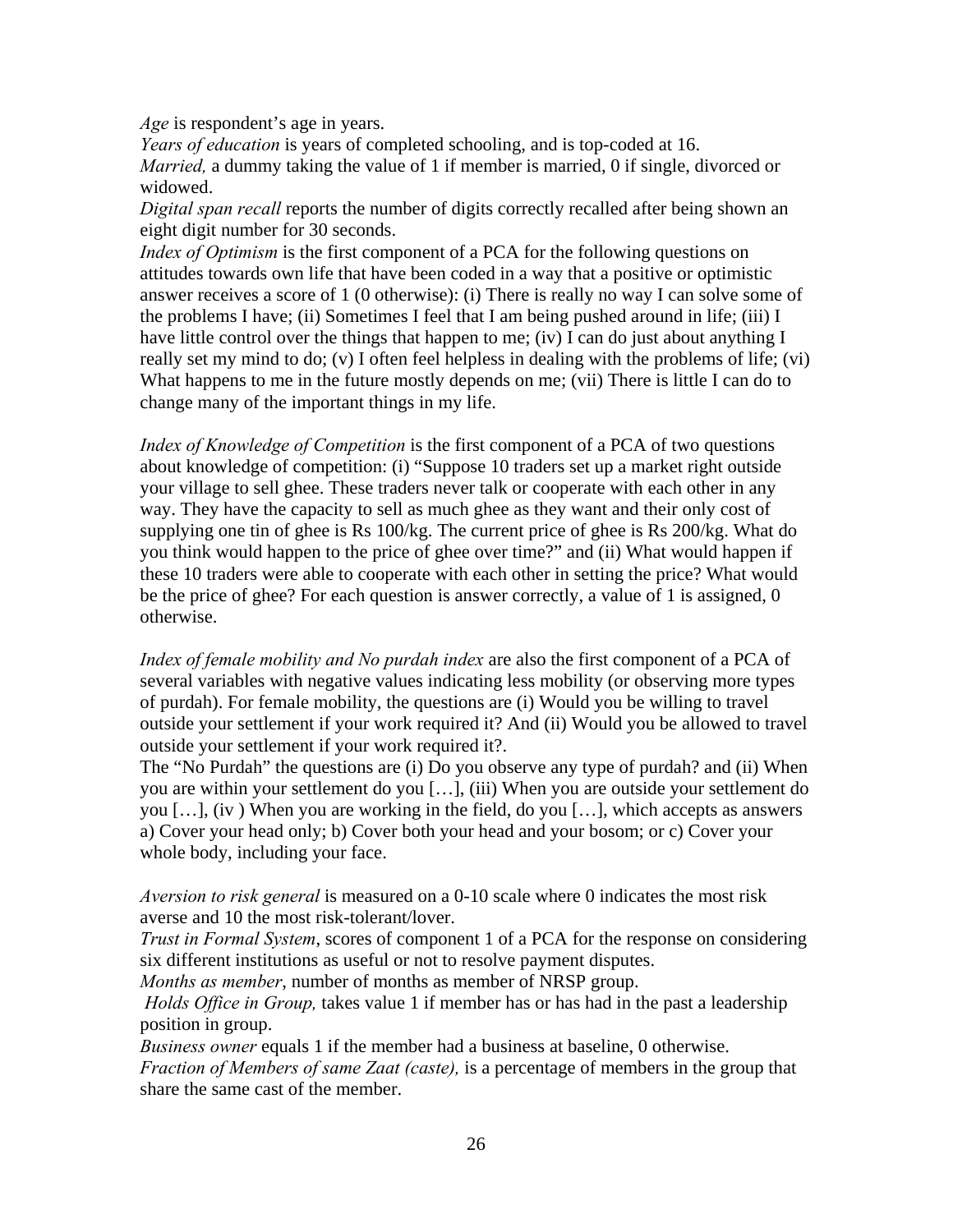*Member of a mixed group,* dummy takes the value of 1 if the member belongs to a borrowing group with mixed gender, 0 if the group is of the same gender.

*Index of Depression/Stress*, applies PCA to two questions specific to experiencing stress and depression.

*OCEAN indexes*, PCA indexes for the big five personality traits: openness,

conscientiousness, extraversion, agreeableness, and neuroticism (emotional stability).

*Household*

*Household size*, number of people living in the household (excludes migrants, students living away).

*Ever in business,* captures business experience within the household. Equals 1 when this is the case, 0 otherwise.

*Household member has held hereditary, political office*.

Land is the total owned land inside and outside the village.

*Distance*, to CO meeting place.

*Credit constraints,* dummy taking a value of 1 if the member faced any type of credit constraint, formal or informal.

*Household expenditures*, expressed as logs of average monthly expenditures at the time of baseline.

*Decision Making,* is the number of household decisions out of a total of eight that the member usually takes on his or her own. The decisions are: children's schooling, consumption expenditures, major investments in business or land, the respondent's participation in community or political activities, the respondent's spouse participation in community or political activities, whether or not the respondent should work for an income, whether or not the spouse should work for an income and how much the household saves. In the analysis, a dummy is used that takes value 1 if the variable is above the median for each gender subsample.

*Bank deposit*, dummy taking the value of 1 if the member has a bank account, 0 otherwise.

*Education of spouse* is years of completed schooling of the respondent's partner, if any. Top coded at 16.

# *Business characteristics*

*Type of business,* dummy variables for businesses shown on brochure

*Fixed location*, dummy equal to 1 when the business is not mobile, 0 otherwise.

*Operates all months*, dummy equal to 1 when business operates year round, 0 otherwise.

*Purchase on credit,* equal to 1 if sales can be made on credit to customers.

*Records of sales and of money taken from business,* 1 if the member does keep records, 0 otherwise.

*Number of workers,* includes both paid and unpaid workers.

*Paid workers, dummy equal to 1 if the business owner employs people for wages, 0* otherwise.

*Log of SalesGood, Average, Bad month,* considers average sales the year the baseline was taken, considering goods, average and bad month.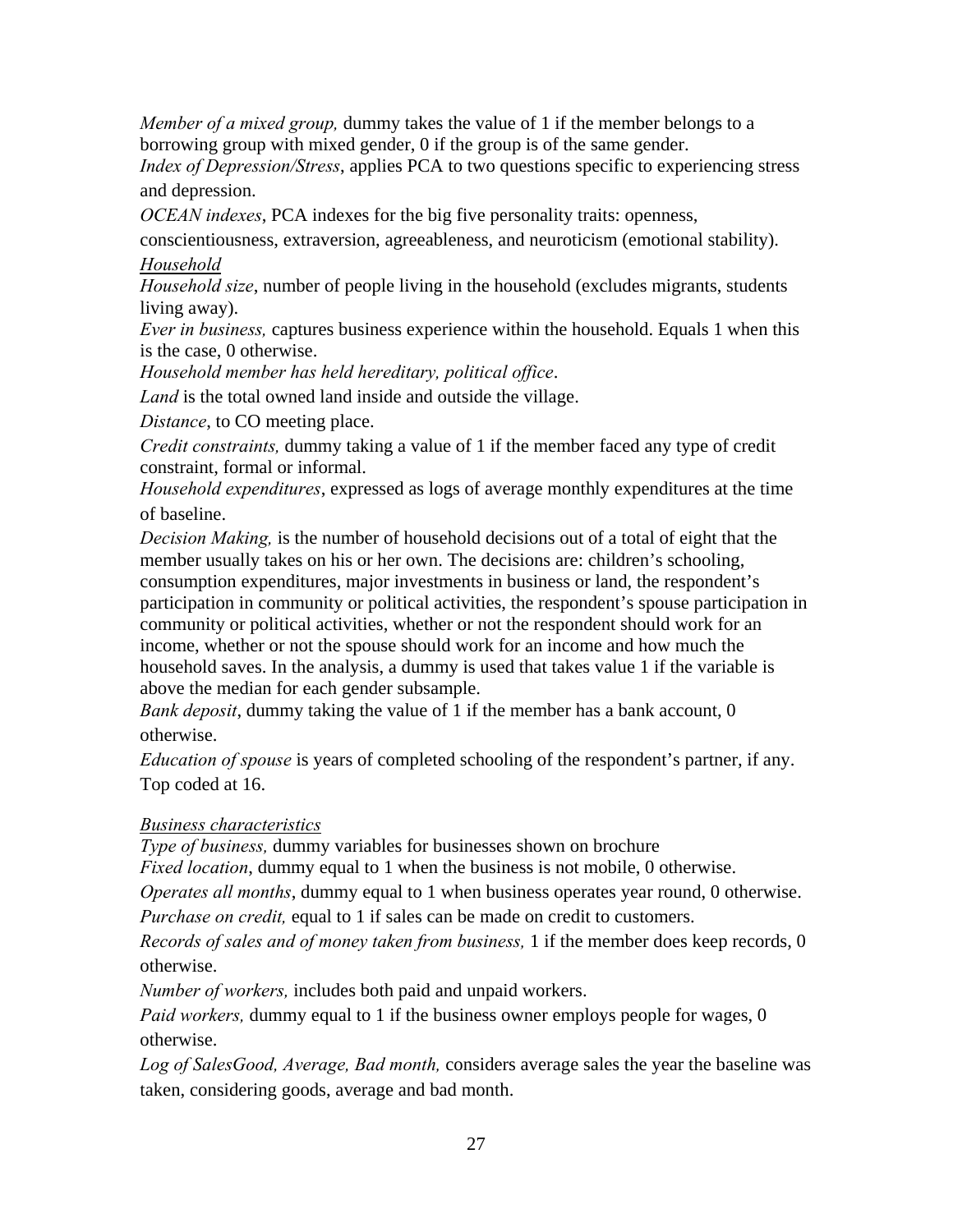*Sales in '000 rupees,* sales of business in an average month at the time of baseline.

## Aggregate Outcomes

*Business Knowledge,* simple average of standardized z-scores of the following variables: knowledge of competition, bookkeeping and business concepts, all calculated as the first component of a PCA of several survey questions.

*Business Practices*, simple average for standardized z-scores of the following variables: allowing purchases on credit, record of sales, record of money taken from business, all dummies taking values of 1 or 0.

*Business Operations*, simple average for standardized z-scores of the following variables: having a fixed location, year-round operation, investing in marketing, having a business open to the public, or having secured buyers (all dummies); and z-scores of two indexes built around a number of questions on business appearance, and business assets.

*Sales and Profits,* simple average for standardized z-scores of the following variables: log of sales and profits by November 2008, and the log of sales at baseline, under three scenarios: good, average, and bad month.

*Expenditures/Assets,* simple average for standardized z-scores of the following variables: log of monthly expenditures, log of savings, log of livestock value, and a PCA index of housing conditions, based on interviewer's report.

*Access to Credit,* simple average for standardized z-scores of four dummies taking the value of 1 if the members has taken a loan from either formal sector (banks), microfinance institutions (including NRSP), informal sources ( lenders, providers) or family/friends.

*CO Cohesion,* simple average for standardized z-scores of four dummies taking the value of 1 if the member considers that can rely more on other CO members, if reports more collective action among the group, or if the member lends or borrows to/from other members.

*General Outlook of Life* simple average for standardized z-scores of three PCA indexes for questions related to trust in people's intentions, optimism and satisfaction with life.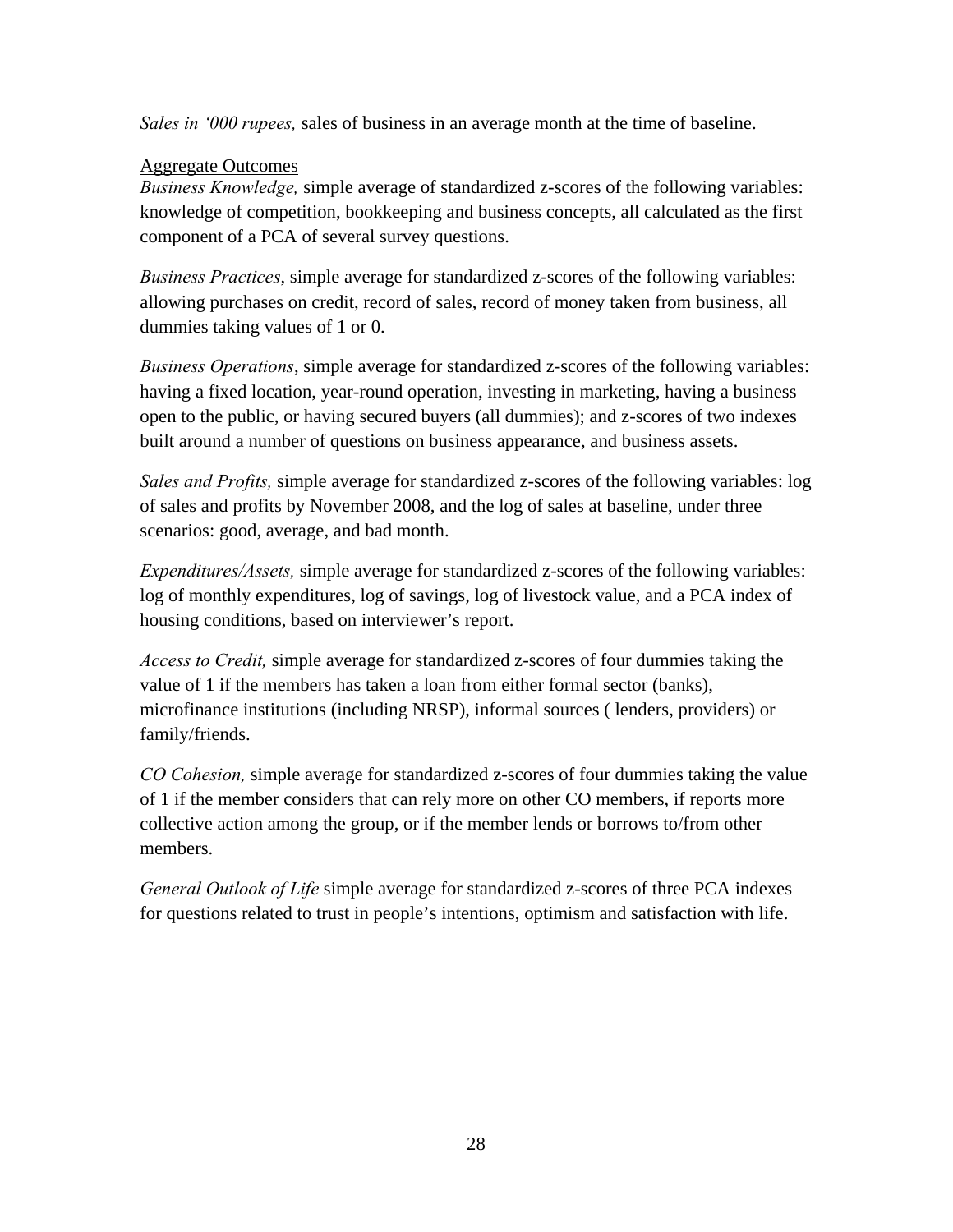## **References**

Banerjee, Abhijit and Esther Duflo. 2008. "Do Firms Want to Borrow More? Testing Credit Constraints Using a Directed Lending Program", mimeo, MIT.

Banerjee, Abhijit and Esther Duflo. 2011. "Poor Economics" PublicAffairs.

Banerjee, Abhijit V, Esther Duflo, Rachel Glennerster, and Cynthia Kinnan. 2010. "The Miracle of Microfinance? Evidence from a Randomized Evaluation." *MIT mimeo*.

Banerjee, Abhijit and Andrew Newman. 1993. "Occupational choice and the process of development." *Journal of Political Economy* 101 (2): 274– 298.

Berniell, Maria Inés, and Carolina Sánchez-Páramo. 2011. "Overview of Time Use Data Used for the Analysis of Gender Differences in Time Use Patterns." World Bank, mimeo.

Baumol, William. 1968. Entrepreneurship in Economic Theory. *American Economic Review, Papers and Proceedings* 58 (2) 64-71.

Beaman, L. Raghabendra Chattopadhyay, Esther Duflo, Rohini Pande and Petia Topalova (2009) "Powerful Women: Does Exposure Reduce Bias?" *Quarterly Journal of Economics* 124(4): 1497-1540.

Berge, Lars Ivar Oppedal , Kjetil Bjorvatn and Bertil Tungodden. 2010. "On the role of human and financial capital for microenterprise development: Evidence from a field experiment in Tanzania", mimeo.

Blanchflower, David G. and Andrew J. Oswald. 1998. "What Makes an Entrepreneur?" *Journal of Labor Economics* 16(1): 26-60.

Bloom, Nicholas, and John Van Reenen. 2010. "Why do management practices differ across firms and countries?" *Journal of Economic Perspectives*, 24(1): 203-224.

Bruhn, Miriam, Dean Karlan, and Antoinette Schoar. 2011. "What Capital is Missing in Developing Countries?" *American Economic Review Papers and Proceedings.*

Buera, Francisco J. Joseph P. Kaboski, and Yongseok Shin. Forthcoming. "Finance and Development: A Tale of Two Sectors." *American Economic Review*.

De Mel, Suresh, David McKenzie and Christopher Woodruff. 2009. "Are Women More Credit Constrained? Experimental Evidence on Gender and Microentreprise Returns" *American Economic Journal: Applied Economics*, 1(3):1-32.

De Mel, Suresh, David McKenzie and Christopher Woodruff. 2008. "Returns to Capital: Results from a Randomized Experiment." *Quarterly Journal of Economics* 123(4): 1329- 72.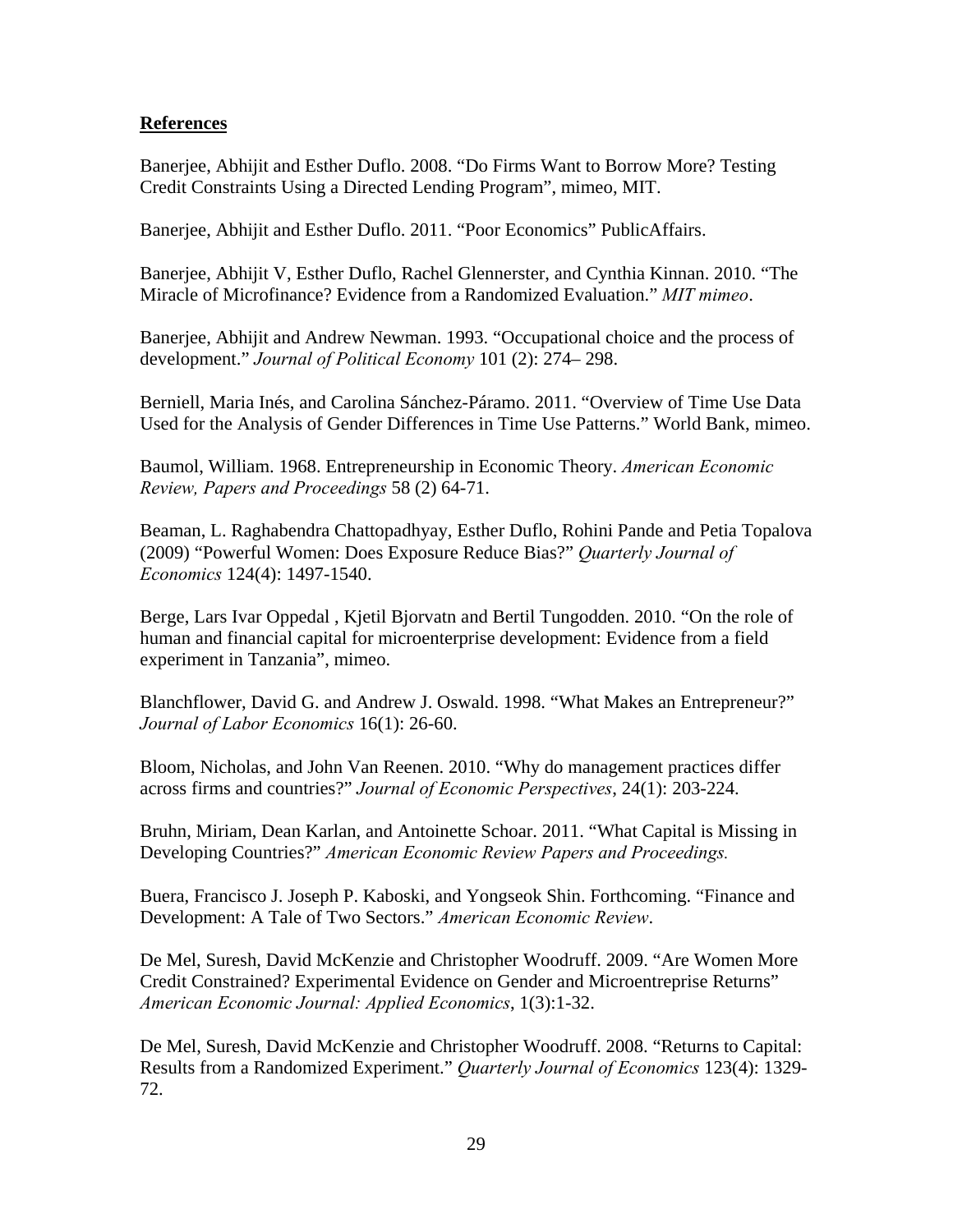Drexler, Alejandro, Greg Fischer and Antoinette Schoar. 2010. "Financial Literacy Training and Rule of Thumbs: Evidence from a Field Experiment", mimeo.

Emran, M. Sahe, AKM Mahbub Morshed and Joseph Stiglitz. 2007. "Microfinance and Missing Markets", mimeo.

Fafchamps, Marcel, David Mckenzie, Simon Quinn and Christopher Woodruff. 2011. ["When is capital enough to get female enterprises growing? Evidence from a randomized](http://econ.worldbank.org/external/default/main?pagePK=64165259&theSitePK=469372&piPK=64165421&menuPK=64166093&entityID=000158349_20110623170731)  [experiment in Ghana"](http://econ.worldbank.org/external/default/main?pagePK=64165259&theSitePK=469372&piPK=64165421&menuPK=64166093&entityID=000158349_20110623170731). World Bank Working Paper Series 5706.

Field, Erica, Seema Jayachandran and Rohini Pande. 2010. "Do Traditional Institutions Constrain Female Entrepreneurship? A Field Experiment on Business Training in India." *American Economic Review Papers and Proceedings* forthcoming.

Giné, Xavier and Robert M. Townsend. 2004. "[Evaluation of Financial Liberalization: A](http://www.src.uchicago.edu/users/robt/pdfs/JDE_Evaluation_2004.pdf)  [General Equilibrium Model with Constrained Occupation Choice.](http://www.src.uchicago.edu/users/robt/pdfs/JDE_Evaluation_2004.pdf)" *Journal of Development Economics* 74: 269-307.

Giné, Xavier, Ghazala Mansuri and Mario Picón. Forthcoming. "Does a Picture Paint a Thousand Words? Evidence from a Microcredit Marketing Experiment", *World Bank Economic Review*.

Gneezy, Uri, Kenneth L. Leonard, and John A. List. 2009. "Gender Differences in Competition: Evidence from a Matrilineal and a Patriarchal Society." *Econometrica* 77 (5): 1637–64.

Goheer, Nabeel A. 2003. *Women Entrepreneurs in Pakistan: How to Improve Their Bargaining Power.* Geneva: International Labour Organisation.

Holtz-Eakin, D., D. Joulfaian and H. S. Rosen. 1994a. "Sticking it Out: Entrepreneurial Survival and Liquidity Constraints" *Journal of Political Economy* 102(1): 53-75.

Holtz-Eakin, D., D. Joulfaian and H. S. Rosen. 1994b. "Entrepreneurial Decisions and Liquidity Constraints", *Rand Journal of Economics*, 23 (2): 334-347.

Hussein, Maliha and Shazreh Hussein. 2003. "The Impact of Micro Finance on Poverty and Gender Equity: Approaches and Evidence from Pakistan," Pakistan Micro Finance Network working paper.

Hsieh, Chang-Tai and Peter Klenow. 2009. "Misallocation and Manufacturing TFP in China and India." *Quarterly Journal of Economics*, 124(4): 1403–1448.

International Labor Organization. 2010. *Women in Labor Markets: Measuring Progress and Identifying Challenges*. ILO: Geneva.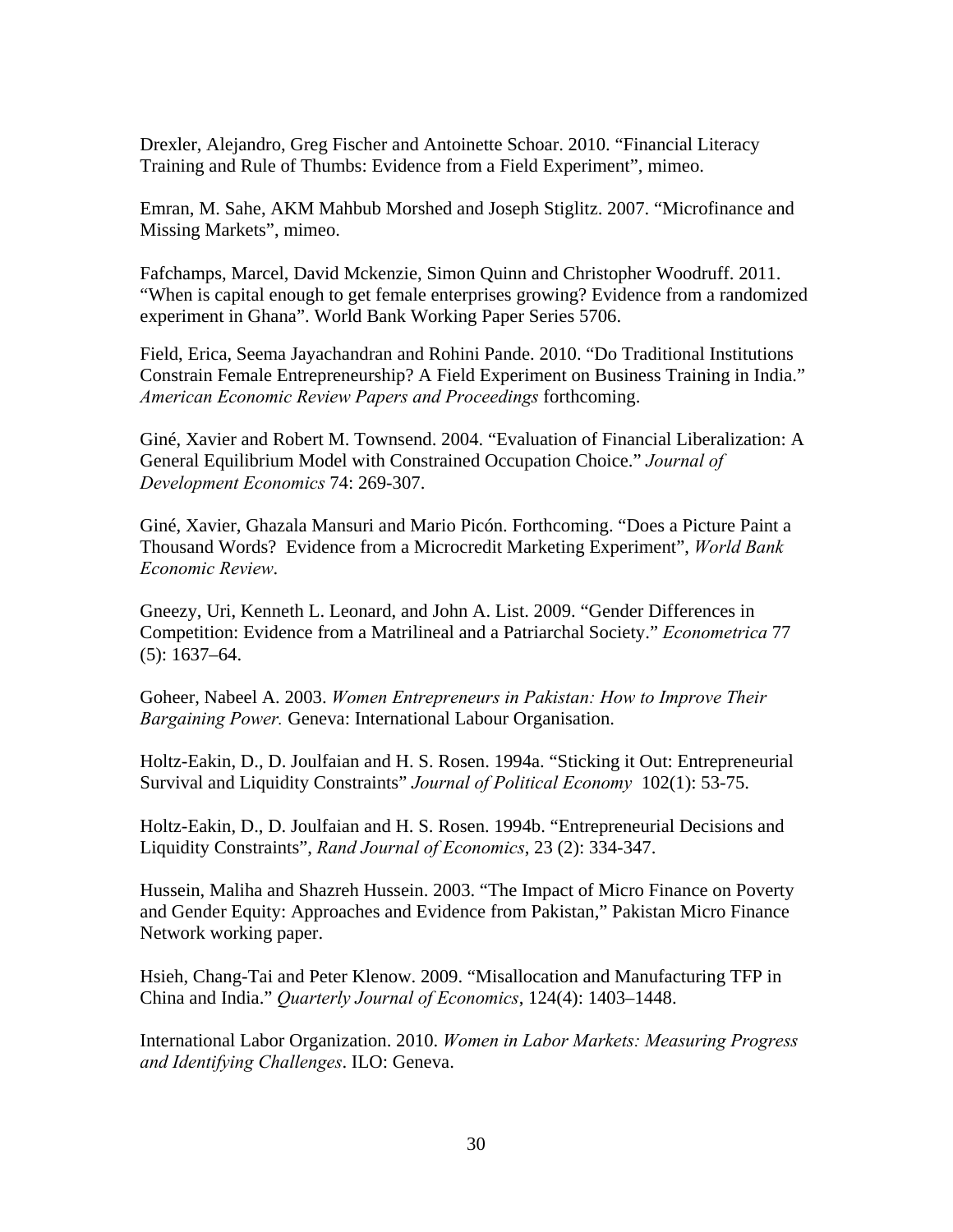Kamal, Samina. 1997. *Women, empowerment and poverty alleviation in South Asia: The dual benefits of Microcredit* South Asia Poverty Alleviation Program, UNDP.

Karlan, Dean S, and Martin Valdivia. 2010. "Teaching Entrepreneurship: Impact of Business Training on Microfinance Clients and Institutions." *Review of Economics and Statistics* forthcoming.

King, Robert G. and Ross Levine. 1993. "Finance and Growth: Schumpeter Might be Right." *Quarterly Journal of Economics*, 108(3): 717-737.

Kling, Jeffrey R, Jeffrey B Liebman, and Lawrence F Katz. 2007. "Experimental Analysis of Neighborhood Effects." *Econometrica* 75:83-119.

Knight, F. 1921. *Risk, Uncertainty, and Profit*. Boston: Houghton Mifflin.

Lee, David S. 2002. "Trimming for Bounds on Treatment Effects with Missing Outcomes." NBER Technical Working Paper 277.

Lucas, Robert E. 1978. "On the size distribution of business firms." *Bell Journal of Economics* 9(2): 508-523.

Mead, Donald and Carl Liedholm. 1998. "The Dynamics of Micro and Small Entreprises in Developing Countries" *World Development,* 26 (1): 61-74.

Moulton, Brent, "Random Group Effects and the Precision of Regression Estimates" *Journal of Econometrics*, 32, 3, August 1986, p. 385-397.

Nenova, T., and C. Nenang, with A. Ahmad. 2009. Bringing Finance to Pakistan's Poor: A Study on Access to Finance for the Underserved and Small Enterprises. World Bank report. Washington, DC: World Bank.

Paulson, A. R. Townsend and A. Karaivanov. 2006. "Distinguishing Limited Liability from Moral Hazard in a Model of Entrepreneurship." *Journal of Political Economy*, 144(1): 100-144.

Roomi, Muhammad Azam. 2005. Women Entrepreneurs in Pakistan: Profile, Challenges and Practical Recommendations. University of London, School of Management.

Rubin, D.B. 1974. "Estimating causal effects of treatments in randomized and nonrandomized studies." *Journal of Educational Psychology* 66: 688–701

Sathar, Z. A. and S. Kazi. 1997. Women's Autonomy, Livelihood and Fertility. A Study of Rural Punjab. Islamabad: Pakistan Institute of Development Studies.

Schoar, Antoinette. 2010. "The Divide between Subsistence and Transformational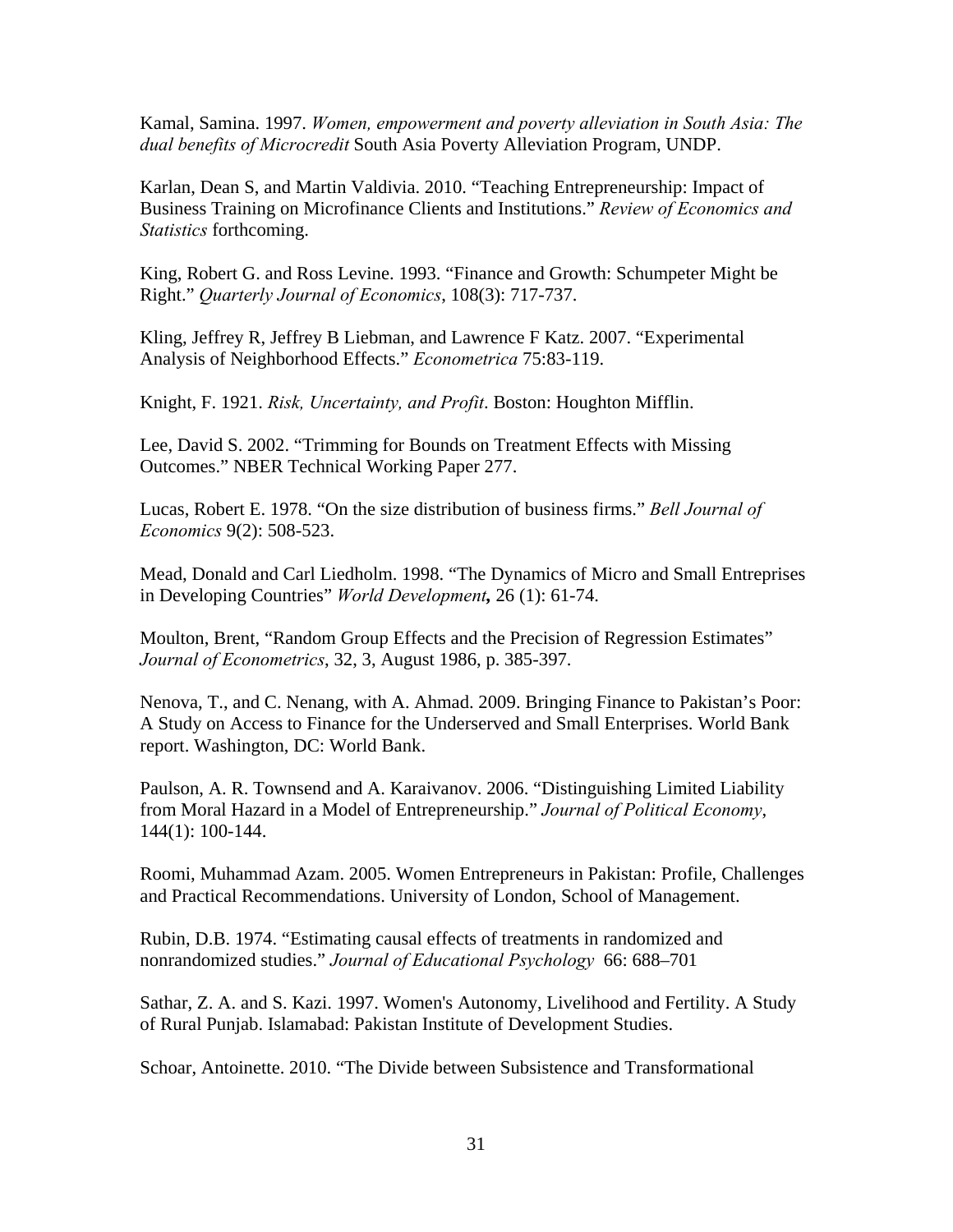Entrepreneurship." in *Innovation Policy and the Economy vol. 10*. Chicago: National Bureau of Economic Research, pp. 57-81.

Schumpeter, J. A. 1942. *Capitalism, Socialism, and Democracy.* New York:Harper, 1942.

Sen, A. 1999. *Development and Freedom,* New York, Anchor Books.

Solow, R. 1957. "Technical Change and the Aggregate Production Function." *Review of Economics and Statistics* 39(3): 312-20.

UNDP. 1998, Human Development Report 1998: Consumption for Human Development. New York: Oxford University Press.

Yunus, M. 1999. Banker to the Poor. London: Aurum Press Ltd.

Woodruff, Christopher. 2006. "Self-employment: Engine of Growth or Self-help Safety Net?" Prepared for the World Bank Conference on "Rethinking the Role of Jobs for Shared Growth".

World Bank. 2008. "Finance for All? Policies and Pitfalls in Expanding Access", World Bank: Washington, DC.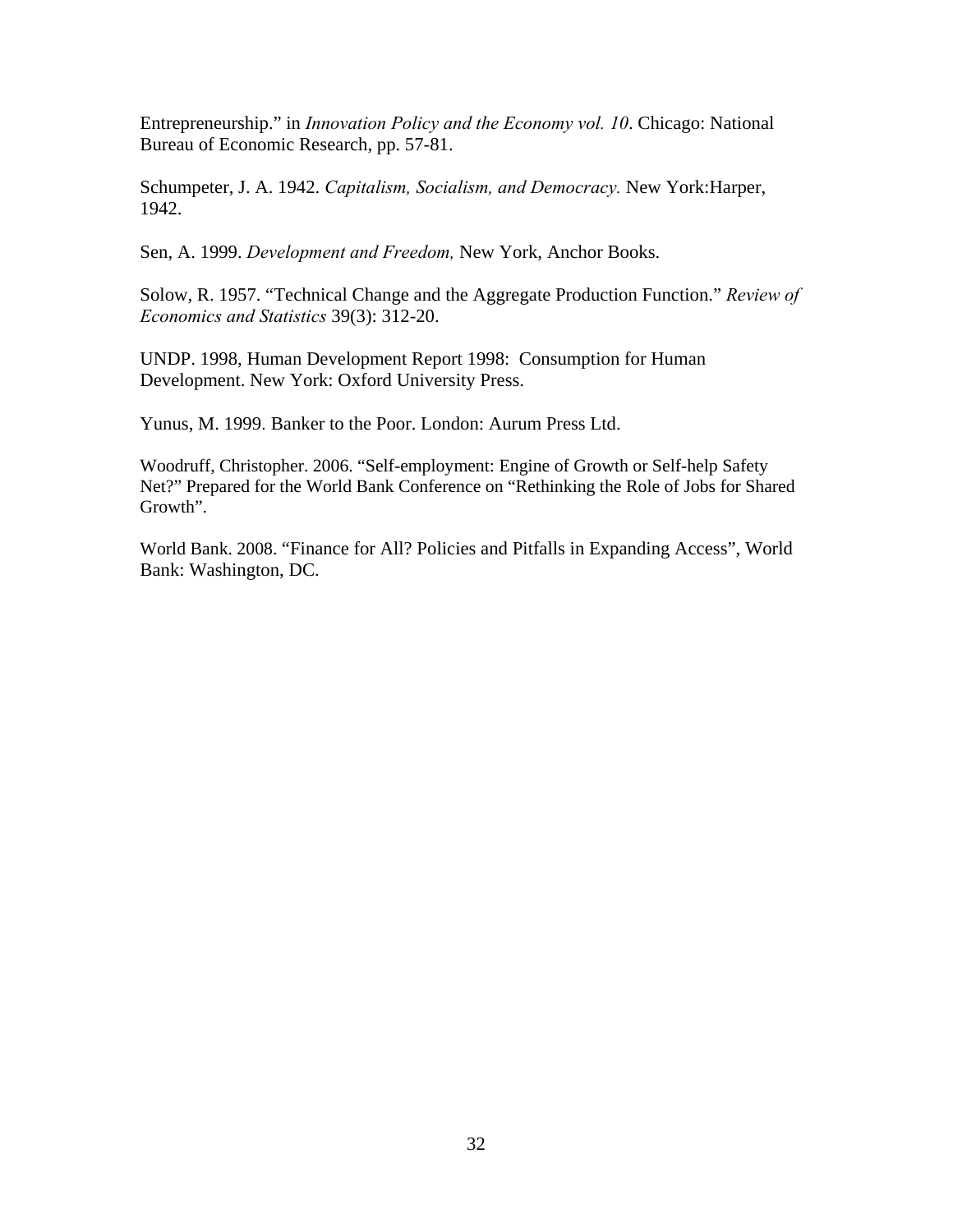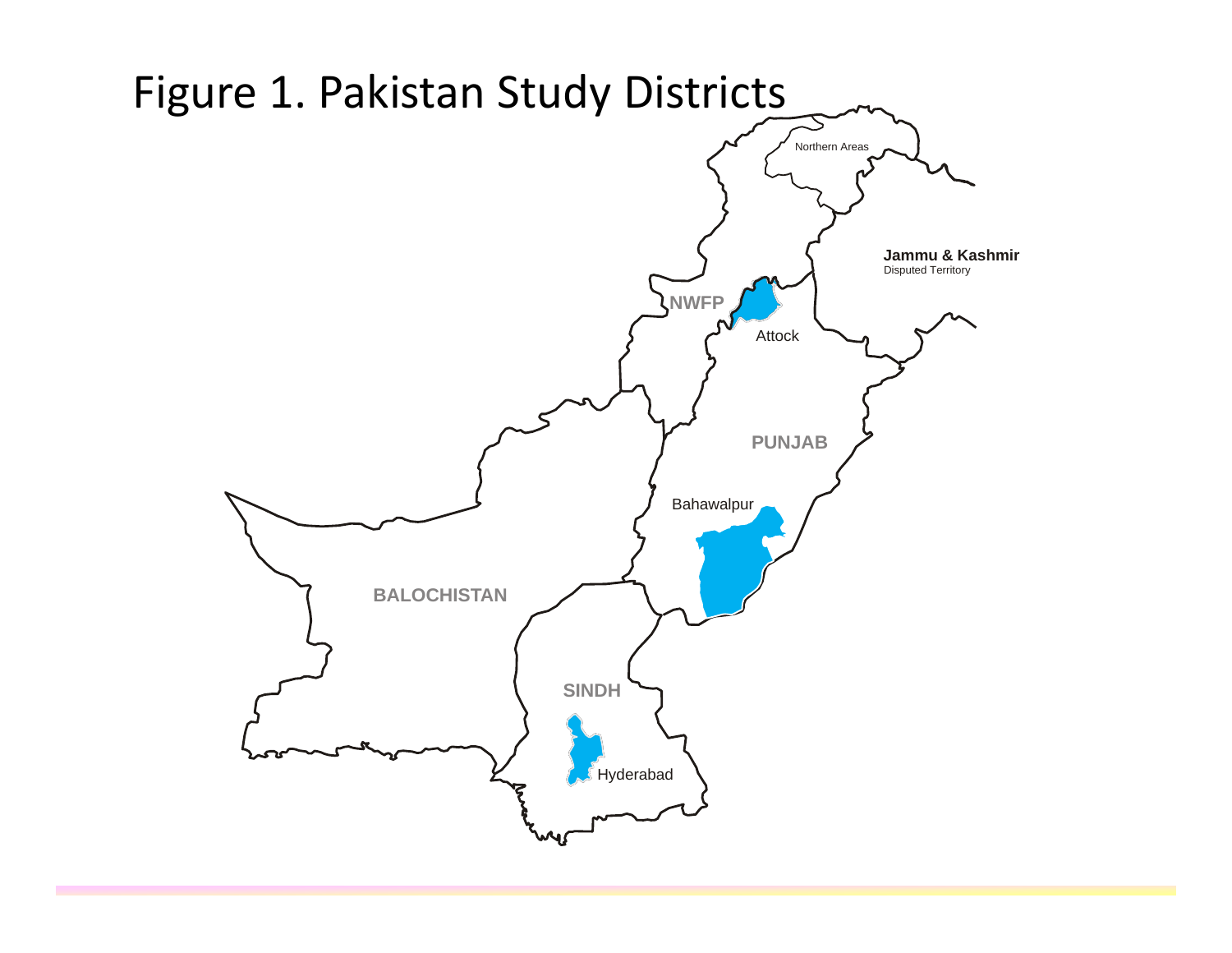# Figure 2. Timeline

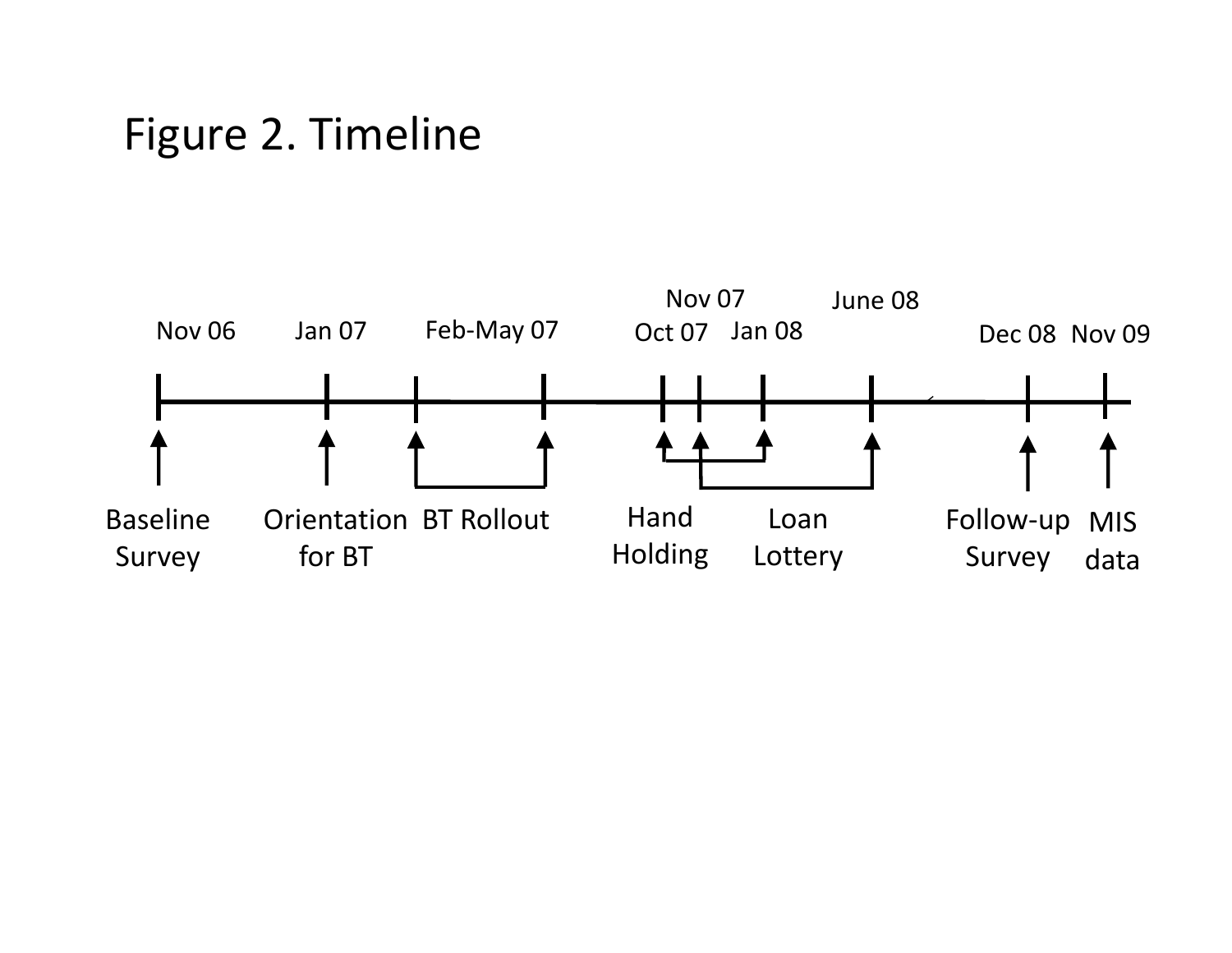**Table 1. Summary Statistics**

|                                                                    |        |      |       |                     |         |           |                          |         | P-val of T-              |
|--------------------------------------------------------------------|--------|------|-------|---------------------|---------|-----------|--------------------------|---------|--------------------------|
|                                                                    | N. Obs | Mean |       | Std. Dev. 10th Pct. | Median  | 90th Pct. |                          | Mean    | test                     |
|                                                                    |        |      |       | All members         |         |           | Male                     | Female  | $(7)=(8)$                |
|                                                                    | (1)    | (2)  | (3)   | (4)                 | (5)     | (6)       | (7)                      | (8)     | (9)                      |
| <b>Member</b>                                                      |        |      |       |                     |         |           |                          |         |                          |
| Age                                                                | 4,160  | 37.6 | 12.0  | 23.0                | 35.0    | 55.0      | 37.8                     | 37.3    | 0.31                     |
| Years of Education                                                 | 4,160  | 3.92 | 4.49  | 0.00                | 2.00    | 12.00     | 5.23                     | 2.45    | 0.00                     |
| Male $(1 = yes)$                                                   | 4,160  | 0.51 | 0.50  | 0.00                | 1.00    | 1.00      | $\overline{\phantom{a}}$ | ÷,      | $\blacksquare$           |
| Married $(1 = yes)$                                                | 4,160  | 0.89 | 0.31  | 0.00                | 1.00    | 1.00      | 0.84                     | 0.94    | 0.00                     |
| Digit Span Recall                                                  | 4,160  | 3.22 | 2.27  | 0.00                | 4.00    | 6.00      | 3.81                     | 2.60    | 0.00                     |
| Index of Optimism                                                  | 4,160  | 0.00 | 1.49  | $-1.94$             | 0.11    | 2.22      | 0.21                     | $-0.34$ | 0.00                     |
| Index of Business Knowledge                                        | 4,160  | 0.00 | 1.18  | $-1.51$             | 0.23    | 1.40      | 0.14                     | $-0.14$ | 0.00                     |
| <b>Index of Female Mobility</b>                                    | 2,020  | 0.00 | 1.34  | $-1.11$             | $-1.11$ | 2.69      | $\omega$                 | 0.00    | $\bar{a}$                |
| Index of No Purdah                                                 | 2,020  | 0.00 | 1.71  | $-2.58$             | 0.96    | 1.72      | $\overline{\phantom{a}}$ | 0.00    | $\overline{\phantom{a}}$ |
| Risk Tolerance (0-10)                                              | 4,160  | 3.53 | 3.00  | 0.00                | 4.00    | 8.00      | 3.76                     | 3.29    | 0.00                     |
| Months as CO member                                                | 4,160  | 25.2 | 23.4  | 5.0                 | 19.0    | 52.0      | 27.4                     | 22.9    | 0.00                     |
| Interested in Training (1=Yes)                                     | 4,160  | 0.58 | 0.49  | 0.00                | 1.00    | 1.00      | 0.65                     | 0.50    | 0.00                     |
| Holds office in $CO(1=Yes)$                                        | 4,160  | 0.21 | 0.41  | 0.00                | 0.00    | 1.00      | 0.22                     | 0.20    | 0.18                     |
| Business at baseline $(1=Yes)$                                     | 4,160  | 0.61 | 0.49  | 0.00                | 1.00    | 1.00      | 0.62                     | 0.60    | 0.01                     |
| Eligibility for Loan Lottery $(1=Yes)$                             | 4,160  | 0.55 | 0.48  | 0.00                | 0.00    | 1.00      | 0.58                     | 0.52    | 0.00                     |
| Household                                                          |        |      |       |                     |         |           |                          |         |                          |
| Household Size                                                     | 4,160  | 5.57 | 2.87  | 2.00                | 5.00    | 9.00      | 5.87                     | 5.26    | 0.00                     |
| Fraction of CO Members of same Zaat (caste)                        | 4,160  | 0.36 | 0.35  | 0.00                | 0.21    | 0.94      | 0.47                     | 0.25    | 0.00                     |
| Ever in Business $(1 = Yes)$                                       | 4,160  | 0.61 | 0.49  | 0.00                | 1.00    | 1.00      | 0.62                     | 0.60    | 0.52                     |
| Household member has held hereditary or political office $(1=Yes)$ | 4,160  | 0.12 | 0.33  | 0.00                | 0.00    | 1.00      | 0.15                     | 0.09    | 0.00                     |
| Land (acres)                                                       | 4,160  | 3.91 | 17.14 | 0.01                | 0.13    | 8.88      | 5.52                     | 2.22    | 0.00                     |
| Distance to CO meeting place                                       | 4,160  | 7.94 | 7.11  | 2.50                | 10.00   | 23.00     | 7.40                     | 8.51    | 0.00                     |
| Credit Constraints (1=Yes)                                         | 4,160  | 0.13 | 0.33  | 0.00                | 0.00    | 1.00      | 0.12                     | 0.15    | 0.01                     |
| Log Household Expenditures                                         | 4,160  | 8.27 | 0.62  | 7.31                | 8.00    | 9.10      | 8.28                     | 8.26    | 0.14                     |
| Decision-making power (0-8)                                        | 4,160  | 2.56 | 3.07  | 0.00                | 1.00    | 8.00      | 3.31                     | 1.76    | 0.00                     |
| Member has a Bank Account (1=Yes)                                  | 4,160  | 0.10 | 0.30  | 0.00                | 0.00    | 0.00      | 0.13                     | 0.06    | 0.00                     |
| Self-employment (1=Yes)                                            | 4,160  | 0.48 | 0.49  | 0.00                | 0.00    | 1.00      | 0.59                     | 0.35    | 0.00                     |
| <b>Business</b>                                                    |        |      |       |                     |         |           |                          |         |                          |
| Agribusiness, Dairy, Livestock (1=Yes)                             | 2,532  | 0.38 | 0.48  | 0.00                | 0.00    | 1.00      | 0.53                     | 0.20    | 0.00                     |
| Retail and Food Services (shopkeeping) (1=Yes)                     | 2,532  | 0.23 | 0.42  | 0.00                | 0.00    | 1.00      | 0.28                     | 0.18    | 0.00                     |
| Handicraft, Tailoring, Vocational Trade (1=Yes)                    | 2,532  | 0.33 | 0.47  | 0.00                | 0.00    | 1.00      | 0.09                     | 0.58    | 0.00                     |
| Other $(1=Yes)$                                                    | 2,532  | 0.06 | 0.24  | 0.00                | 0.00    | 0.00      | 0.09                     | 0.03    | 0.00                     |
| Business has fixed location $(1=Yes)$                              | 2,532  | 0.94 | 0.24  | 1.00                | 1.00    | 1.00      | 0.90                     | 0.97    | 0.00                     |
| Operates all months $(1=Yes)$                                      | 2,532  | 0.80 | 0.40  | 0.00                | 1.00    | 1.00      | 0.81                     | 0.78    | 0.00                     |
| Purchase credit (1=Yes)                                            | 2,532  | 0.70 | 0.46  | 0.00                | 1.00    | 1.00      | 0.67                     | 0.72    | 0.02                     |
| Records sales $(1=Yes)$                                            | 2,532  | 0.17 | 0.37  | 0.00                | 0.00    | 1.00      | 0.22                     | 0.11    | 0.00                     |
| Records Money taken from business $(1=Yes)$                        | 2,532  | 0.17 | 0.38  | 0.00                | 0.00    | 1.00      | 0.22                     | 0.11    | 0.00                     |
| Number of Workers                                                  | 2,532  | 2.43 | 1.98  | 1.00                | 2.00    | 4.00      | 2.51                     | 2.34    | 0.24                     |
| Paid Workers (1=Yes)                                               | 2,532  | 0.10 | 0.29  | 0.00                | 0.00    | 0.00      | 0.14                     | 0.05    | 0.00                     |
| Log Good Month Sales                                               | 2,532  | 8.74 | 1.28  | 7.09                | 8.60    | 10.60     | 9.31                     | 8.12    | 0.00                     |
| Log Average Month Sales                                            | 2,532  | 8.27 | 1.24  | 6.68                | 8.19    | 9.90      | 8.81                     | 7.67    | 0.00                     |
| Log Bad Month Sales                                                | 2,532  | 7.73 | 1.30  | 6.21                | 7.60    | 9.39      | 8.30                     | 7.12    | 0.00                     |

Note: Data come from baseline survey of November 2006. See Appendix B for definiton of variables. Column 1 reports the number of observations. Index of female mobility and Index of Purdah have 2,020 observations because only females answer the question. Similarly, there are 2,532 businesses in the sample. Column 9 reports the p-value of the t-test of the difference between columns 7 and 8.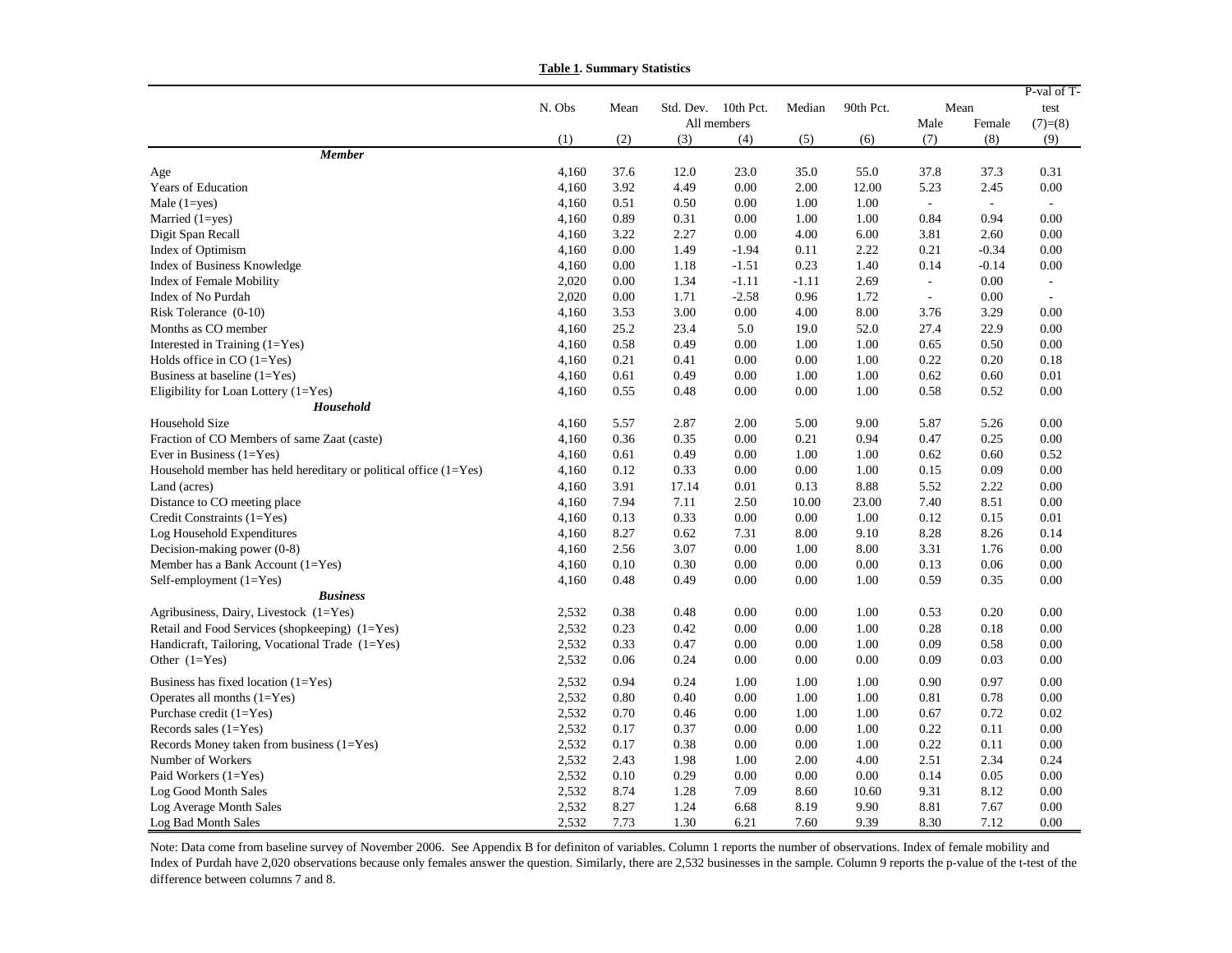#### **Table 2. Randomization Check**

|                                                                    |                |              | Means        | P-val of t-  |                |                | Means                    | P-val of t-              |
|--------------------------------------------------------------------|----------------|--------------|--------------|--------------|----------------|----------------|--------------------------|--------------------------|
|                                                                    |                | BT           | No BT        | test         |                | Winner         | Loser                    | test                     |
|                                                                    | N. Obs         |              |              | $(2)=(3)$    | N. Obs         |                |                          | $(5)=(6)$                |
|                                                                    | (1)            | (2)          | (3)          | (4)          | (5)            | (6)            | (7)                      | (8)                      |
| <b>Member</b>                                                      |                |              |              |              |                |                |                          |                          |
| Age<br>Years of Education                                          | 4,160          | 37.3<br>4.15 | 37.9         | 0.63<br>0.42 | 2,283<br>2,283 | 38.2<br>4.32   | 37.8<br>4.24             | 0.39<br>0.72             |
|                                                                    | 4,160<br>4,160 | 0.49         | 4.20<br>0.54 | 0.35         | 2,283          | 0.54           | 0.55                     | 0.17                     |
| Male $(1 = yes)$<br>Married $(1 = yes)$                            | 4,160          | 0.89         | 0.89         | 0.28         | 2,283          | 0.93           | 0.90                     | 0.03                     |
| Digit Span Recall                                                  | 4,160          | 3.16         | 3.29         | 0.23         | 2,283          | 3.31           | 3.26                     | 0.61                     |
| Index of Optimism                                                  | 4,160          | $-0.11$      | 0.10         | 0.23         | 2,283          | 0.00           | 0.06                     | 0.06                     |
| <b>Index of Stress</b>                                             | 4,160          | 0.06         | $-0.07$      | 0.22         | 2,283          | 0.06           | $-0.04$                  | 0.06                     |
| <b>Index of Openness</b>                                           | 4,160          | $-0.02$      | 0.02         | 0.11         | 2,283          | 0.02           | 0.00                     | 0.58                     |
| <b>Index of Extroversion</b>                                       | 4,160          | 0.01         | $-0.01$      | 0.34         | 2,283          | $-0.02$        | $-0.07$                  | 0.29                     |
| Index of Agreebleaness                                             | 4,160          | 0.04         | $-0.05$      | 0.12         | 2,283          | $-0.09$        | 0.02                     | 0.01                     |
| Index of Emotional Stability                                       | 4,160          | 0.02         | $-0.03$      | 0.98         | 2,283          | $-0.06$        | $-0.03$                  | 0.31                     |
| Index of Business Knowledge                                        | 4,160          | 0.13         | $-0.13$      | 0.31         | 2,283          | $-0.02$        | $-0.06$                  | 0.30                     |
| Index of Female Mobility                                           | 2,020          | 0.04         | $-0.05$      | 0.67         | 1,044          | 0.02           | 0.00                     | 0.98                     |
| Index of No Purdah                                                 | 2,020          | $-0.07$      | 0.08         | 0.35         | 1,044          | $-0.09$        | 0.20                     | 0.18                     |
| <b>Risk Tolerance</b>                                              | 4,160          | 3.45         | 3.63         | 0.65         | 2,283          | 3.57           | 3.56                     | 0.90                     |
| Months as CO member                                                | 4,160          | 23.9         | 26.7         | 0.38         | 2,283          | 26.7           | 25.7                     | 0.22                     |
| <b>Interested in Training</b>                                      | 4,160          | 0.63         | 0.52         | 0.23         | 2,283          | 0.58           | 0.58                     | 0.59                     |
| Holds office in CO                                                 | 4,160          | 0.22         | 0.19         | 0.06         | 2,283          | 0.21           | 0.22                     | 0.68                     |
| Business at Baseline (1=Yes)                                       | 4,160          | 0.64         | 0.59         | 0.11         | 2,283          | 0.66           | 0.66                     | 0.56                     |
| Eligibility                                                        | 4,160          | 0.55         | 0.55         | 0.77         | 2,283          | $\blacksquare$ | $\overline{\phantom{a}}$ | $\overline{\phantom{a}}$ |
| Household                                                          |                |              |              |              |                |                |                          |                          |
| Household Size                                                     | 4,160          | 5.57         | 5.58         | 0.54         | 2,283          | 5.51           | 5.60                     | 0.74                     |
| Fraction of CO Members of same Zaat (caste)                        | 4,160          | 0.36         | 0.31         | 0.41         | 2,283          | 0.33           | 0.32                     | 0.49                     |
| Ever in Business $(1=Yes)$                                         | 4,160          | 0.62         | 0.60         | 0.31         | 2,283          | 0.62           | 0.64                     | 0.49                     |
| Household member has held hereditary or political office $(1=Yes)$ | 4,160          | 0.11         | 0.13         | 0.24         | 2,283          | 0.12           | 0.12                     | 0.96                     |
| Land (acres)                                                       | 4,160          | 4.01         | 3.79         | 0.59         | 2,283          | 3.01           | 3.88                     | 0.19                     |
| Distance to CO meeting place                                       | 4,160          | 7.90         | 8.00         | 0.15         | 2,283          | 8.15           | 8.15                     | 0.92                     |
| Credit Constraints (1=Yes)                                         | 4,160          | 0.14         | 0.12         | 0.07         | 2,283          | 0.14           | 0.12                     | 0.33                     |
| Log of Household Expenditures                                      | 4,160          | 8.27         | 8.27         | 0.76         | 2,283          | 8.23           | 8.26                     | 0.15                     |
| Decision-making power                                              | 4,160          | 2.61         | 2.51         | 0.89         | 2,283          | 2.76           | 2.59                     | 0.13                     |
| Member has a bank account                                          | 4,160          | 0.10         | 0.10         | 0.95         | 2,283          | 0.10           | 0.11                     | 0.58                     |
| Self-employment $(1-Yes)$                                          | 4,160          | 0.46         | 0.50         | 0.17         | 2,283          | 0.52           | 0.51                     | 0.41                     |
| <b>Business</b>                                                    |                |              |              |              |                |                |                          |                          |
| <b>Sector</b>                                                      |                |              |              |              |                |                |                          |                          |
| Agribusiness, Dairy, Livestock (1=Yes)                             | 2,532          | 0.37         | 0.38         | 0.32         | 1,507          | 0.41           | 0.40                     | 0.77                     |
| Retail and Food Services (shopkeeping) (1=Yes)                     | 2,532          | 0.23         | 0.24         | 0.22         | 1,507          | 0.23           | 0.27                     | 0.02                     |
| Handicraft, Tailoring, Vocational Trade (1=Yes)                    | 2,532          | 0.33         | 0.32         | 0.23         | 1,507          | 0.30           | 0.26                     | 0.03                     |
| Other $(1=Yes)$                                                    | 2,532          | 0.08         | 0.05         | 0.03         | 1,507          | 0.06           | 0.06                     | 0.89                     |
| <b>Business Operation</b>                                          |                |              |              |              |                |                |                          |                          |
| Business has fixed location $(1=Yes)$                              | 2,532          | 0.94         | 0.93         | 0.54         | 1,507          | 0.93           | 0.94                     | 0.36                     |
| Operates all months $(1=Yes)$                                      | 2,532          | 0.79         | 0.80         | 0.15         | 1,507          | 0.80           | 0.81                     | 0.62                     |
| <b>Business Practices</b>                                          |                |              |              |              |                |                |                          |                          |
| Purchase on credit allowed $(1=Yes)$                               | 2,532          | 0.70         | 0.70         | 0.57         | 1,507          | 0.68           | 0.67                     | 0.58                     |
| Records sales $(1=Yes)$                                            | 2,532          | 0.18         | 0.16         | 0.64         | 1,507          | 0.17           | 0.18                     | 0.45                     |
| Records Money taken from business $(1=Yes)$                        | 2,532          | 0.18         | 0.16         | 0.20         | 1,507          | 0.18           | 0.18                     | 0.94                     |
| <b>Employment and sales</b>                                        |                |              |              |              |                |                |                          |                          |
| Number of Workers                                                  | 2,532          | 2.50         | 2.35         | 0.67         | 1,507          | 2.50           | 2.46                     | 0.74                     |
| Paid Workers (1=Yes)                                               | 2,532          | 0.10         | 0.09         | 0.39         | 1,507          | 0.09           | 0.10                     | 0.50                     |
| Log Good Month Sales                                               | 2,532          | 8.74         | 8.75         | 0.03         | 1,507          | 8.81           | 8.85                     | 0.40                     |
| Log Average Month Sales                                            | 2,532          | 8.25         | 8.29         | 0.01         | 1,507          | 8.32           | 8.36                     | 0.43                     |
| Log Bad Month Sales                                                | 2,532          | 7.70         | 7.77         | 0.01         | 1,507          | 7.77           | 7.84                     | 0.18                     |

Note: Data come from baseline survey of November 2006. See Appendix B for definition of variables. Columns 4 and 8 report the p-value of the t-test of the difference between columns 2 and 3 and columns 6 and 7, respectively.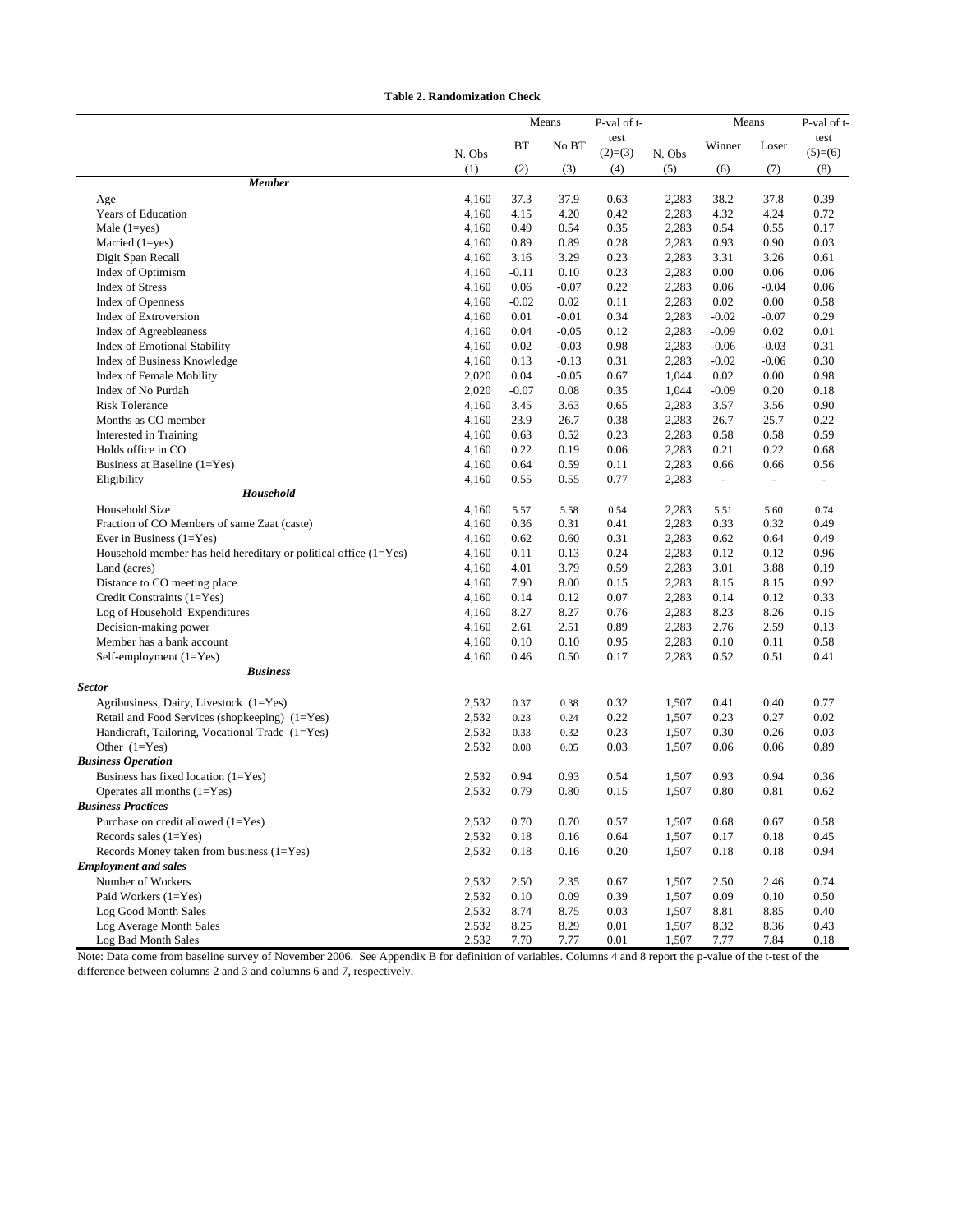|      | <b>Table 3. Business Outcomes</b> |
|------|-----------------------------------|
| OL S |                                   |

|                                                                  | New Business | New Business |                          |           |                 |                        |
|------------------------------------------------------------------|--------------|--------------|--------------------------|-----------|-----------------|------------------------|
|                                                                  |              |              |                          |           |                 |                        |
|                                                                  | CO member    | CO member    |                          | Aggregate | Aggregate       |                        |
| <b>Business</b>                                                  | involved     | not involved | Main Business Business   |           | <b>Business</b> | <b>Aggregate Sales</b> |
| Knowledge                                                        | $(1=Yes)$    | $(1=Yes)$    | Failed (1=Yes) Practices |           | Operations      | and Profits            |
| (1)<br>(2)                                                       |              | (3)          | (4)                      | (5)       | (6)             | (7)                    |
| <b>Panel A: Intent to Treat Effect</b>                           |              |              |                          |           |                 |                        |
| Business Training (1=Yes)<br>$0.058*$<br>$-0.006$                |              | $-0.001$     | $-0.034$                 | $0.131**$ | 0.043           | $-0.021$               |
| (0.031)                                                          | (0.008)      | (0.012)      | (0.028)                  | (0.062)   | (0.027)         | (0.054)                |
| Lottery Winner $(1 = Yes)$<br>$-0.014$<br>$-0.012$               |              | $-0.007$     | $-0.002$                 | 0.099     | $0.081**$       | 0.013                  |
| (0.037)                                                          | (0.013)      | (0.019)      | (0.036)                  | (0.082)   | (0.035)         | (0.071)                |
| $0.075*$<br>$-0.004$<br>BT and LW                                |              | 0.010        | $-0.014$                 | $0.166**$ | 0.047           | $-0.080$               |
| (0.038)                                                          | (0.013)      | (0.018)      | (0.037)                  | (0.079)   | (0.035)         | (0.066)                |
| 0.09<br>0.01<br>R-Squared                                        |              | 0.01         | 0.03                     | 0.06      | 0.09            | 0.33                   |
| P-value of $t - test$ of                                         |              |              |                          |           |                 |                        |
| $BT = BT$ and $LW$<br>0.63<br>0.88                               |              | 0.51         | 0.55                     | 0.61      | 0.89            | 0.32                   |
| 0.03<br>0.53<br>$LW = BT$ and $LW$                               |              | 0.42         | 0.77                     | 0.45      | 0.40            | 0.26                   |
| $BT = LW$<br>0.05<br>0.59                                        |              | 0.77         | 0.37                     | 0.69      | 0.29            | 0.66                   |
| <b>Panel B: Intent to Treat Effects with Gender Interactions</b> |              |              |                          |           |                 |                        |
| 0.058<br>$-0.011$<br>Business Training (1=Yes)                   |              | $-0.012$     | $-0.061*$                | 0.122     | $0.067*$        | 0.023                  |
| (0.043)                                                          | (0.013)      | (0.016)      | (0.037)                  | (0.085)   | (0.036)         | (0.070)                |
| 0.000<br>0.013<br><b>BT</b> x Female                             |              | 0.023        | 0.060                    | 0.018     | $-0.061$        | $-0.111$               |
| (0.062)                                                          | (0.017)      | (0.025)      | (0.055)                  | (0.118)   | (0.052)         | (0.102)                |
| $-0.019$<br>Lottery Winner $(1-Yes)$<br>0.014                    |              | $-0.015$     | $-0.004$                 | 0.061     | $0.095**$       | $-0.008$               |
| (0.045)                                                          | (0.018)      | (0.024)      | (0.045)                  | (0.105)   | (0.046)         | (0.092)                |
| $-0.066$<br>0.016<br>LW x Female                                 |              | 0.017        | 0.000                    | 0.097     | $-0.034$        | 0.065                  |
| (0.073)                                                          | (0.023)      | (0.035)      | (0.068)                  | (0.150)   | (0.067)         | (0.138)                |
| 0.066<br>$-0.016$<br>BT and LW                                   |              | $-0.017$     | $-0.047$                 | $0.246**$ | $0.084*$        | $-0.07$                |
| (0.051)                                                          | (0.016)      | (0.020)      | (0.046)                  | (0.102)   | (0.044)         | (0.085)                |
| 0.021<br>0.028<br>BT and LW x Female                             |              | $0.062*$     | 0.077                    | $-0.225$  | $-0.098$        | $-0.022$               |
| (0.073)                                                          | (0.024)      | (0.036)      | (0.069)                  | (0.138)   | (0.069)         | (0.128)                |
| 0.09<br>0.01<br>R-Squared                                        |              | 0.01         | 0.03                     | 0.06      | 0.09            | 0.34                   |
| P-value of t - test of                                           |              |              |                          |           |                 |                        |
| 0.87<br>0.74<br>$BT = BT$ and $LW$                               |              | 0.77         | 0.75                     | 0.17      | 0.64            | 0.20                   |
| $LW = BT$ and $LW$<br>0.32<br>0.86                               |              | 0.92         | 0.40                     | 0.11      | 0.82            | 0.57                   |
| $BT = LW$<br>0.35<br>0.63                                        |              | 0.90         | 0.20                     | 0.55      | 0.54            | 0.76                   |
| 0.88<br>$BT + BT x Female = 0$<br>0.19                           |              | 0.56         | 0.98                     | 0.10      | 0.88            | 0.26                   |
| $LW + LW \times Female = 0$<br>0.38<br>0.85                      |              | 0.94         | 0.34                     | 0.18      | 0.22            | 0.58                   |
| 0.12<br>BT and $LW = BT$ and $LW$ x Female = 0<br>0.53           |              | 0.14         | 0.58                     | 0.84      | 0.79            | 0.35                   |
| 0.02<br>Mean of dependent variable among controls<br>0.04        |              | 0.1          | 0.38                     | 0.11      | $-0.04$         | 0.43                   |
| 3494<br>3494<br>N. Observations                                  |              | 3494         | 2137                     | 1333      | 1333            | 1333                   |

Note: The reported mean of the dependent variable is computed using CO members not offered business training nor chosen as winners of the lottery.The dependent variables are aggregates of standardized z-scores. See Appendix B for a definition of the aggregates. All regressions are estimated using OLS methods and include as covariates the stratification variables (eligibility for loan lottery, business ownership at baseline, gender and branch dummies). Standard errors reported in parentheses are clustered at the CO level. The following symbols \*, \*\* and \*\* \* denote significance at the 10, 5, and 1 percent level, respectively.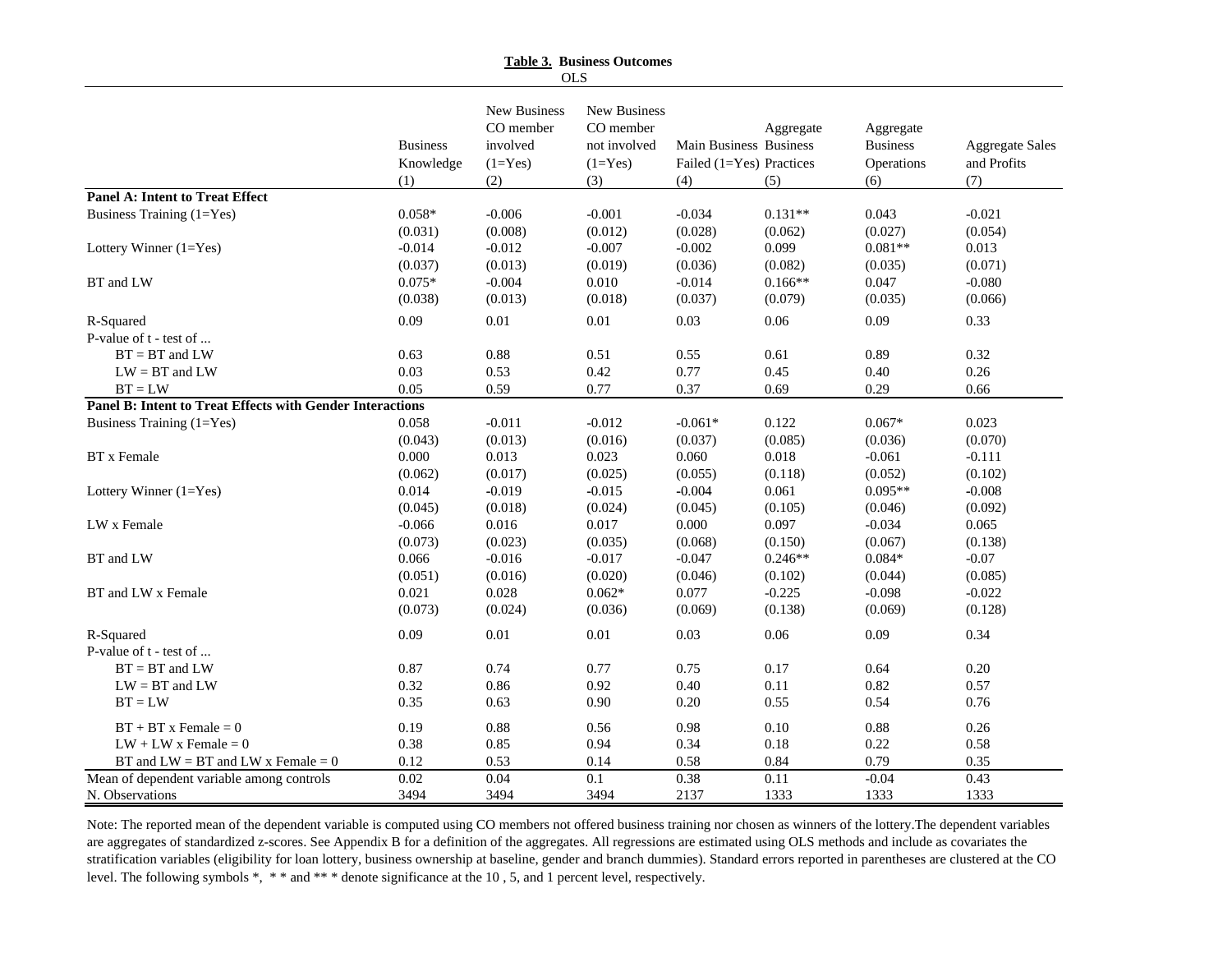|                                                   |             | Unadjusted              |                    |
|---------------------------------------------------|-------------|-------------------------|--------------------|
|                                                   | Lower Bound | <b>Treatment Effect</b> | <b>Upper Bound</b> |
|                                                   | (1)         | (2)                     | (3)                |
| <b>Business Practices</b>                         |             |                         |                    |
| Allows purchases on credit $(1=Yes)$              | $-0.043$    | 0.003                   | 0.06               |
|                                                   | (0.043)     | (0.042)                 | (0.042)            |
| Recorded sales last month $(1=Yes)$               | 0.017       | $0.075*$                | $0.122***$         |
|                                                   | (0.044)     | (0.045)                 | (0.046)            |
| Records money taken for household needs $(1=Yes)$ | $-0.003$    | $0.067*$                | $0.103**$          |
|                                                   | (0.037)     | (0.039)                 | (0.041)            |
| Record anything $(1=Yes)^1$                       | $-0.043$    | 0.058                   | $0.193***$         |
|                                                   | (0.050)     | (0.049)                 | (0.050)            |
| <b>Aggregate Business Practices</b>               | $-0.188**$  | 0.114                   | $0.410***$         |
|                                                   | (0.080)     | (0.086)                 | (0.084)            |
| <b>Business Operation</b>                         |             |                         |                    |
| Business has fixed location $(1=Yes)$             | 0.043       | $0.055*$                | $0.084***$         |
|                                                   | (0.030)     | (0.028)                 | (0.025)            |
| Operates all months of the year $(1=Yes)$         | $-0.011$    | 0.016                   | $0.095***$         |
|                                                   | (0.040)     | (0.039)                 | (0.036)            |
| Index of Business Appearance <sup>1</sup>         | $-0.217$    | 0.319                   | $1.076***$         |
|                                                   | (0.222)     | (0.210)                 | (0.166)            |
| Investment in Marketing $(1=Yes)^{1}$             | $-0.087***$ | $-0.018$                | 0.001              |
|                                                   | (0.018)     | (0.023)                 | (0.025)            |
| Business is open to the public $(1 = yes)^1$      | $-0.199***$ | $-0.107**$              | 0.056              |
|                                                   | (0.049)     | (0.049)                 | (0.048)            |
| Has secured buyer $(1=Yes)^1$                     | $-0.100***$ | $0.106***$              | $0.176***$         |
|                                                   | (0.036)     | (0.040)                 | (0.044)            |
| Index of business assets <sup>1</sup>             | $-0.138$    | 0.005                   | 0.065              |
|                                                   | (0.136)     | (0.130)                 | (0.146)            |
| <b>Aggregate Business Operations</b>              | $-0.046$    | $0.062*$                | $0.184***$         |
|                                                   | (0.035)     | (0.036)                 | (0.034)            |
| <b>Employment, Sales and Profits</b>              |             |                         |                    |
| Number of Workers                                 | $-0.027$    | 0.178                   | $0.290**$          |
|                                                   | (0.121)     | (0.132)                 | (0.134)            |
| Log Sales in a Good Month                         | $-0.006$    | 0.13                    | $0.268***$         |
|                                                   | (0.093)     | (0.097)                 | (0.092)            |
| Log Sales Average Month                           | $-0.084$    | 0.047                   | $0.187**$          |
|                                                   | (0.095)     | (0.098)                 | (0.091)            |
| Log Sales in a Bad Month                          | $-0.078$    | 0.052                   | $0.190*$           |
|                                                   | (0.108)     | (0.112)                 | (0.105)            |
| Log Sales November $20081$                        | $-0.510***$ | 0.061                   | $0.596***$         |
|                                                   | (0.159)     | (0.151)                 | (0.132)            |
| Log Profit <sup>1</sup>                           | $-0.596***$ | $-0.044$                | $0.636***$         |
|                                                   | (0.193)     | (0.187)                 | (0.155)            |
| Aggregate Sales and profits                       | $-0.179***$ | 0.027                   | $0.245***$         |
|                                                   | (0.066)     | (0.072)                 | (0.067)            |

**Table 4. Bound Analysis for Male Business Owners**

OLS

Note:<sup>1</sup> Variable collected only during follow-up. Aggreggate variables for each family of outcomes are averages of the standardized z-score of each variable in the family. See Appendix B for a definition of the aggregates. All regressions control for eligibility for loan lottery, and include dummies for business category and branch. Standard errors are clustered at the CO level. The following symbols \*,\*\* and \*\*\* denote significance at the 10, 5 and 1 percent level, respectively. Bounds are computed based on Lee (2002).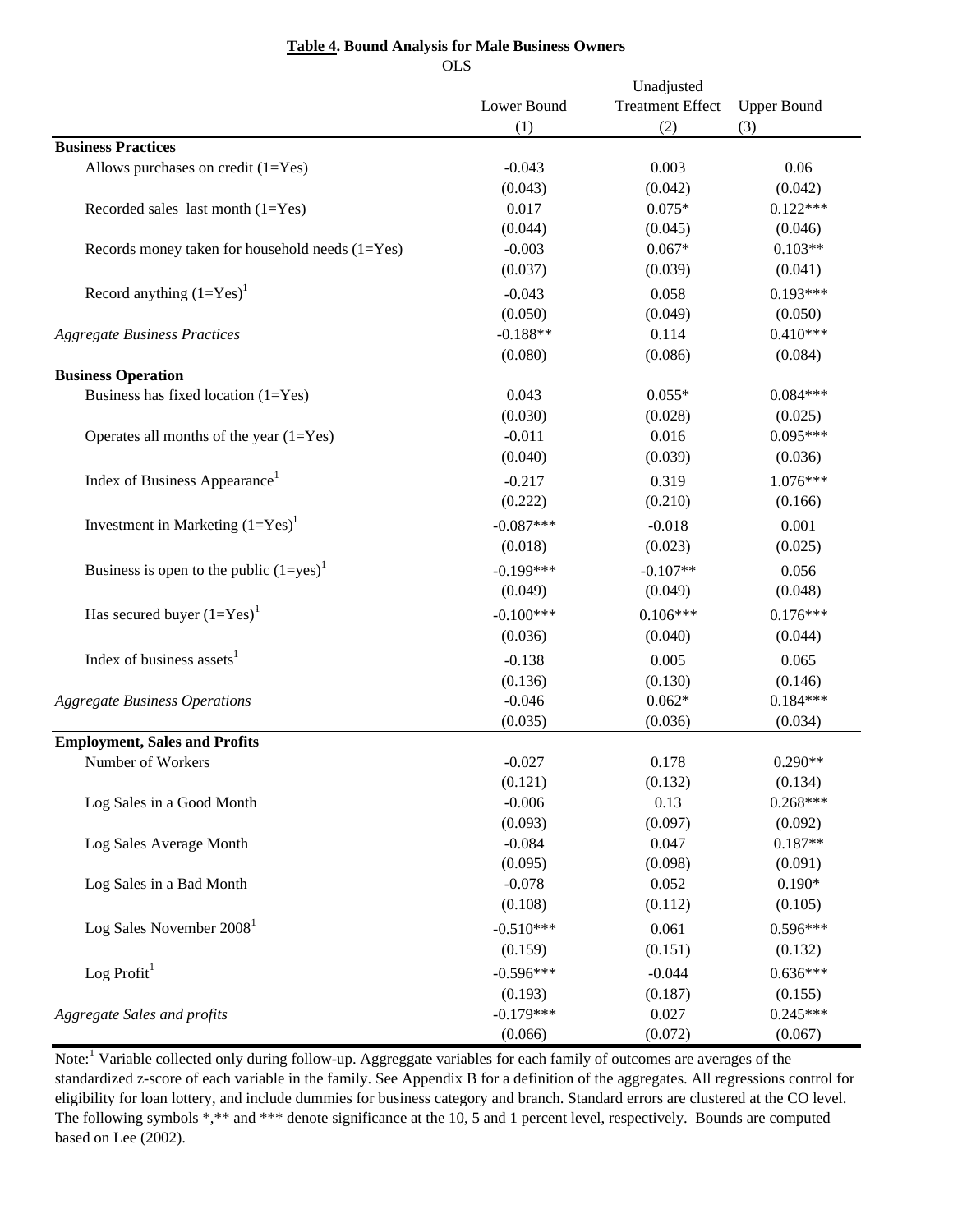| פעט                                                              | Income and  |             |                 | Decision- |
|------------------------------------------------------------------|-------------|-------------|-----------------|-----------|
|                                                                  | Assets      | CO Cohesion | Outlook on Life | Making    |
|                                                                  | (1)         | (2)         | (3)             | (4)       |
| <b>Panel A: Intent to Treat Effect</b>                           |             |             |                 |           |
| Business Training (1=Yes)                                        | $0.070***$  | $0.089***$  | $0.082***$      | 0.082     |
|                                                                  | (0.021)     | (0.027)     | (0.024)         | (0.080)   |
| Lottery Winner (1=Yes)                                           | 0.036       | 0.037       | $0.074**$       | $-0.021$  |
|                                                                  | (0.027)     | (0.032)     | (0.029)         | (0.113)   |
| BT and LW                                                        | $0.069**$   | $0.084**$   | $0.115***$      | $-0.027$  |
|                                                                  | (0.029)     | (0.039)     | (0.032)         | (0.116)   |
|                                                                  |             |             |                 |           |
| R-Squared                                                        | 0.44        | 0.02        | 0.08            | 0.03      |
| P-value of $t - test$ of                                         |             |             |                 |           |
| $BT = BT$ and $LW$                                               | 0.99        | 0.88        | 0.25            | 0.32      |
| $LW = BT$ and $LW$                                               | 0.30        | 0.28        | 0.22            | 0.97      |
| $BT = LW$                                                        | 0.25        | 0.14        | 0.79            | 0.38      |
| <b>Panel B: Intent to Treat Effects with Gender Interactions</b> |             |             |                 |           |
| Business Training (1=Yes)                                        | $0.094***$  | $0.102***$  | 0.050           | 0.123     |
|                                                                  | (0.028)     | (0.039)     | (0.033)         | (0.123)   |
| <b>BT</b> x Female                                               | $-0.056$    | $-0.031$    | 0.067           | $-0.083$  |
|                                                                  | (0.041)     | (0.053)     | (0.047)         | (0.162)   |
| Lottery Winner (1=Yes)                                           | 0.046       | 0.032       | 0.058           | 0.045     |
|                                                                  | (0.036)     | (0.037)     | (0.039)         | (0.163)   |
| LW x Female                                                      | $-0.02$     | 0.012       | 0.032           | $-0.146$  |
|                                                                  | (0.050)     | (0.061)     | (0.054)         | (0.205)   |
| BT and LW                                                        | $0.144***$  | $0.145**$   | $0.115***$      | $-0.067$  |
|                                                                  | (0.038)     | (0.060)     | (0.040)         | (0.161)   |
| BT and LW x Female                                               | $-0.167***$ | $-0.139**$  | 0.000           | 0.096     |
|                                                                  | (0.051)     | (0.068)     | (0.059)         | (0.207)   |
| R-Squared                                                        | 0.45        | 0.02        | 0.08            | 0.03      |
| P-value of $t - test$ of                                         |             |             |                 |           |
| $BT = BT$ and $LW$                                               | 0.31        | 0.13        | 0.08            | 0.20      |
| $LW = BT$ and $LW$                                               | 0.54        | 0.05        | 0.20            | 0.55      |
| $BT = LW$                                                        | 0.91        | 0.39        | 0.84            | 0.64      |
|                                                                  |             |             |                 |           |
| $BT + BT x Female = 0$                                           | 0.63        | 0.05        | 0.00            | 0.70      |
| $LW + LW$ x Female = 0                                           | 0.14        | 0.39        | 0.03            | 0.46      |
| BT and $LW = BT$ and $LW$ x Female = 0                           | 0.45        | 0.87        | 0.01            | 0.84      |
| Mean of dependent variable among controls                        | $-0.03$     | $-0.05$     | $-0.12$         | 0.23      |
| N. Observations                                                  | 3494        | 3494        | 3494            | 3494      |

#### **Table 5. Individual and Household Outcomes**  $\Omega$

Note: The reported mean of the dependent variable is computed using CO members not offered business training nor chosen as winners of the lottery.The dependent variables are aggregates of standardized z-scores. See Appendix B for a definition of the aggregates. All regressions are estimated using OLS methods and include as covariates the stratification variables (eligibility for loan lottery, business ownership at baseline and gender). Standard errors reported in parentheses are clustered at the CO level. The following symbols \*, \*\* and \*\* \* denote significance at the 10 , 5, and 1 percent level, respectively.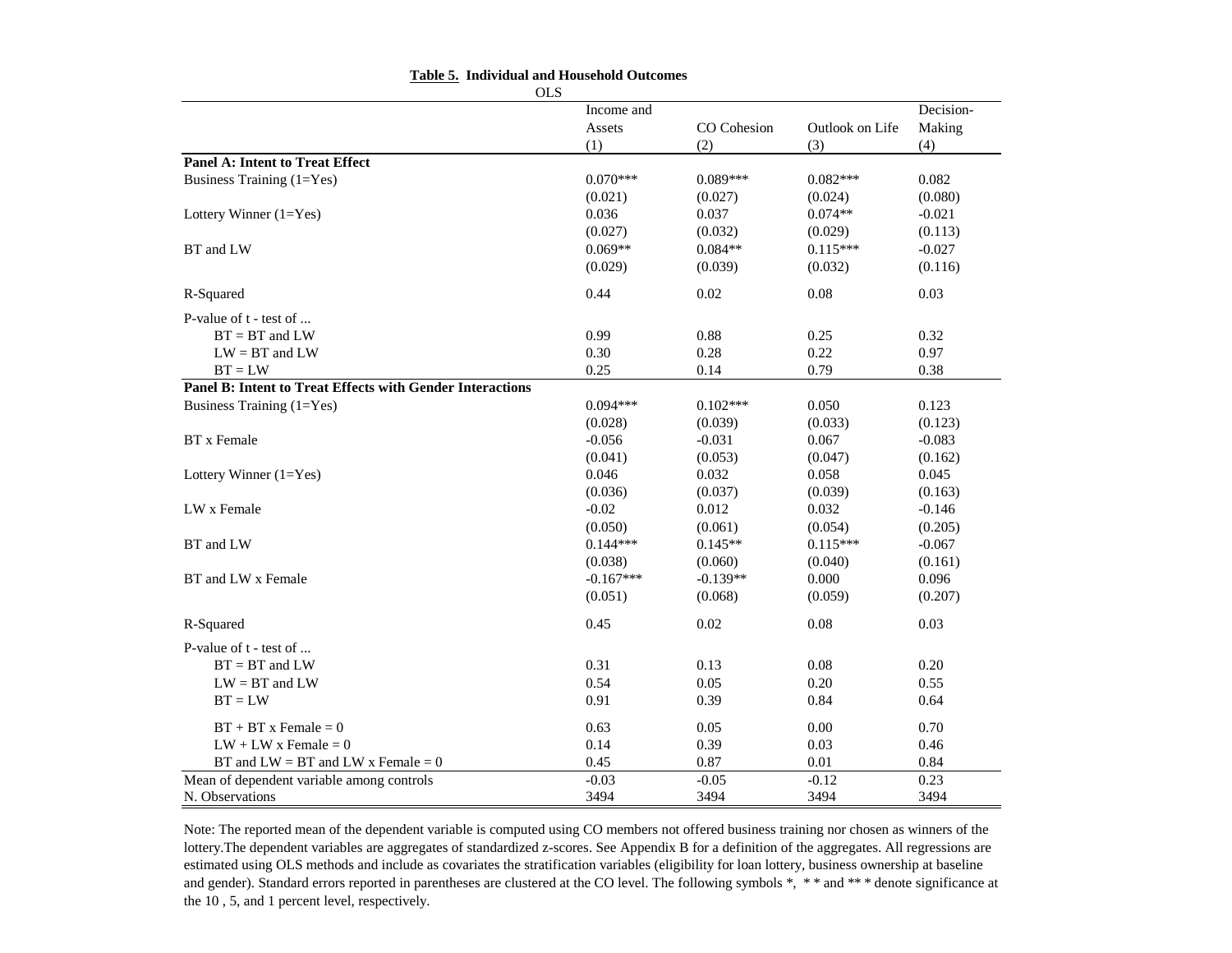|                                                                  |                                  | <b>Table 6. Time Allocation</b> |              |                 |           |             |  |  |  |
|------------------------------------------------------------------|----------------------------------|---------------------------------|--------------|-----------------|-----------|-------------|--|--|--|
|                                                                  |                                  | Tobit                           |              |                 |           |             |  |  |  |
|                                                                  | CO member<br>Spouse of CO member |                                 |              |                 |           |             |  |  |  |
|                                                                  | <b>Business</b>                  | Paid Work                       | Agriculture  | <b>Business</b> | Paid Work | Agriculture |  |  |  |
|                                                                  | (1)                              | (2)                             | (3)          | (4)             | (5)       | (6)         |  |  |  |
| <b>Panel A: Intent to Treat Effect</b>                           |                                  |                                 |              |                 |           |             |  |  |  |
| Business Training (1=Yes)                                        | 1.571                            | $-0.451$                        | 0.616        | $-0.659$        | $-0.374$  | $-1.45$     |  |  |  |
|                                                                  | (1.047)                          | (2.048)                         | (1.325)      | (0.609)         | (2.051)   | (1.415)     |  |  |  |
| Lottery Winner $(1 = Yes)$                                       | $-0.044$                         | $-2.867$                        | $-0.264$     | $-0.709$        | 0.011     | 1.579       |  |  |  |
|                                                                  | (1.389)                          | (2.621)                         | (1.470)      | (0.835)         | (3.065)   | (1.655)     |  |  |  |
| BT and LW                                                        | 1.32                             | 2.864                           | $-1.033$     | 0.822           | $-1.613$  | $-4.552**$  |  |  |  |
|                                                                  | (1.307)                          | (2.733)                         | (1.621)      | (0.855)         | (2.895)   | (1.867)     |  |  |  |
| R-square                                                         | 0.07                             | 0.04                            | 0.04         | 0.03            | 0.01      | 0.03        |  |  |  |
| P-value of t - test of                                           |                                  |                                 |              |                 |           |             |  |  |  |
| $BT = BT$ and $LW$                                               | 0.83                             | 0.19                            | 0.24         | 0.06            | 0.65      | 0.06        |  |  |  |
| $LW = BT$ and $LW$                                               | 0.36                             | 0.06                            | 0.66         | 0.11            | 0.63      | 0.00        |  |  |  |
| $BT = LW$                                                        | 0.25                             | 0.40                            | 0.58         | 0.95            | 0.90      | 0.09        |  |  |  |
| <b>Panel B: Intent to Treat Effects with Gender Interactions</b> |                                  |                                 |              |                 |           |             |  |  |  |
| Business Training (1=Yes)                                        | 2.119                            | 0.513                           | 1.349        | 0.116           | 3.671     | $-0.927$    |  |  |  |
|                                                                  | (1.376)                          | (2.477)                         | (1.548)      | (0.932)         | (3.009)   | (1.688)     |  |  |  |
| <b>BT</b> x Female                                               | $-1.292$                         | $-2.346$                        | $-2.252$     | $-1.546$        | $-7.282*$ | $-1.655$    |  |  |  |
|                                                                  | (2.117)                          | (4.279)                         | (2.693)      | (1.189)         | (4.005)   | (2.878)     |  |  |  |
| Lottery Winner $(1 = Yes)$                                       | $-0.385$                         | $-3.428$                        | 2.198        | $-0.995$        | $-0.72$   | 2.464       |  |  |  |
|                                                                  | (1.642)                          | (2.993)                         | (1.695)      | (1.150)         | (4.681)   | (1.862)     |  |  |  |
| LW x Female                                                      | 0.904                            | 2.218                           | $-7.281**$   | 0.766           | 1.77      | $-2.626$    |  |  |  |
|                                                                  | (2.705)                          | (5.248)                         | (3.034)      | (1.508)         | (5.924)   | (3.405)     |  |  |  |
| BT and LW                                                        | 2.299                            | 0.577                           | 2.976        | 0.637           | $-2.956$  | $-1.581$    |  |  |  |
|                                                                  | (1.593)                          | (3.237)                         | (1.863)      | (1.192)         | (4.301)   | (2.071)     |  |  |  |
| BT and LW x Female                                               | $-2.383$                         | 6.81                            | $-11.755***$ | 0.462           | 2.532     | $-9.142**$  |  |  |  |
|                                                                  | (2.517)                          | (5.115)                         | (3.541)      | (1.536)         | (5.272)   | (4.051)     |  |  |  |
| R-square                                                         | 0.07                             | 0.04                            | 0.04         | 0.03            | 0.01      | 0.03        |  |  |  |
| P-value of t - test of                                           |                                  |                                 |              |                 |           |             |  |  |  |
| $BT = BT$ and $LW$                                               | 0.90                             | 0.98                            | 0.32         | 0.72            | 0.10      | 0.72        |  |  |  |
| $LW = BT$ and $LW$                                               | 0.14                             | 0.27                            | 0.70         | 0.61            | 0.68      | 0.09        |  |  |  |
| $BT = LW$                                                        | 0.15                             | 0.25                            | 0.65         | 0.64            | 0.34      | 0.11        |  |  |  |
| $BT + BT x Female = 0$                                           | 0.61                             | 0.60                            | 0.69         | 0.63            | 0.18      | 0.28        |  |  |  |
| $LW + LW \times Female = 0$                                      | 0.82                             | 0.79                            | 0.05         | 0.74            | 0.79      | 0.96        |  |  |  |
| BT and $LW = BT$ and $LW$ x Female = 0                           | 0.97                             | 0.09                            | 0.00         | 0.45            | 0.91      | 0.00        |  |  |  |
| Mean of dependent variable among controls                        | $-11.85$                         | $-17.43$                        | $-12.61$     | $-6.63$         | $-17.63$  | $-14.4$     |  |  |  |
| N. Observations                                                  | 3494                             | 3494                            | 3494         | 3494            | 3494      | 3494        |  |  |  |

Note: The reported mean of the dependent variable is computed using CO members not offered business training nor selected as winners of the lottery. The dependent variable in columns 1-3 are log of hours spent by the CO member in various activities the day prior to the survey. The dependent variable in columns 4-6 are log of hours spent by the spouse of CO member in various activities the day prior to the survey. All regressions are estimated using Tobit and include as covariates the stratification variables (eligibility for loan lottery, business ownership at baseline, gender and branch dummies). Standard errors reported in parentheses are clustered at the CO level. The following symbols \*, \* \* and \*\* \* denote significance at the 10, 5, and 1 percent level, respectively.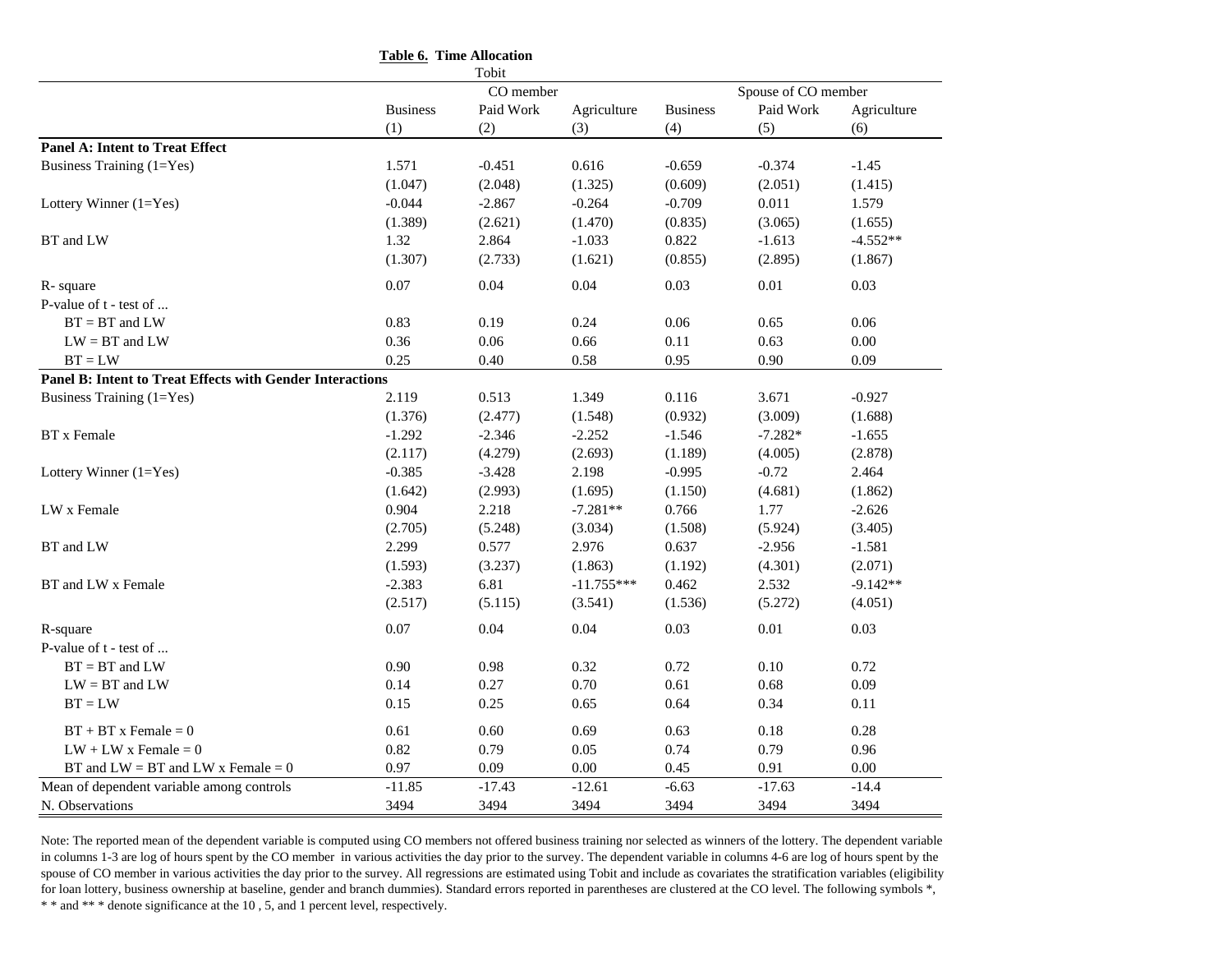|                                                                  |                      |                       | <b>OLS</b>                 |                       |                                 |                       |                       |                               |                       |                                 |
|------------------------------------------------------------------|----------------------|-----------------------|----------------------------|-----------------------|---------------------------------|-----------------------|-----------------------|-------------------------------|-----------------------|---------------------------------|
|                                                                  |                      |                       | <b>Before Loan Lottery</b> |                       |                                 |                       |                       | During and after Loan Lottery |                       |                                 |
|                                                                  | Loan<br>Amount       |                       | Loan Past Due $(1 = Yes)$  |                       | Amount due as<br>% of principal | Loan<br>Amount        |                       | Loan Past Due (1=Yes)         |                       | Amount due as<br>% of principal |
|                                                                  | (Logs)<br>(1)        | At<br>Maturity<br>(2) | After 90<br>days<br>(3)    | At<br>Maturity<br>(4) | After 90<br>days<br>(5)         | (Logs)<br>(6)         | At<br>Maturity<br>(7) | After 90<br>days<br>(8)       | At<br>Maturity<br>(9) | After 90<br>days<br>(10)        |
| <b>Panel A: Intent to Treat Effects</b>                          |                      |                       |                            |                       |                                 |                       |                       |                               |                       |                                 |
| Business Training (1=Yes)                                        | $0.149**$<br>(0.070) | 0.02<br>(0.041)       | $-0.022*$<br>(0.012)       | 0.029<br>(0.026)      | 0.000<br>(0.000)                | 0.009<br>(0.034)      | 0.026<br>(0.038)      | 0.019<br>(0.038)              | 0.031<br>(0.032)      | 0.028<br>(0.032)                |
| Lottery Winner $(1 = Yes)$                                       |                      |                       |                            |                       |                                 | $0.134***$<br>(0.032) | 0.017<br>(0.026)      | 0.02<br>(0.027)               | 0.025<br>(0.025)      | 0.018<br>(0.025)                |
| BT and LW                                                        |                      |                       |                            |                       |                                 | $0.151***$<br>(0.044) | 0.062<br>(0.039)      | 0.043<br>(0.038)              | 0.053<br>(0.036)      | 0.032<br>(0.034)                |
| R-Squared                                                        | 0.21                 | 0.05                  | 0.05                       | 0.07                  | 0.05                            | 0.2                   | 0.38                  | 0.39                          | 0.16                  | 0.17                            |
| P-value of $t - test$ of                                         |                      |                       |                            |                       |                                 |                       |                       |                               |                       |                                 |
| $BT = BT$ and $LW$                                               |                      |                       |                            |                       |                                 | 0.00                  | 0.14                  | 0.39                          | 0.37                  | 0.86                            |
| $LW = BT$ and $LW$                                               |                      |                       |                            |                       |                                 | 0.73                  | 0.24                  | 0.55                          | 0.47                  | 0.70                            |
| $BT = LW$                                                        |                      |                       |                            |                       |                                 | 0.00                  | 0.81                  | 0.97                          | 0.86                  | 0.79                            |
| <b>Panel B: Intent to Treat Effects with Gender Interactions</b> |                      |                       |                            |                       |                                 |                       |                       |                               |                       |                                 |
| Business Training (1=Yes)                                        | $0.237***$           | 0.035                 | $-0.018$                   | 0.035                 | 0.000                           | $0.121*$              | 0.058                 | 0.052                         | 0.071                 | 0.069                           |
|                                                                  | (0.079)              | (0.050)               | (0.014)                    | (0.032)               | (0.000)                         | (0.069)               | (0.047)               | (0.047)                       | (0.045)               | (0.045)                         |
| <b>BT</b> x Female                                               | $-0.414***$          | $-0.069$              | $-0.017$                   | $-0.029$              | 0.000                           | $-0.265**$            | $-0.105$              | $-0.107$                      | $-0.131***$           | $-0.132***$                     |
|                                                                  | (0.138)              | (0.057)               | (0.036)                    | (0.028)               | (0.000)                         | (0.109)<br>$0.439***$ | (0.074)               | (0.074)                       | (0.049)               | (0.050)                         |
| Lottery Winner $(1 = Yes)$                                       |                      |                       |                            |                       |                                 |                       | 0.023                 | 0.027                         | 0.025                 | 0.015                           |
| LW x Female                                                      |                      |                       |                            |                       |                                 | (0.050)               | (0.029)<br>$-0.009$   | (0.030)                       | (0.030)               | (0.030)<br>0.039                |
|                                                                  |                      |                       |                            |                       |                                 | $-0.245*$<br>(0.131)  | (0.063)               | $-0.01$<br>(0.063)            | 0.029<br>(0.045)      | (0.045)                         |
| BT and LW                                                        |                      |                       |                            |                       |                                 | $0.415***$            | $0.088*$              | 0.062                         | 0.073                 | 0.046                           |
|                                                                  |                      |                       |                            |                       |                                 | (0.066)               | (0.047)               | (0.046)                       | (0.047)               | (0.045)                         |
| BT and LW x Female                                               |                      |                       |                            |                       |                                 | $-0.06$               | $-0.093$              | $-0.066$                      | $-0.073$              | $-0.045$                        |
|                                                                  |                      |                       |                            |                       |                                 | (0.105)               | (0.076)               | (0.075)                       | (0.061)               | (0.060)                         |
| R-Squared                                                        | 0.26                 | 0.05                  | 0.05                       | 0.07                  | 0.05                            | 0.23                  | 0.38                  | 0.39                          | 0.17                  | 0.18                            |
| P-value of t - test of                                           |                      |                       |                            |                       |                                 |                       |                       |                               |                       |                                 |
| $BT = BT$ and $LW$                                               |                      |                       |                            |                       |                                 | 0.00                  | 0.28                  | 0.77                          | 0.94                  | 0.44                            |
| $LW = BT$ and $LW$                                               |                      |                       |                            |                       |                                 | 0.70                  | 0.16                  | 0.44                          | 0.31                  | 0.51                            |
| $BT = LW$                                                        |                      |                       |                            |                       |                                 | 0.00                  | 0.45                  | 0.59                          | 0.31                  | 0.24                            |
| $BT + BT x Female = 0$                                           | 0.11                 | 0.21                  | 0.27                       | 0.53                  | 0.82                            | 0.09                  | 0.42                  | 0.34                          | 0.00                  | 0.00                            |
| $LW + LW$ x Female = 0                                           |                      |                       |                            |                       |                                 | 0.11                  | 0.81                  | 0.76                          | 0.14                  | 0.13                            |
| BT and $LW + BT$ and $LW$ x Female = 0                           |                      |                       |                            |                       |                                 | 0.00                  | 0.93                  | 0.94                          | 0.99                  | 0.97                            |
| Mean of dependent variable among controls                        | 9.70                 | 0.03                  | 0.03                       | 0.00                  | 0.00                            | 9.83                  | 0.44                  | 0.44                          | 0.15                  | 0.15                            |
| N. Observations                                                  | 283                  | 283                   | 283                        | 283                   | 283                             | 1497                  | 1497                  | 1496                          | 1497                  | 1496                            |

**Table 7. Repayment Outcomes** 

Note: The dependent variables come from administrative records from the lender. See Appendix B for a definition of the variables. All regressions are run using OLS methods and include as covariates the stratification variables (eligibility for loan lottery, business ownership at baseline, gender and branch dummies). Standard errors reported in parentheses are clustered at the CO level. The following symbols \*, \* \* and \*\* \* denote significance at the 10 , 5, and 1 percent level, respectively.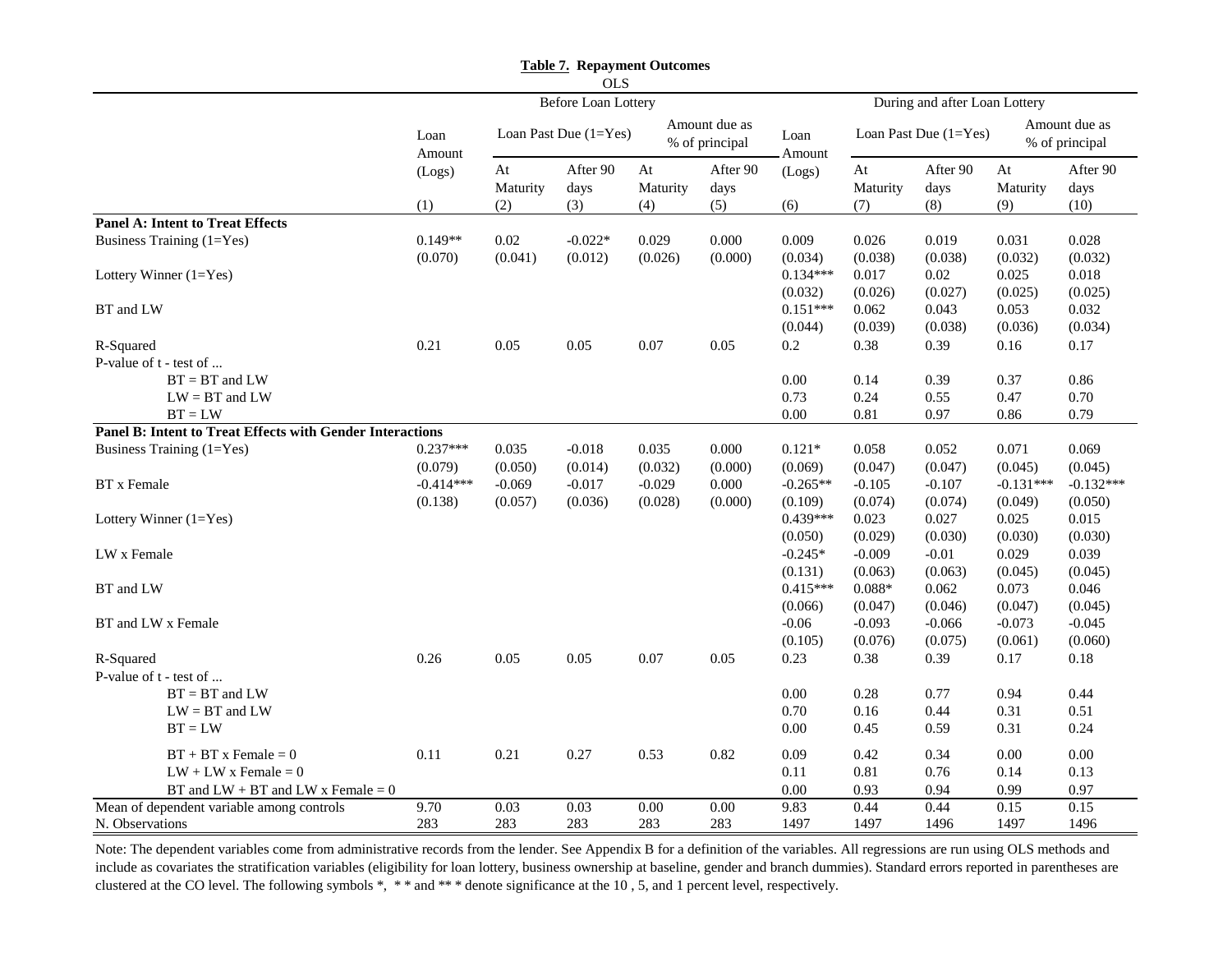|                                                                  | Before<br>Lottery | During and<br>After<br>Lottery |
|------------------------------------------------------------------|-------------------|--------------------------------|
|                                                                  | (1)               | (2)                            |
| <b>Panel A: Intent to Treat Effects</b>                          |                   |                                |
| Business Training $(1=Yes)$                                      | $-0.003$          | $0.059**$                      |
|                                                                  | (0.024)           | (0.027)                        |
| BT x Prob. Default                                               | $-0.016$          | $-0.332**$                     |
|                                                                  | (0.327)           | (0.169)                        |
| Prob. Default                                                    | $-0.100$          | $0.634***$                     |
|                                                                  | (0.225)           | (0.161)                        |
| R-Squared                                                        | 0.09              | 0.21                           |
| <b>Panel B: Intent to Treat Effects with Gender Interactions</b> |                   |                                |
| Business Training $(1 = Yes)$                                    | 0.002             | $0.078**$                      |
|                                                                  | (0.038)           | (0.034)                        |
| BT x Prob. Default                                               | 0.159             | $-0.574**$                     |
|                                                                  | (0.510)           | (0.265)                        |
| BT* Female                                                       | $-0.005$          | $-0.032$                       |
|                                                                  | (0.045)           | (0.063)                        |
| Prob. Default * Female                                           | 0.615             | $-0.605**$                     |
|                                                                  | (0.466)           | (0.297)                        |
| BT x Prob. Default x Female                                      | $-0.351$          | 0.357                          |
|                                                                  | (0.663)           | (0.374)                        |
| Prob. Default                                                    | $-0.368$          | $0.934***$                     |
|                                                                  | (0.352)           | (0.205)                        |
| R-Squared                                                        | 0.09              | 0.21                           |
| P-value of t - test of                                           |                   |                                |
| BT= BT x Female                                                  | 0.61              | 0.18                           |
| $BT x$ Prob. Default = $BTx$ Prob. Default x Female              | 0.72              | 0.08                           |
| Mean of dependent variable among controls                        | 0.21              | 0.27                           |
| N. Observations                                                  | 4,160             | 4,160                          |

**Table 8. Selection Effect of Business Training on Loan Uptake**

Note: The reported mean of the dependent variable is computed using CO members not offered business training nor chosen as winners of the lottery.The dependent variable is a dummy that takes value 1 if individual applied for a loan before the loan lottery (column 1) or during and after the loan lottery (column 2). See Appendix B for a definition of the variables. All regressions are estimated using OLS methods and include as covariates the stratification variables (eligibility for loan lottery, business ownership at baseline, gender and branch dummies). Standard errors reported in parentheses are bootstrapped with 200 samples. The following symbols \*, \* \* and \*\* \* denote significance at the 10 , 5, and 1 percent level, respectively.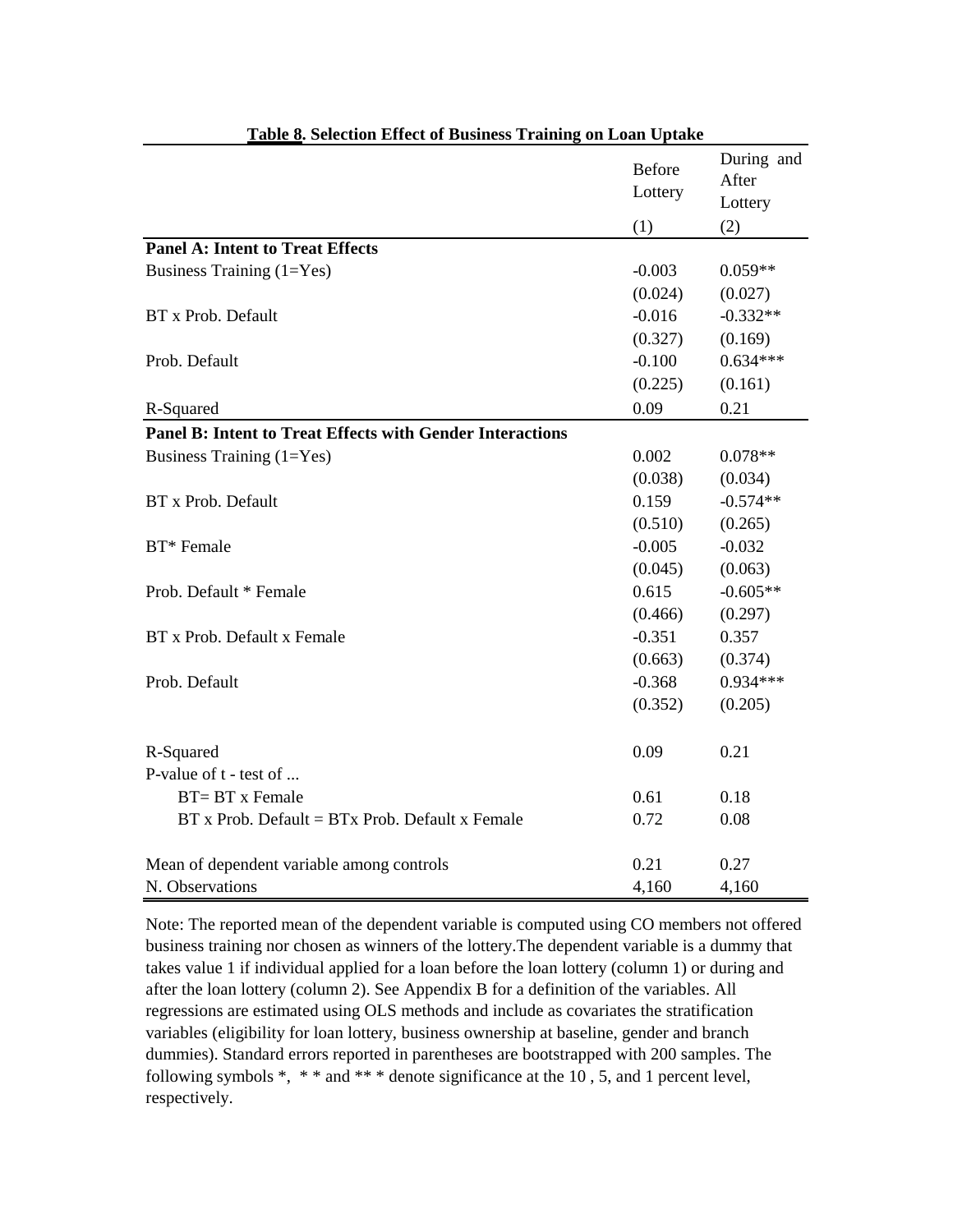|                                                                                     |                     |                                               |                                        | <b>Table 9. Children Schooling Outcomes</b> |                                               |                                        |                     |                                               |                                        |
|-------------------------------------------------------------------------------------|---------------------|-----------------------------------------------|----------------------------------------|---------------------------------------------|-----------------------------------------------|----------------------------------------|---------------------|-----------------------------------------------|----------------------------------------|
|                                                                                     |                     |                                               | <b>OLS</b>                             |                                             |                                               |                                        |                     |                                               |                                        |
|                                                                                     |                     | All Children 9-15 years                       |                                        |                                             | <b>Boys 9-15</b>                              |                                        | Girls 9-15          |                                               |                                        |
|                                                                                     | Enrollment<br>(1)   | Absent last<br>school day<br>$(1=Yes)$<br>(2) | Work for<br>Income<br>$(1=Yes)$<br>(3) | Enrollment<br>(4)                           | Absent last<br>school day<br>$(1=Yes)$<br>(5) | Work for<br>Income<br>$(1=Yes)$<br>(6) | Enrollment<br>(7)   | Absent last<br>school day<br>$(1=Yes)$<br>(8) | Work for<br>Income<br>$(1=Yes)$<br>(9) |
| <b>Panel A: Intent to Treat Effect</b>                                              |                     |                                               |                                        |                                             |                                               |                                        |                     |                                               |                                        |
| Business Training $(1=Yes)$                                                         | $-0.012$<br>(0.020) | $-0.003$<br>(0.025)                           | 0.025<br>(0.024)                       | $-0.021$<br>(0.021)                         | 0.009<br>(0.028)                              | 0.013<br>(0.027)                       | 0.002<br>(0.029)    | $-0.015$<br>(0.030)                           | $0.041*$<br>(0.025)                    |
| Lottery Winner $(1=Yes)$                                                            | $-0.026$<br>(0.022) | $0.073*$<br>(0.038)                           | 0.010<br>(0.033)                       | $-0.030$<br>(0.027)                         | $0.077*$<br>(0.041)                           | 0.010<br>(0.038)                       | $-0.027$<br>(0.031) | 0.065<br>(0.050)                              | 0.015<br>(0.034)                       |
| BT and LW                                                                           | $-0.017$<br>(0.024) | $-0.024$<br>(0.034)                           | 0.029<br>(0.033)                       | $-0.007$<br>(0.028)                         | $-0.039$<br>(0.039)                           | 0.027<br>(0.038)                       | $-0.017$<br>(0.034) | $-0.002$<br>(0.044)                           | 0.039<br>(0.036)                       |
| R-Squared<br>P-value of t - test of                                                 | 0.04                | 0.04                                          | 0.06                                   | 0.05                                        | 0.04                                          | 0.06                                   | 0.04                | 0.05                                          | 0.07                                   |
| $BT = BT$ and $LW$<br>$LW = BT$ and $LW$                                            | 0.82<br>0.72        | 0.52<br>0.02                                  | 0.88<br>0.60                           | 0.62<br>0.47                                | 0.22<br>0.01                                  | 0.71<br>0.69                           | 0.55<br>0.79        | 0.74<br>0.20                                  | 0.96<br>0.55                           |
| $BT = LW$                                                                           | 0.57                | 0.05                                          | 0.67                                   | 0.75                                        | 0.11                                          | 0.94                                   | 0.43                | 0.11                                          | 0.47                                   |
| <b>Panel B: Intent to Treat Effects with Gender Interactions</b>                    | 0.006               | $-0.027$                                      | $-0.02$                                | $-0.008$                                    | $-0.022$                                      | $-0.023$                               | 0.028               | $-0.035$                                      | $-0.014$                               |
| Business Training (1=Yes)                                                           | (0.028)             | (0.034)                                       | (0.030)                                | (0.030)                                     | (0.038)                                       | (0.035)                                | (0.042)             | (0.040)                                       | (0.032)                                |
| <b>BT</b> x Female                                                                  | $-0.039$<br>(0.041) | 0.051<br>(0.049)                              | $0.096**$<br>(0.046)                   | $-0.028$<br>(0.044)                         | 0.066<br>(0.056)                              | 0.079<br>(0.052)                       | $-0.056$<br>(0.057) | 0.037<br>(0.059)                              | $0.116**$<br>(0.049)                   |
| Lottery Winner $(1=Yes)$                                                            | $-0.032$<br>(0.028) | $0.084*$<br>(0.047)                           | $-0.027$<br>(0.041)                    | $-0.034$<br>(0.034)                         | $0.088*$<br>(0.051)                           | $-0.027$<br>(0.047)                    | $-0.039$<br>(0.040) | 0.069<br>(0.065)                              | $-0.028$<br>(0.044)                    |
| LW x Female                                                                         | 0.016<br>(0.041)    | $-0.027$<br>(0.071)                           | 0.085<br>(0.060)                       | 0.016<br>(0.049)                            | $-0.037$<br>(0.076)                           | 0.091<br>(0.070)                       | 0.026<br>(0.058)    | $-0.006$<br>(0.092)                           | 0.094<br>(0.064)                       |
| BT and LW                                                                           | 0.006<br>(0.033)    | $-0.04$<br>(0.044)                            | $-0.015$<br>(0.041)                    | 0.004<br>(0.037)                            | $-0.057$<br>(0.048)                           | $-0.013$<br>(0.045)                    | 0.019<br>(0.049)    | $-0.014$<br>(0.059)                           | $-0.012$<br>(0.046)                    |
| BT and LW x Female                                                                  | $-0.051$<br>(0.047) | 0.035<br>(0.062)                              | 0.1<br>(0.065)                         | $-0.025$<br>(0.055)                         | 0.042<br>(0.072)                              | 0.092<br>(0.074)                       | $-0.08$<br>(0.064)  | 0.024<br>(0.081)                              | $0.114*$<br>(0.069)                    |
| R-Squared<br>P-value of t - test of                                                 | 0.04                | 0.04                                          | 0.06                                   | 0.05                                        | 0.04                                          | 0.06                                   | 0.04                | 0.05                                          | 0.07                                   |
| $BT = BT$ and $LW$                                                                  | 0.98                | 0.77                                          | 0.88                                   | 0.76                                        | 0.47                                          | 0.81                                   | 0.84                | 0.71                                          | 0.95                                   |
| $LW = BT$ and $LW$                                                                  | 0.33                | 0.02                                          | 0.78                                   | 0.36                                        | 0.01                                          | 0.79                                   | $0.28\,$            | 0.26                                          | 0.75                                   |
| $BT = LW$                                                                           | 0.28                | 0.02                                          | 0.87                                   | 0.48                                        | 0.05                                          | 0.94                                   | 0.18                | 0.11                                          | 0.76                                   |
| $BT + BT x Female = 0$                                                              | 0.25                | 0.52                                          | 0.03                                   | 0.27                                        | 0.29                                          | 0.16                                   | 0.48                | 0.95                                          | 0.01                                   |
| $LW + LW$ x Female = 0                                                              | 0.61                | 0.33                                          | 0.22                                   | 0.65                                        | 0.39                                          | 0.26                                   | 0.78                | 0.38                                          | 0.18                                   |
| BT and $LW = BT$ and $LW$ x Female = 0<br>Mean of dependent variable among controls | 0.19<br>0.63        | 0.93<br>0.37                                  | 0.10<br>0.25                           | 0.62<br>0.67                                | 0.79<br>0.38                                  | 0.20<br>0.27                           | 0.18<br>0.58        | 0.86<br>0.35                                  | 0.06<br>0.23                           |
| N. Observations                                                                     | 8572                | 5387                                          | 8572                                   | 4524                                        | 3026                                          | 4524                                   | 4048                | 2361                                          | 4048                                   |

Note: The reported mean of the dependent variable is computed using CO members not offered business training nor chosen as winners of the lottery. All regressions are estimated using OLS methods and include as covariates the stratification variables (eligibility for loan lottery, business ownership at baseline, gender and branch dummies). Standard errors reported in parentheses are clustered at the CO level. The following symbols \*, \*\* and \*\* \* denote significance at the 10,5, and 1 percent level, respectively.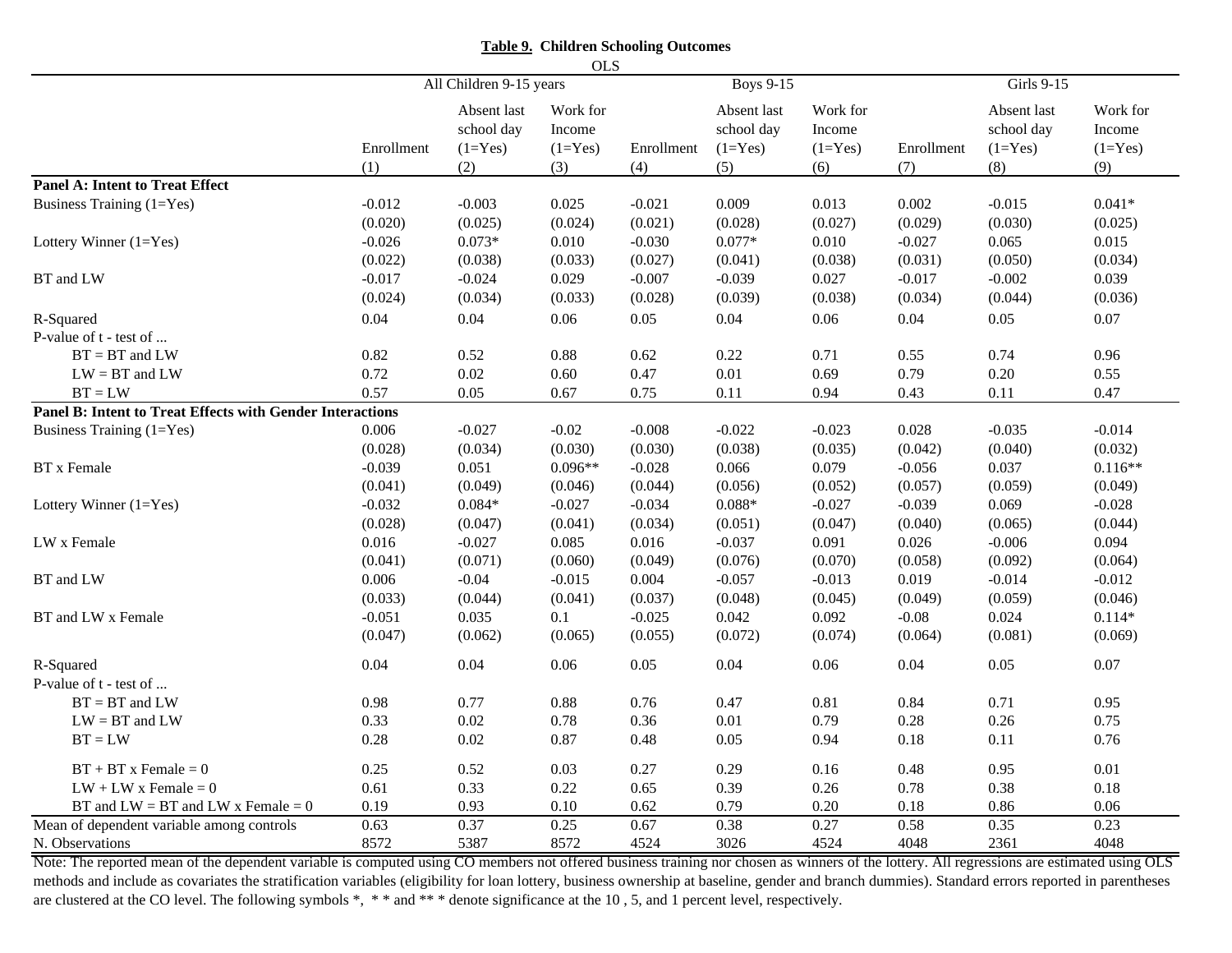| <b>Table A1.</b> Attrition in Follow Up Survey<br>OLS            |           |
|------------------------------------------------------------------|-----------|
| <b>Panel A: Intent to Treat Effects</b>                          |           |
| Business Training (1=Yes)                                        | $-0.022$  |
|                                                                  | (0.019)   |
| Lottery Winner $(1=Yes)$                                         | $-0.019$  |
|                                                                  | (0.019)   |
| BT and LW                                                        | $-0.008$  |
|                                                                  | (0.021)   |
| R-Squared                                                        | 0.03      |
| P-value of t - test of                                           |           |
| $BT = BT$ and $LW$                                               | 0.43      |
| $LW = BT$ and $LW$                                               | 0.60      |
| $BT = LW$                                                        | 0.88      |
| <b>Panel B: Intent to Treat Effects with Gender Interactions</b> |           |
| Business Training $(1=Yes)$                                      | $-0.029$  |
|                                                                  | (0.028)   |
| <b>BT</b> x Female                                               | $-0.038$  |
|                                                                  | $-0.039$  |
| Lottery Winner $(1=Yes)$                                         | $-0.043*$ |
|                                                                  | (0.024)   |
| LW <sub>x</sub> Female                                           | 0.056     |
|                                                                  | (0.036)   |
| BT and LW                                                        | $-0.021$  |
|                                                                  | (0.027)   |
| BT and LW x Female                                               | 0.029     |
|                                                                  | (0.040)   |
| R-Squared                                                        | 0.03      |
| P-value of t - test of                                           |           |
| $BT = BT$ and $LW$                                               | 0.49      |
| $LW = BT$ and $LW$                                               | 0.37      |
| $BT = LW$                                                        | 0.11      |
| $BT + BT x Female = 0$                                           | 0.12      |
| $LW + LW \times Female = 0$                                      | 0.66      |
| BT and $LW = BT$ and $LWx$ Female = 0                            | 0.77      |
| Mean of dependent variable                                       | 0.16      |
| N. Observations                                                  | 4.160     |

Note: The dependent variable takes value 1 if observation is missing at follow-up. Regressions include stratification variables as covariates (business ownership at baseline, gender, eligibility of larger loan and branch dummies). Standard errors are clustered at the CO level. The following symbols \*,\*\* and \*\*\* denote significance at the 10, 5 and 1 percent level, respectively.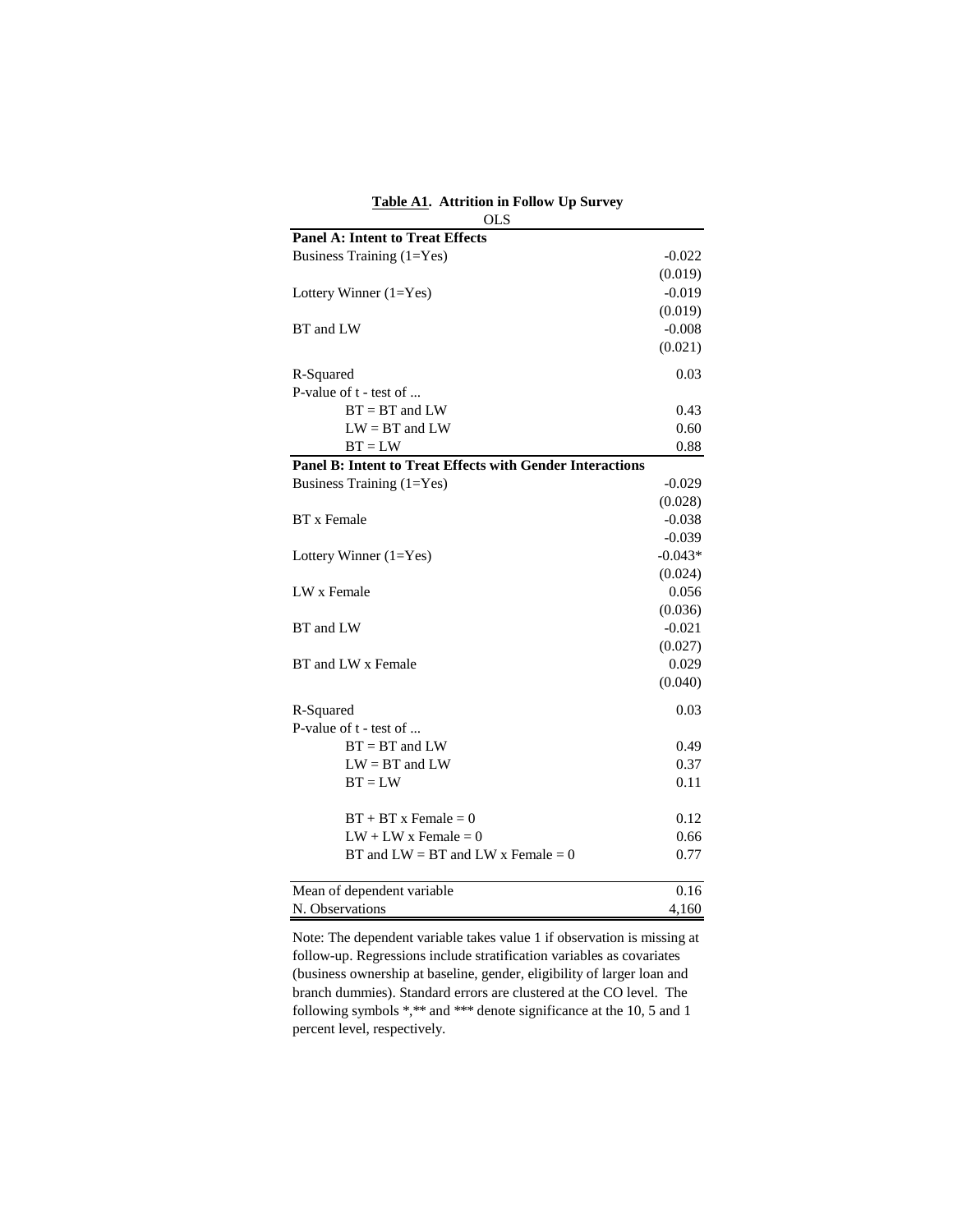**Table A2. Uptake of BT\_Using Self Employment as Main Source of Income (excluding business utility)** OLS

All Male Female All Male Female (1) (2) (3) (4) (5) (6) Interest in BT  $0.226***$   $0.316***$   $0.149***$  $(0.031)$   $(0.043)$   $(0.040)$ Member has Business (1=Yes) 0.061\*\*\* 0.079\*\*\* 0.048\* 0.031 0.058 0.001  $(0.020)$   $(0.027)$   $(0.028)$   $(0.026)$   $(0.038)$   $(0.036)$ Ever in Business (1=Yes) 0.027 -0.006 0.059<sup>\*\*</sup> -0.03 -0.056<sup>\*</sup> -0.001 (0.017) (0.023) (0.023) (0.023) (0.031) (0.033) Self Employed by Income  $-0.045** -0.048* -0.013 -0.013 -0.024 -0.036$ (0.019) (0.025) (0.029) (0.028) (0.031) (0.049) Age  $0.007*$   $0.007*$   $0.005$   $0.003$   $0.011***$   $0.014**$   $0.007$  $(0.004)$   $(0.005)$   $(0.006)$   $(0.004)$   $(0.006)$   $(0.007)$  $Age^2$  -0.000\*\* -0.000\* 0 -0.000\* 0 -0.000\*\* 0  $(0.000)$   $(0.000)$   $(0.000)$   $(0.000)$   $(0.000)$   $(0.000)$   $(0.000)$ Years of Education 0.015\*\*\* 0.018\*\*\* 0.009\*\* 0.005 0.003 0.007  $(0.002)$   $(0.003)$   $(0.004)$   $(0.003)$   $(0.004)$   $(0.005)$ Risk Tolerance 2012 10:0004 0.0004 0.0004 0.007 0.007 0.001 0.002 0.004  $(0.003)$   $(0.004)$   $(0.004)$   $(0.004)$   $(0.005)$   $(0.005)$ Digit Span Recall 0.006 -0.010\* 0.019\*\*\* 0.014\*\* 0.032\*\*\* -0.001 (0.004) (0.006) (0.006) (0.006) (0.008) (0.008) Index of Knowledge of Competition -0.008 -0.001 -0.011 0.005 0.006 0.001  $(0.006)$   $(0.007)$   $(0.008)$   $(0.008)$   $(0.011)$   $(0.012)$ Decision-making power 0.003 0.003 0.018 0 -0.021 -0.025 -0.022  $(0.017)$   $(0.022)$   $(0.026)$   $(0.022)$   $(0.031)$   $(0.031)$ Female (1=yes)  $-0.04$  0.112\*\*\*  $(0.029)$   $(0.035)$ Index of Female Mobility 0.042\*\*\* 0.01  $(0.008)$   $(0.011)$ Index of No Purdah 6.0006 0.0006 0.0017<sup>\*\*</sup> 0.0006 0.0017<sup>\*\*</sup>  $(0.008)$  (0.011) Trust in Formal System  $-0.003$   $-0.012*$   $-0.008$   $-0.008$   $-0.003$   $-0.008$  $(0.006)$   $(0.007)$   $(0.009)$   $(0.007)$   $(0.010)$   $(0.011)$ Index of Trust -0.006 0.004 -0.017\* -0.007 -0.025\*\* 0.004  $(0.006)$   $(0.008)$   $(0.009)$   $(0.009)$   $(0.011)$   $(0.012)$ Index of Optimism -12.392 -17.427 -12.691 -28.487\* -31.291 -34.172 (11.643) (17.243) (15.936) (16.459) (21.009) (24.406) Index Stress/Depression -12 381 -17 431 -12 675 -28 508\* -31 322 -34 188 Interest in BT Uptake of BT -12.381-17.431-12.675-28.508\*-31.322-34.188(11.650) (17.253) (15.946) (16.469) (21.022) (24.419) Index of Openness 0.012 0.009 0.014 -0.013 -0.018 -0.01  $(0.008)$   $(0.011)$   $(0.012)$   $(0.012)$   $(0.017)$   $(0.018)$ <br> $0.025***$   $0.028**$   $0.018*$   $0.009$   $0.016$   $0.003$ Index of Extroversion  $0.025***$   $0.028***$   $0.018*$   $0.018*$   $0.009$   $0.016$   $0.003$  $(0.008)$   $(0.011)$   $(0.011)$   $(0.010)$   $(0.013)$   $(0.016)$ Index of Agreeableness 0.012 0.005 0.016 0.002 -0.009 0.02  $(0.008)$   $(0.011)$   $(0.011)$   $(0.010)$   $(0.014)$   $(0.014)$ Index of Emotional Stability 0.025\*\*\* 0.032\*\*\* 0.017 -0.003 -0.002 -0.007  $(0.008)$   $(0.012)$   $(0.012)$   $(0.012)$   $(0.017)$   $(0.017)$ Log HH Expenditure  $0.018$   $0.011$   $0.028$   $0.033*$   $0.033$   $0.031$ (0.013) (0.017) (0.021) (0.018) (0.022) (0.028) Credit Constraints (1=Yes) -0.04 -0.033 -0.043 0.031 0.075\* -0.022  $(0.025)$   $(0.037)$   $(0.032)$   $(0.031)$   $(0.040)$   $(0.043)$ Household member has held hereditary or political office (1=Yes) 0.011 0.015 -0.02 0.098\*\*\* 0.079\* 0.132\*\*  $(0.025)$   $(0.031)$   $(0.044)$   $(0.034)$   $(0.045)$   $(0.053)$ Months as CO member 0 -0.001 0.002\*\* 0.002\*\*\* 0.003\*\*\* 0.002  $(0.000)$   $(0.000)$   $(0.001)$   $(0.001)$   $(0.001)$   $(0.001)$   $(0.001)$ Fraction of CO Members of same Zaat (caste)  $0.274*** \t 0.234*** \t 0.331*** \t 0.144*** \t 0.100** \t 0.175**$  $(0.037)$   $(0.040)$   $(0.068)$   $(0.049)$   $(0.050)$   $(0.083)$ Holds office in CO (1=Yes)  $0.072***$   $0.117***$   $0.036$   $0.109***$   $0.086***$   $0.105***$  $(0.020)$   $(0.026)$   $(0.030)$   $(0.024)$   $(0.031)$   $(0.038)$ Land 000000  $(0.000)$   $(0.001)$   $(0.000)$   $(0.000)$   $(0.001)$   $(0.000)$ Distance to meeting place  $-0.002 -0.003 -0$   $-0.003 -0.001 -0.005** -0.004*$  $(0.001)$   $(0.002)$   $(0.002)$   $(0.002)$   $(0.002)$   $(0.002)$ Eligibility 0.008 -0.009 0.005 0.124\*\*\* 0.179\*\*\* 0.096\*\*  $(0.021)$   $(0.029)$   $(0.031)$   $(0.027)$   $(0.037)$   $(0.039)$ Mean of Dependent Variable **0.58** 0.65 0.50 0.50 0.50 0.50 0.50 0.50 N. Observations 4160 2140 2020 2252 1110 1142 R-Squared 6.11 0.11 0.11 0.11 0.13 0.21 0.09

Note: In columns (1)-(3), the dependent variable takes value 1 if the member was interested in a hypothetical business training elicited during baseline. In columns (4)-(6) the dependent variable takes value 1 if the member participated in business training if offered in the CO. Columns (1) and (4) include all CO members, columns (2) and (5) male members only and columns (3) and (6) female members only. All regressions include branch fixed effects. Standard errors are clustered at the CO level.The following symbols \*,\*\* and \*\*\* denote significance at the 10, 5 and 1 percent level, respectively. See Appendix B for definition of variables.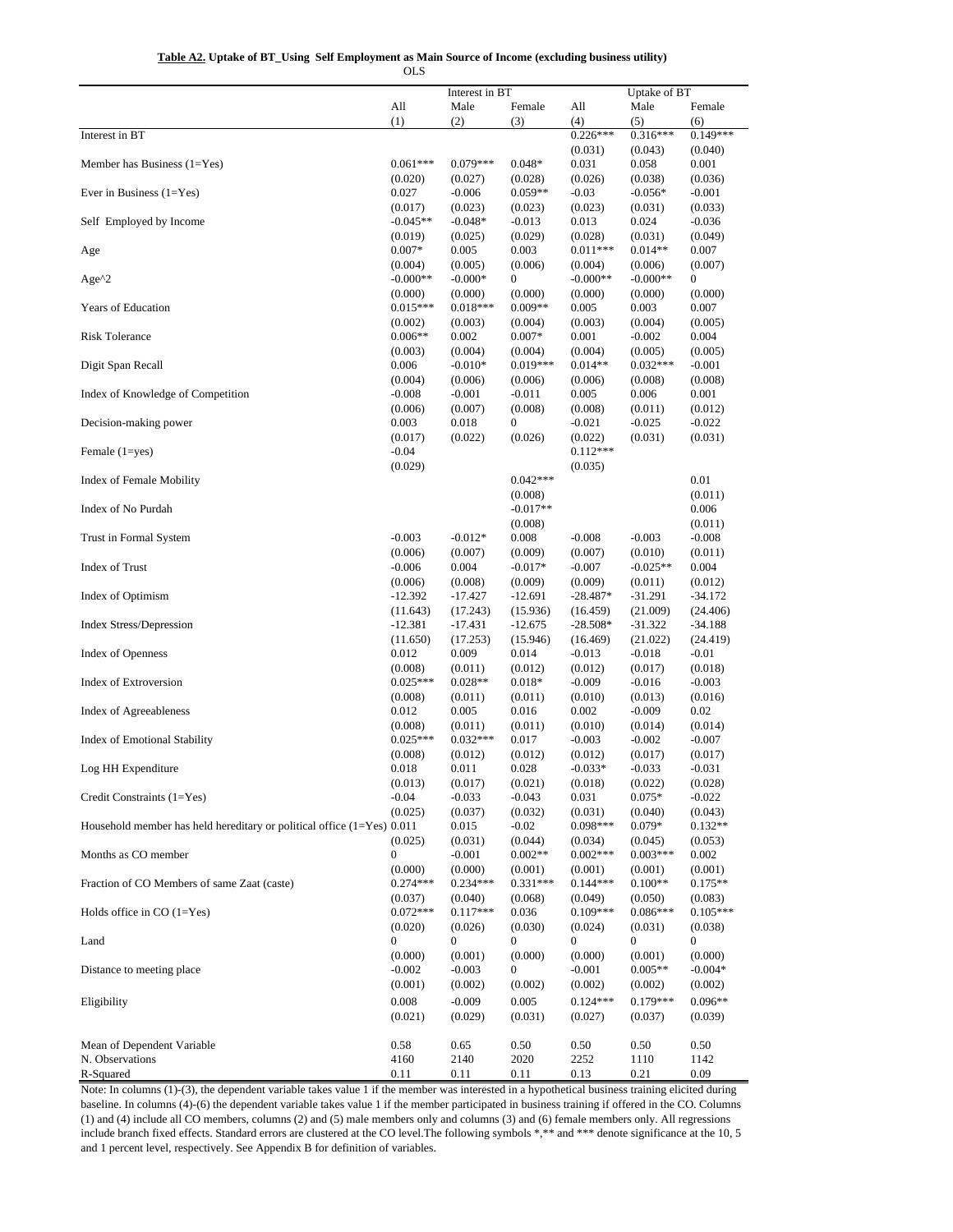**Table A3. Determinants of Business Failure using self-income** OLS

| ∾∟ט                                                              |                |                     |                  |
|------------------------------------------------------------------|----------------|---------------------|------------------|
|                                                                  | All            | Male                | Female           |
|                                                                  | (1)            | (2)                 | (3)              |
| Interest in training                                             | $-0.072**$     | $-0.061$            | $-0.106**$       |
|                                                                  | (0.035)        | (0.047)             | (0.053)          |
| Ever in business                                                 | $-0.033$       | 0.018               | $-0.071$         |
|                                                                  | (0.035)        | (0.047)             | (0.055)          |
| Self Income                                                      | 0.011          | 0.031               | $-0.035$         |
|                                                                  | (0.035)        | (0.040)             | (0.061)          |
| Age                                                              | $-0.021**$     | $-0.018$            | $-0.028*$        |
|                                                                  | (0.009)        | (0.012)             | (0.016)          |
| Age $^{\wedge}2$                                                 | $0.000**$      | 0                   | $0.000*$         |
|                                                                  | (0.000)        | (0.000)             | (0.000)          |
| Education                                                        | 0.003          | 0.003               | 0.003            |
|                                                                  | (0.005)        | (0.007)             | (0.007)          |
| <b>Risk Tolerance</b>                                            | $-0.001$       | $-0.008$            | 0.004            |
|                                                                  | (0.006)        | (0.008)             | (0.009)          |
| Digit Span Recall                                                | $-0.008$       | $-0.025**$          | 0.017            |
|                                                                  |                |                     |                  |
|                                                                  | (0.009)        | (0.012)<br>$-0.014$ | (0.014)          |
| Index of Knowledge of Competition                                | $-0.01$        |                     | $-0.007$         |
|                                                                  | (0.013)        | (0.017)             | (0.020)          |
| Decision-making power                                            | $-0.028$       | $-0.057$            | 0.025            |
|                                                                  | (0.034)        | (0.046)             | (0.054)          |
| Female (1=Yes)                                                   | $0.089**$      |                     |                  |
|                                                                  | (0.044)        |                     |                  |
| Index of Female Mobility                                         |                |                     | $-0.008$         |
|                                                                  |                |                     | (0.020)          |
| Index of No Purdah                                               |                |                     | $0.030**$        |
|                                                                  |                |                     | (0.015)          |
| Index of Trust                                                   | 0.017          | 0.021               | 0.021            |
|                                                                  | (0.013)        | (0.015)             | (0.023)          |
| Index of Optimism                                                | 18.094         | 69.562*             | $-21.196$        |
|                                                                  | (25.425)       | (36.790)            | (36.211)         |
| Index Stress/Depression                                          | 18.111         | 69.604*             | $-21.201$        |
|                                                                  | (25.440)       | (36.811)            | (36.234)         |
| <b>Index of Openness</b>                                         | $-0.016$       | $-0.024$            | 0.008            |
|                                                                  | (0.018)        | (0.027)             | (0.025)          |
| Index of Extroversion                                            | $-0.040**$     | $-0.015$            | $-0.088***$      |
|                                                                  | (0.015)        | (0.020)             | (0.025)          |
| Index of Agreeableness                                           | 0.02           | 0.021               | 0.021            |
|                                                                  | (0.014)        | (0.019)             | (0.022)          |
| Index of Emotional Stability                                     | 0.001          | $-0.018$            | 0.012            |
|                                                                  | (0.020)        | (0.029)             | (0.028)          |
| Log HH Expenditure                                               | 0.002          | $-0.004$            | 0.036            |
|                                                                  | (0.032)        | (0.042)             | (0.051)          |
| Credit Constraints (1=Yes)                                       | $0.118**$      | 0.051               | $0.189**$        |
|                                                                  | (0.054)        | (0.073)             | (0.083)          |
| Household member has held hereditary or political office (1=Yes) | $-0.01$        | 0.042               | $-0.114$         |
|                                                                  | (0.049)        | (0.056)             | (0.093)          |
| Months in CO                                                     | $\overline{0}$ | 0                   | $\boldsymbol{0}$ |
|                                                                  | (0.001)        | (0.001)             | (0.001)          |
| Fraction of CO members same zaat (caste)                         | 0.073          | 0.039               | 0.169            |
|                                                                  | (0.059)        |                     |                  |
|                                                                  |                | (0.071)             | (0.127)          |
| Holds office in $CO(1=Yes)$                                      | $-0.013$       | $-0.031$            | 0.013            |
|                                                                  | (0.041)        | (0.060)             | (0.063)          |
| Land                                                             | $-0.005\,^*$   | $-0.007***$         | 0.001            |
|                                                                  | (0.003)        | (0.002)             | (0.004)          |
| Distance                                                         | $\overline{0}$ | 0.001               | $-0.002$         |
|                                                                  | (0.002)        | (0.003)             | (0.004)          |
| Eligibility                                                      | $-0.019$       | $-0.016$            | $-0.025$         |
|                                                                  | (0.034)        | (0.046)             | (0.053)          |
| Mean of Dependent Variable                                       | 0.39           | 0.34                | 0.46             |
| N. Observations                                                  | 949            | 529                 | 420              |
| R-Squared                                                        | 0.05           | 0.06                | 0.09             |

Notes: Dependent variable takes value 1 if the main business at baseline had failed at follow-up. Sample includes all baseline businesses in COs that were not offered Business training. See Appendix B for definition of variables. All regressions include branch fixed effects. Standard errors are clustered at the CO level.The following symbols \*,\*\* and \*\*\* denote significance at the 10, 5 and 1 percent level, respectively. See Appendix B for definition of variables.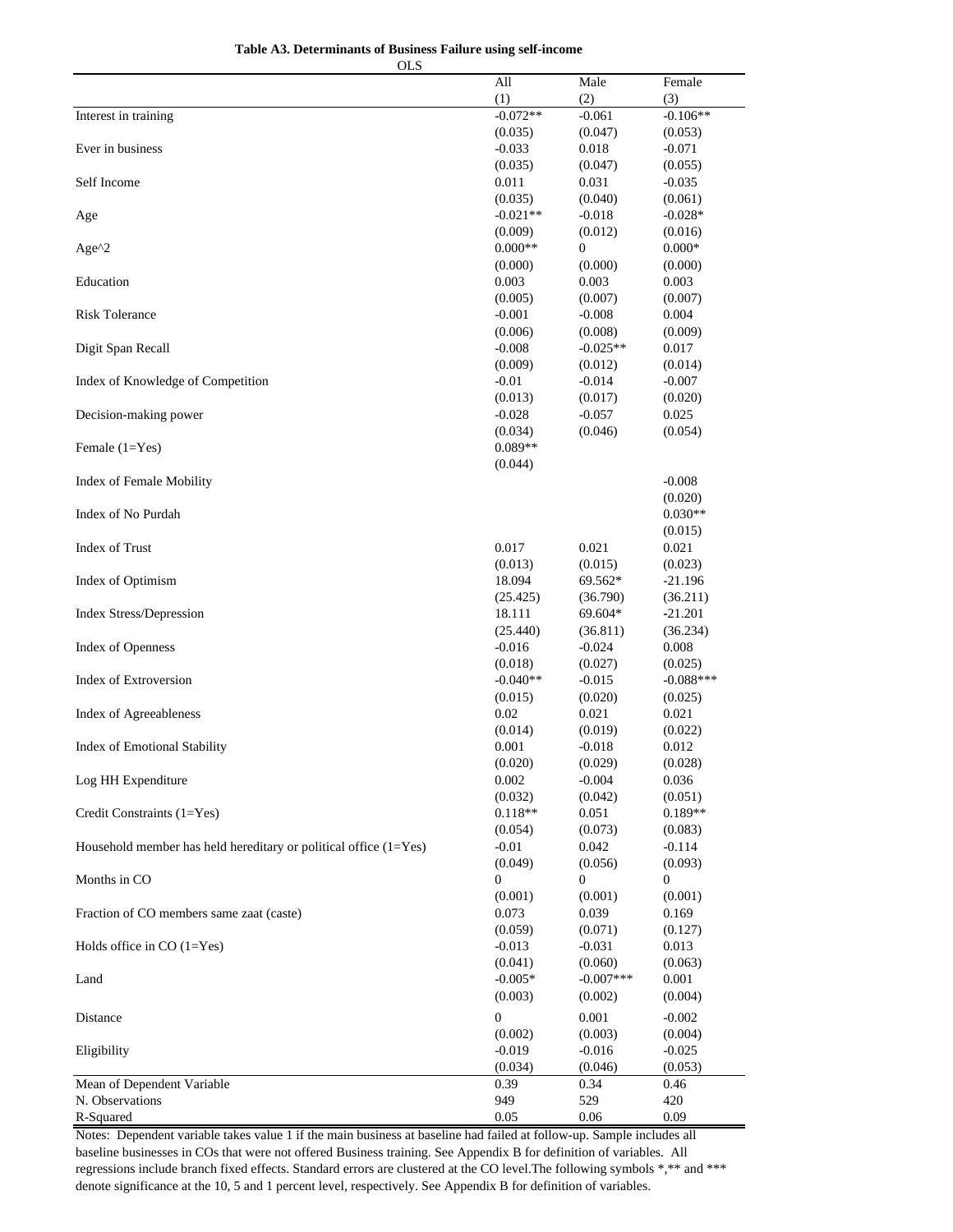|                                                               |        | OLS, ITT |                             |                                 |                               |                     |                                              |
|---------------------------------------------------------------|--------|----------|-----------------------------|---------------------------------|-------------------------------|---------------------|----------------------------------------------|
|                                                               | N. Obs | Mean     | <b>BT</b>                   | <b>WL</b>                       | BT and WL                     | t-test<br>$(2)=(4)$ | P-value of P-value of<br>t-test<br>$(3)=(4)$ |
|                                                               |        | (1)      | (2)                         | (3)                             | (4)                           | (5)                 | (6)                                          |
| <b>Business Knowledge</b><br>Knowledge of Competition (index) | 3494   | 0.44     | $0.148**$                   | 0.11                            | $0.260***$                    | 0.26                | 0.48                                         |
| Knowledge of bookkeeping (index)                              | 3494   | 0.04     | (0.069)<br>0.02<br>(0.063)  | (0.087)<br>$-0.09$<br>(0.076)   | (0.084)<br>$-0.04$<br>(0.079) | 0.47                | 0.84                                         |
| Knowledge of business concepts (index) <sup>1</sup>           | 3494   | $-0.04$  | 0.06<br>(0.048)             | $-0.06$<br>(0.064)              | 0.08<br>(0.062)               | 0.30                | 0.05                                         |
| Aggregate of Business Knowledge                               | 3494   | 0.01     | $0.058*$<br>(0.031)         | $-0.01$<br>(0.037)              | $0.075*$<br>(0.038)           | 0.64                | 0.45                                         |
| <b>Business Practices</b>                                     |        |          |                             |                                 |                               |                     |                                              |
| Allows purchases on credit $(1=Yes)$                          | 1333   | 0.71     | 0.004<br>(0.033)            | 0.028<br>(0.044)                | 0.027<br>(0.044)              | 0.85                | 0.38                                         |
| Recorded sales last month $(1=Yes)$                           | 1333   | 0.15     | $0.066**$<br>(0.033)        | 0.04<br>(0.040)                 | 0.041<br>(0.040)              | 0.89                | 0.42                                         |
| Records money taken for household needs (1=Yes)               | 1333   | 0.15     | $0.076**$<br>(0.030)        | 0.021<br>(0.040)                | $0.070*$<br>(0.041)           | 0.10                | 0.77                                         |
| Record anything $(1=Yes)^1$                                   | 1333   | 0.36     | $0.066*$<br>(0.035)         | 0.054<br>(0.046)                | $0.090**$<br>(0.042)          | 0.35                | 0.22                                         |
| <b>Aggregate Business Practices</b>                           | 1333   | 0.05     | $0.131**$<br>(0.062)        | 0.099<br>(0.082)                | $0.166**$<br>(0.079)          | 0.35                | 0.17                                         |
| <b>Business Operation</b>                                     |        |          |                             |                                 |                               |                     |                                              |
| Business has fixed location (1=Yes)                           | 1333   | 0.94     | $0.035*$<br>(0.019)         | $-0.012$<br>(0.025)             | $0.039*$<br>(0.021)           | 0.62                | 0.82                                         |
| Operates all months of the year $(1=Yes)$                     | 1333   | 0.79     | 0.048<br>(0.031)            | $0.079*$<br>(0.043)             | $0.074*$<br>(0.040)           | 0.49                | 0.03                                         |
| Index of Business Appearance <sup>1</sup>                     | 1333   | 0.32     | 0.145<br>(0.139)            | 0.012<br>(0.180)                | 0.193<br>(0.144)              | 0.63                | 0.74                                         |
| Investment in Marketing $(1=Yes)^{1}$                         | 1333   | 0.84     | $-0.032*$<br>(0.019)        | 0.004<br>(0.027)                | $-0.024$<br>(0.025)           | 0.89                | 0.29                                         |
| Business is open to the public $(1 = yes)^1$                  | 1333   | 0.66     | $-0.075**$<br>(0.037)       | 0.023<br>(0.041)                | $-0.082*$<br>(0.045)          | 0.57                | 0.10                                         |
| Has secured buyer $(1=Yes)^1$                                 | 1333   | $-0.80$  | $0.083***$<br>(0.031)       | $0.073*$<br>(0.041)             | 0.041<br>(0.039)              | 0.17                | 0.36                                         |
| Index of business assets <sup>1</sup>                         | 1333   | $-0.07$  | 0.026                       | $0.178*$                        | 0.087                         | 0.78                | 0.13                                         |
| <b>Aggregate Business Operations</b>                          | 1333   | $-0.09$  | (0.089)<br>0.043<br>(0.027) | (0.107)<br>$0.081**$<br>(0.035) | (0.105)<br>0.047<br>(0.035)   | 0.84                | 0.75                                         |
| <b>Sales and Profits</b>                                      |        |          |                             |                                 |                               |                     |                                              |
| Log Sales in a Good Month                                     | 1333   | 8.74     | 0.032<br>(0.073)            | $0.172*$<br>(0.094)             | $-0.045$<br>(0.086)           | 0.74                | 0.08                                         |
| Log Sales Average Month                                       | 1333   | 8.29     | $-0.023$<br>(0.073)         | 0.002<br>(0.097)                | $-0.101$<br>(0.086)           | 0.85                | 0.28                                         |
| Log Sales in a Bad Month                                      | 1333   | 7.76     | $-0.044$<br>(0.083)         | 0.002<br>(0.109)                | $-0.132$<br>(0.103)           | 0.94                | 0.24                                         |
| Log Sales November 2008 <sup>1</sup>                          | 1333   | 9.24     | $-0.002$<br>(0.116)         | 0.038<br>(0.156)                | $-0.318**$<br>(0.146)         | 0.02                | 0.14                                         |
| Log Profit $1$                                                | 1333   | 7.82     | $-0.121$<br>(0.142)         | $-0.323$<br>(0.220)             | $-0.249$<br>(0.182)           | 0.68                | 0.48                                         |
| <b>Aggregate Sales and profits</b>                            | 1333   | 0.47     | $-0.021$<br>(0.054)         | 0.013<br>(0.071)                | $-0.08$<br>(0.066)            | 0.05                | 0.59                                         |

**Table A4. Business Outcomes (Individual Items)**

Note:<sup>1</sup> Variable collected only during follow-up. Column 1 reports the mean of CO members not offered business training nor chosen as winners of the lottery. Aggreggate variables for each family of outcomes are averages of the standardized z-score of each variable in the family. See Appendix B for a definition of the aggregates. Each row in the table is from a regression of the form in Equation (1) in text. All regressions are estimated using OLS methods and include as covariates the stratification variables (eligibility for loan lottery, business ownership at baseline, gender and branch dummies). Standard errors reported in parentheses are clustered at the CO level. The following symbols \*, \*\* and \*\*\* denote significance at the 10, 5, and 1 percent level, respectively.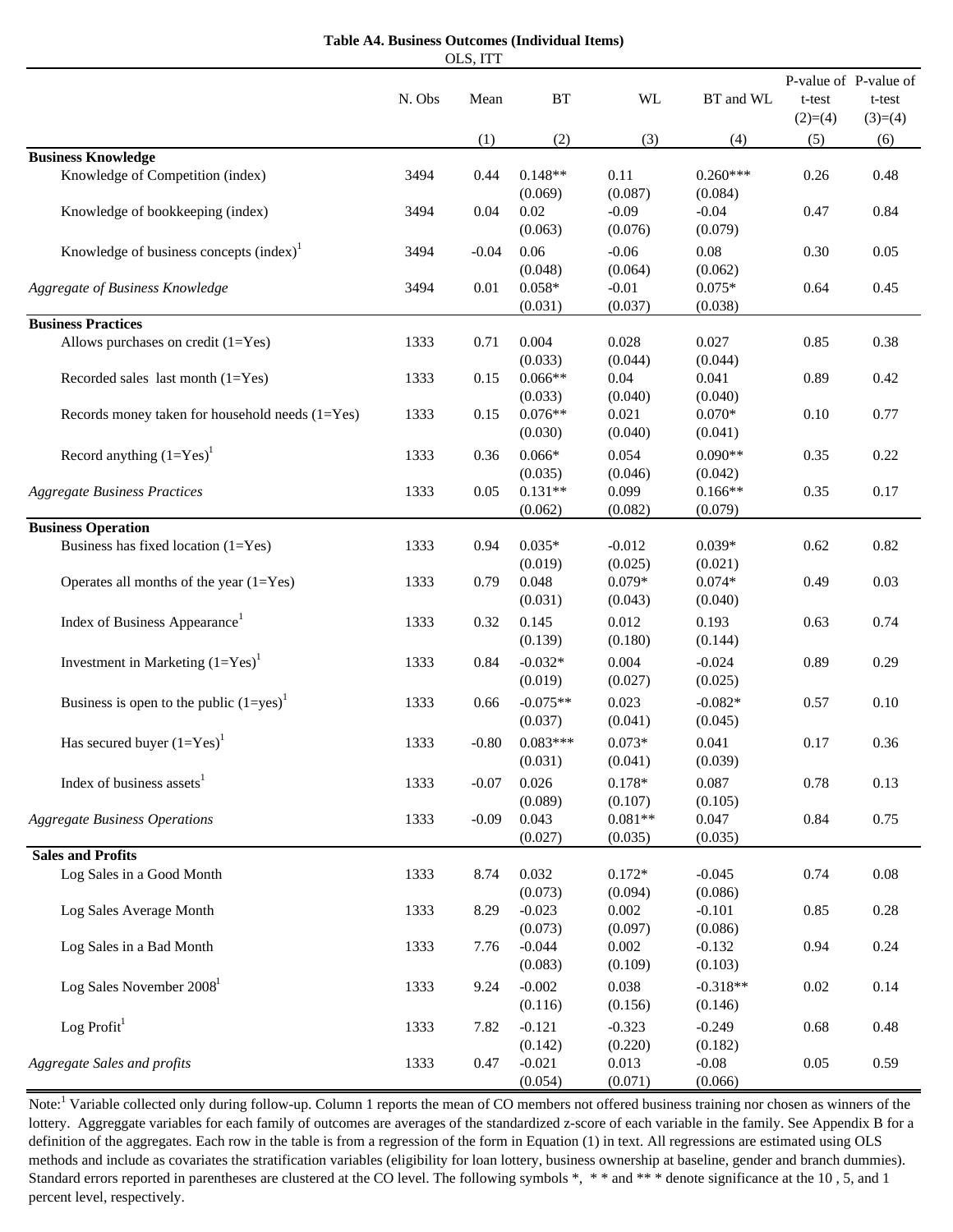| Table A5 Individual and Household Outcomes (Individual Items)<br>OLS, ITT |      |         |            |           |            |      |      |
|---------------------------------------------------------------------------|------|---------|------------|-----------|------------|------|------|
|                                                                           |      |         |            |           |            |      |      |
|                                                                           |      | (1)     | (2)        | (3)       | (4)        | (5)  | (6)  |
| <b>Household Expenditures and Assets</b>                                  |      |         |            |           |            |      |      |
| Log of Monthly Expenditures                                               | 3494 | 8.28    | $0.056***$ | 0.02      | $0.045*$   | 0.91 | 0.94 |
|                                                                           |      |         | (0.021)    | (0.025)   | (0.026)    |      |      |
| Log of Savings                                                            | 3494 | 9.42    | 0.14       | 0.18      | $0.327*$   | 0.40 | 0.18 |
|                                                                           |      |         | (0.153)    | (0.190)   | (0.188)    |      |      |
| Housing index                                                             | 3494 | 0.24    | $0.232***$ | 0.10      | $0.207**$  | 0.59 | 0.33 |
|                                                                           |      |         | (0.059)    | (0.077)   | (0.082)    |      |      |
| Log of Livestock value                                                    | 3494 | 7.15    | $-0.17$    | 0.14      | $-0.612**$ | 0.83 | 0.78 |
|                                                                           |      |         | (0.194)    | (0.207)   | (0.252)    |      |      |
| Aggregate of Income and Assets                                            | 3494 | 0.01    | $0.070***$ | 0.04      | $0.069**$  | 0.27 | 0.04 |
|                                                                           |      |         | (0.021)    | (0.027)   | (0.029)    |      |      |
| <b>CO</b> Cohesion                                                        |      |         |            |           |            |      |      |
| Can rely more on group members $(1=Yes)$                                  | 3494 | 0.17    | $0.027**$  | 0.02      | 0.01       | 0.58 | 0.70 |
|                                                                           |      |         | (0.013)    | (0.019)   | (0.019)    |      |      |
| More collective action in group $(1=Yes)$                                 | 3494 | 0.10    | $0.029**$  | 0.00      | $0.052***$ | 0.10 | 0.01 |
|                                                                           |      |         | (0.012)    | (0.015)   | (0.018)    |      |      |
| Lends to $CO$ members $(1 = Yes)$                                         | 3494 | 0.03    | $0.029**$  | $-0.01$   | 0.02       | 0.57 | 0.03 |
|                                                                           |      |         | (0.012)    | (0.013)   | (0.017)    |      |      |
| Borrows from CO members (1=Yes)                                           | 3494 | 0.02    | 0.01       | 0.02      | 0.01       | 0.60 | 0.51 |
|                                                                           |      |         | (0.008)    | (0.012)   | (0.012)    |      |      |
| Aggregate of CO Cohesion                                                  | 3494 | $-0.11$ | $0.089***$ | 0.04      | $0.084**$  | 0.32 | 0.03 |
|                                                                           |      |         | (0.027)    | (0.032)   | (0.039)    |      |      |
| <b>General Outlook on Life</b>                                            |      |         |            |           |            |      |      |
| Trust index                                                               | 3494 | $-0.05$ | 0.03       | 0.02      | 0.05       | 0.61 | 0.86 |
|                                                                           |      |         | (0.026)    | (0.035)   | (0.034)    |      |      |
| Optimism index                                                            | 3494 | $-0.13$ | $0.141***$ | 0.10      | $0.158**$  | 0.14 | 0.21 |
|                                                                           |      |         | (0.054)    | (0.067)   | (0.072)    |      |      |
| Satisfaction with life index                                              | 3494 | 5.47    | $0.191***$ | $0.189**$ | $0.289***$ | 0.30 | 0.93 |
|                                                                           |      |         | (0.065)    | (0.091)   | (0.088)    |      |      |

Note:<sup>1</sup> Variable collected only during follow-up. Column 1 reports the mean of CO members not offered business training nor chosen as winners of the lottery Aggreggate variables for each family of outcomes are averages of standardized z-scores of each variable in the family. See Appendix B for a definition of the aggregates. Each row in the table is from a regression of the form in Equation (1) in text. All regressions are estimated using OLS methods and include as covariates the stratification variables (eligibility for loan lottery, business ownership at baseline, gender and branch dummies). Standard errors reported in parentheses are clustered at the CO level. The following symbols \*, \*\* and \*\* \* denote significance at the 10, 5, and 1 percent level, respectively.

Stress/Depression Index 3494 0.08 -0.170<sup>\*\*</sup> -0.12 -0.182<sup>\*\*</sup> 0.71 0.44

*Aggregate of Outlook on Life* 3494 -0.11 0.082\*\*\* 0.074\*\* 0.115\*\*\* 0.10 0.46

 $\begin{array}{cccc} (0.068) & & (0.084) & & (0.090) \\ 0.082^{***} & & 0.074^{**} & & 0.115^{***} \end{array}$ 

 $(0.024)$   $(0.029)$   $(0.032)$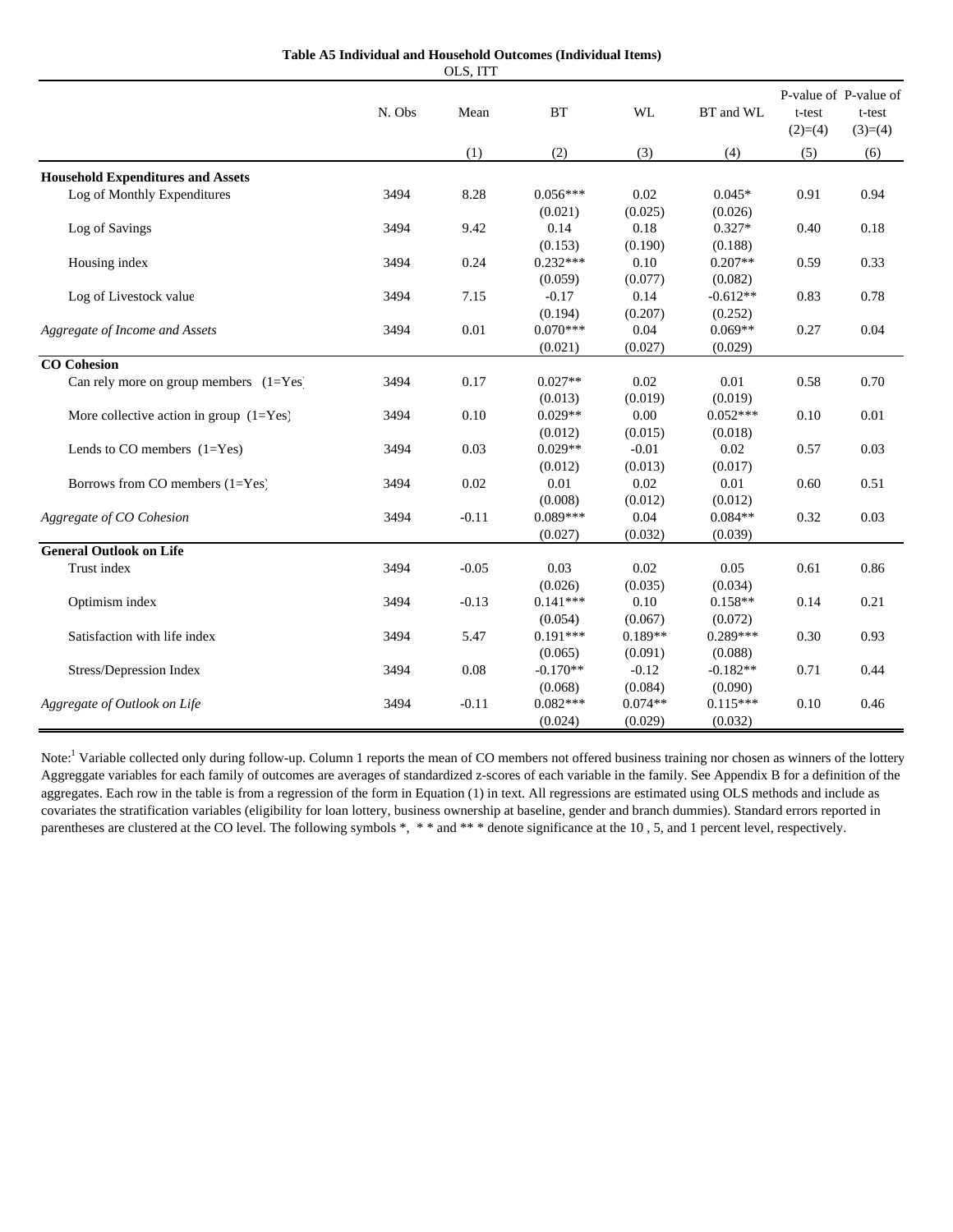|                                               | <b>Business</b> | Income and CO |            | Outlook on Decision- |          |
|-----------------------------------------------|-----------------|---------------|------------|----------------------|----------|
|                                               | Knowledge       | Assets        | Cohesion   | Life                 | Making   |
|                                               | (1)             | (2)           | (3)        | (4)                  | (5)      |
| Business Training $(1 = Yes)$                 | 0.034           | 0.039         | $0.093***$ | $0.076**$            | 0.054    |
|                                               | (0.042)         | (0.029)       | (0.033)    | (0.030)              | (0.106)  |
| BT x Self-Employment                          | 0.05            | $0.063*$      | $-0.009$   | 0.012                | 0.056    |
|                                               | (0.049)         | (0.037)       | (0.047)    | (0.040)              | (0.162)  |
| Lottery Winner $(1=Yes)$                      | 0.032           | 0.018         | 0.043      | $0.070*$             | 0.005    |
|                                               | (0.053)         | (0.040)       | (0.045)    | (0.039)              | (0.168)  |
| LW x Self-Employment                          | $-0.08$         | 0.035         | $-0.013$   | 0.009                | $-0.039$ |
|                                               | (0.070)         | (0.048)       | (0.064)    | (0.053)              | (0.246)  |
| BT and LW                                     | 0.062           | $-0.007$      | 0.041      | $0.099**$            | $-0.027$ |
|                                               | (0.054)         | (0.039)       | (0.046)    | (0.043)              | (0.152)  |
| BT and LW x Self-Employment                   | 0.027           | $0.149***$    | 0.083      | 0.032                | $-0.002$ |
|                                               | (0.065)         | (0.048)       | (0.066)    | (0.052)              | (0.215)  |
| R-Squared                                     | 0.09            | 0.45          | 0.02       | 0.08                 | 0.03     |
| P-value of t - test of                        |                 |               |            |                      |          |
| $BT = BT$ and $LW$                            | 0.59            | 0.21          | 0.24       | 0.58                 | 0.57     |
| $LW = BT$ and $LW$                            | 0.62            | 0.58          | 0.97       | 0.54                 | 0.87     |
| $BT = LW$                                     | 0.97            | 0.61          | 0.31       | 0.87                 | 0.77     |
|                                               |                 |               |            |                      |          |
| $BT + BT$ x Self Employed = 0                 | 0.02            | 0.00          | 0.03       | 0.01                 | 0.37     |
| $LW + LW$ x Self Employed = 0                 | 0.33            | 0.10          | 0.50       | 0.05                 | 0.83     |
| BT and $LW = BT$ and $LW$ x Self Employed = 0 | 0.06            | 0.00          | 0.03       | 0.00                 | 0.86     |
| Mean of dependent variable among controls     | 0.01            | 0.01          | $-0.1$     | $-0.11$              | 0.12     |
| N. Observations                               | 3494            | 3494          | 3494       | 3494                 | 3494     |

| Table A6. Individual and Household Outcomes with other interactions |
|---------------------------------------------------------------------|
| OLS                                                                 |

Note: Self-employment is defined as a dummy that takes value 1 of 50 percent of more of household income come from self-employment activities. The reported mean of the dependent variable is computed using CO members not offered business training nor chosen as winners of the lottery.The dependent variables are aggregates of standardized z-scores. See Appendix B for a definition of the aggregates. All regressions are estimated using OLS methods and include as covariates the stratification variables (eligibility for loan lottery, business ownership at baseline and gender) and the Self-employment dummy. Standard errors reported in parentheses are clustered at the CO level. The following symbols \*, \*\* and \*\* \* denote significance at the 10, 5, and 1 percent level, respectively.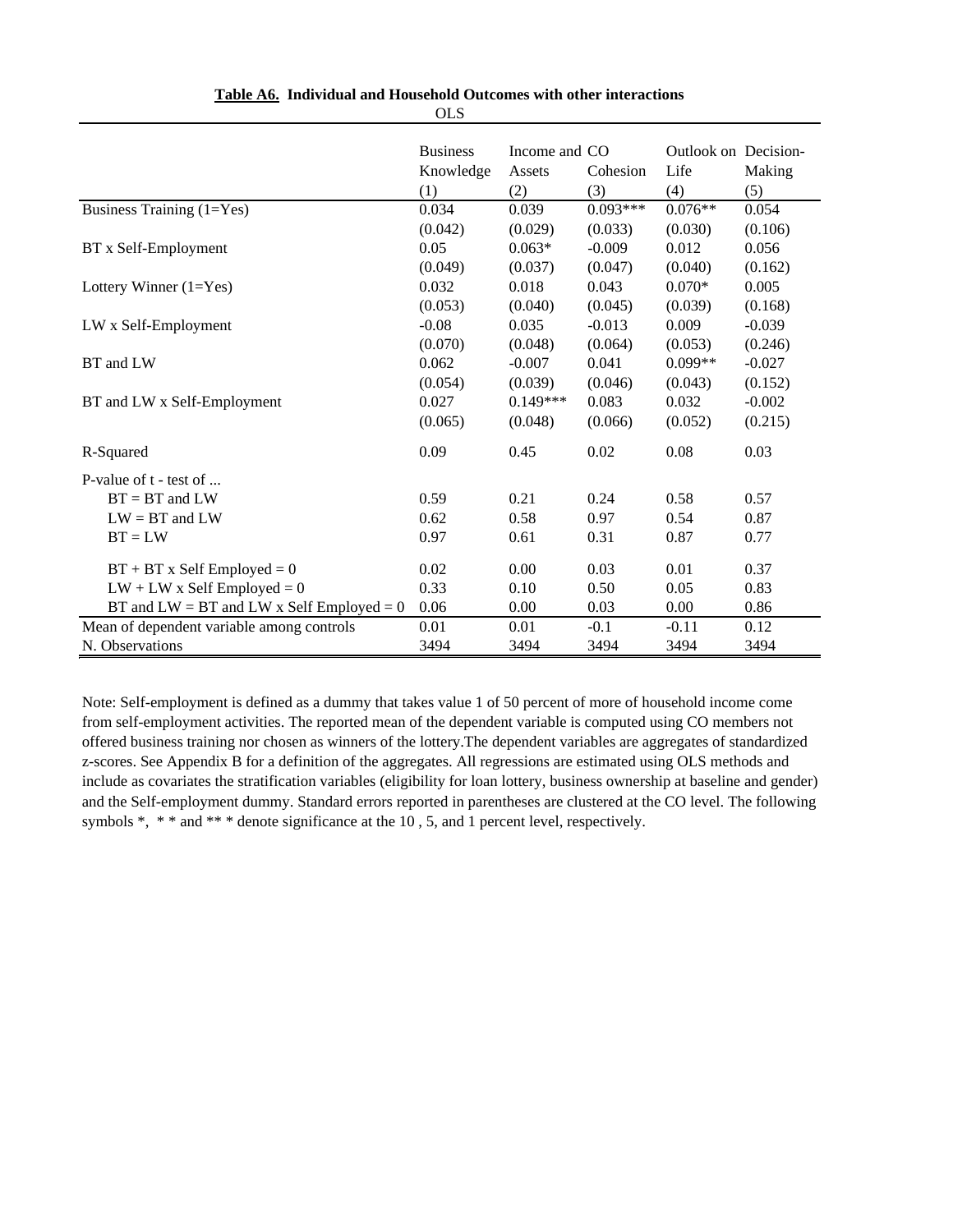|                                           | <b>Business</b> | Income and CO |           | Outlook on Decision- |          |
|-------------------------------------------|-----------------|---------------|-----------|----------------------|----------|
|                                           | Knowledge       | Assets        | Cohesion  | Life                 | Making   |
|                                           | (1)             | (2)           | (3)       | (4)                  | (5)      |
| Business Training $(1 = Yes)$             | 0.099           | $0.083*$      | $0.163**$ | $0.114**$            | 0.288    |
|                                           | (0.081)         | (0.048)       | (0.064)   | (0.056)              | (0.211)  |
| <b>BT</b> x Female                        | $-0.026$        | $-0.05$       | $-0.039$  | 0.058                | $-0.19$  |
|                                           | (0.063)         | (0.043)       | (0.055)   | (0.047)              | (0.171)  |
| Lottery Winner $(1=Yes)$                  | 0.011           | 0.02          | 0.054     | 0.074                | 0.001    |
|                                           | (0.104)         | (0.055)       | (0.077)   | (0.077)              | (0.340)  |
| LW <sub>x</sub> Female                    | $-0.081$        | $-0.007$      | 0.011     | 0.006                | $-0.127$ |
|                                           | (0.077)         | (0.051)       | (0.062)   | (0.057)              | (0.234)  |
| BT and LW                                 | 0.091           | 0.09          | $0.185*$  | 0.085                | $-0.276$ |
|                                           | (0.094)         | (0.068)       | (0.106)   | (0.074)              | (0.275)  |
| BT and LW x Female                        | 0.027           | $-0.146***$   | $-0.138*$ | $-0.003$             | 0.196    |
|                                           | (0.075)         | (0.054)       | (0.077)   | (0.058)              | (0.218)  |
| R-Squared                                 | 0.12            | 0.46          | 0.02      | 0.11                 | 0.03     |
| P-value of $t - test$ of                  |                 |               |           |                      |          |
| $BT = BT$ and $LW$                        | 0.93            | 0.92          | 0.83      | 0.69                 | 0.04     |
| $LW = BT$ and $LW$                        | 0.48            | 0.34          | 0.26      | 0.90                 | 0.48     |
| $BT = LW$                                 | 0.40            | 0.26          | 0.19      | 0.59                 | 0.41     |
|                                           |                 |               |           |                      |          |
| $BT + BT x Female = 0$                    | 0.25            | 0.44          | 0.02      | 0.00                 | 0.56     |
| $LW + LW$ x Female = 0                    | 0.44            | 0.82          | 0.38      | 0.20                 | 0.65     |
| BT and $LW = BT$ and $LW$ x Female = 0    | 0.11            | 0.33          | 0.43      | 0.21                 | 0.72     |
| Mean of dependent variable among controls | 0.02            | $-0.03$       | $-0.05$   | $-0.12$              | 0.23     |
| N. Observations                           | 3494            | 3494          | 3494      | 3494                 | 3494     |

**Table A7. Individual and Household Outcomes with other interactions** OLS

Note: The reported mean of the dependent variable is computed using CO members not offered business training nor chosen as winners of the lottery.The dependent variables are aggregates of standardized z-scores. See Appendix B for a definition of the aggregates. All regressions are estimated using OLS methods and include as covariates the stratification variables (eligibility for loan lottery, business ownership at baseline and gender), risk aversion, education, landholdings, digit span recall and all interactions of these with treatment dummies. Standard errors reported in parentheses are clustered at the CO level. The following symbols  $*,$  \* \* and \*\* \* denote significance at the 10 , 5, and 1 percent level, respectively.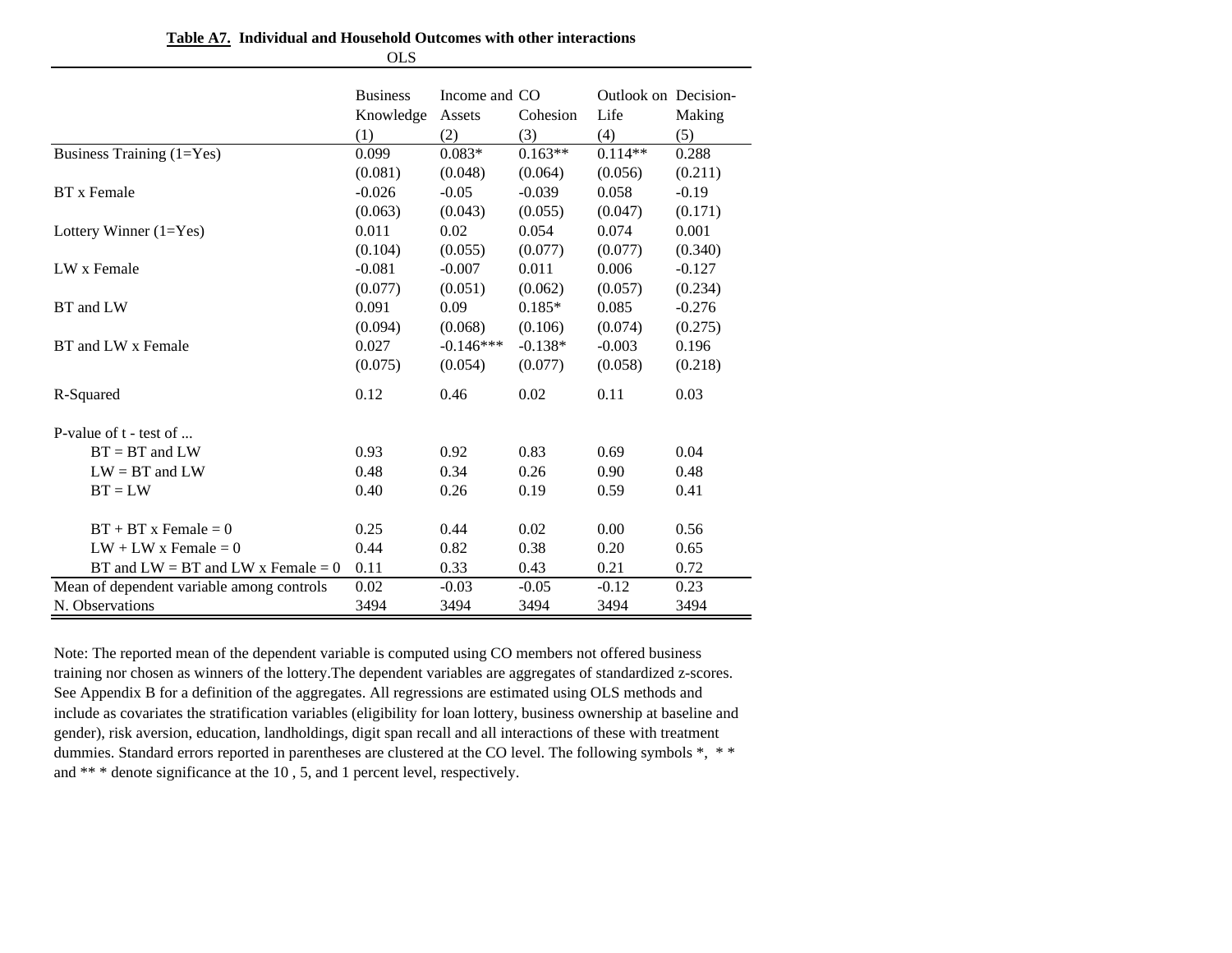| Table A8. Impact of Handholding<br><b>OLS</b>                    |           |           |             |                        |          |  |
|------------------------------------------------------------------|-----------|-----------|-------------|------------------------|----------|--|
|                                                                  |           |           |             |                        |          |  |
|                                                                  | Knowledge | Assets    | CO Cohesion | Outlook on Life Making |          |  |
|                                                                  | (1)       | (2)       | (3)         | (4)                    | (5)      |  |
| <b>Panel A: Intent to Treat Effect</b>                           |           |           |             |                        |          |  |
| Handholding (1=Yes)                                              | $-0.025$  | $-0.042$  | $-0.01$     | $-0.003$               | $-0.164$ |  |
|                                                                  | (0.047)   | (0.038)   | (0.054)     | (0.038)                | (0.146)  |  |
| Lottery Winner $(1 = Yes)$                                       | 0.001     | $-0.004$  | $-0.005$    | 0.065                  | $-0.189$ |  |
|                                                                  | (0.058)   | (0.045)   | (0.076)     | (0.050)                | (0.193)  |  |
| HH and LW                                                        | 0.022     | $-0.055$  | $-0.022$    | 0.047                  | $-0.116$ |  |
|                                                                  | (0.065)   | (0.052)   | (0.060)     | (0.055)                | (0.196)  |  |
| P-value of t - test of                                           |           |           |             |                        |          |  |
| $BT = BT$ and $LW$                                               | 0.42      | 0.78      | 0.81        | 0.27                   | 0.81     |  |
| $LW = BT$ and $LW$                                               | 0.77      | 0.31      | 0.82        | 0.76                   | 0.73     |  |
| $BT = LW$                                                        | 0.67      | 0.37      | 0.95        | 0.17                   | 0.90     |  |
| <b>Panel B: Intent to Treat Effects with Gender Interactions</b> |           |           |             |                        |          |  |
| Handholding $(1=Yes)$                                            | $-0.056$  | $-0.062$  | $-0.037$    | $\boldsymbol{0}$       | $-0.151$ |  |
|                                                                  | (0.071)   | (0.045)   | (0.077)     | (0.056)                | (0.245)  |  |
| HH x Female                                                      | 0.063     | 0.045     | 0.06        | $\Omega$               | $-0.042$ |  |
|                                                                  | (0.094)   | (0.071)   | (0.099)     | (0.076)                | (0.302)  |  |
| Lottery Winner $(1=Yes)$                                         | $-0.014$  | 0.063     | 0.092       | $0.115*$               | $-0.226$ |  |
|                                                                  | (0.075)   | (0.048)   | (0.117)     | (0.062)                | (0.280)  |  |
| LW <sub>x</sub> Female                                           | 0.027     | $-0.148*$ | $-0.214*$   | $-0.107$               | 0.08     |  |
|                                                                  | (0.111)   | (0.082)   | (0.125)     | (0.092)                | (0.353)  |  |
| HH and LW                                                        | 0.017     | $-0.045$  | $-0.046$    | 0.089                  | $-0.303$ |  |
|                                                                  | (0.090)   | (0.066)   | (0.087)     | (0.070)                | (0.272)  |  |
| HH and LW x Female                                               | 0.003     | $-0.026$  | 0.053       | $-0.097$               | 0.447    |  |
|                                                                  | (0.123)   | (0.089)   | (0.103)     | (0.102)                | (0.378)  |  |
| P-value of t - test of                                           |           |           |             |                        |          |  |
| $HH = HH$ and $LW$                                               | 0.34      | 0.79      | 0.90        | 0.09                   | 0.57     |  |
| $LW = HH$ and $LW$                                               | 0.74      | 0.09      | 0.30        | 0.71                   | 0.80     |  |
| $HH = LW$                                                        | 0.59      | 0.01      | 0.31        | 0.05                   | 0.80     |  |
| $HH + HH \times Female = 0$                                      | 0.92      | 0.76      | 0.74        | 0.99                   | 0.26     |  |
| $LW + LW$ x Female = 0                                           | 0.88      | 0.24      | 0.06        | 0.92                   | 0.54     |  |
| HH and $LW = HH$ and $LWx$ Female = 0                            | 0.83      | 0.31      | 0.91        | 0.92                   | 0.60     |  |
| Mean of dependent variable among controls                        | 0.03      | $-0.14$   | 0.02        | $-0.15$                | 0.11     |  |
| N. Observations                                                  | 1140      | 1140      | 1140        | 1140                   | 1140     |  |

Note: The reported mean of the dependent variable is computed using CO members not offered the hand holding treatment nor chosen as winners of the lottery.The dependent variables are aggregates of standardized z-scores. See Appendix B for a definition of the aggregates. All regressions are estimated using OLS methods and include as covariates the stratification variables (eligibility for loan lottery, business ownership at baseline and gender). Standard errors reported in parentheses are clustered at the CO level. The following symbols \*, \* \* and \*\* \* denote significance at the 10 , 5, and 1 percent level, respectively.